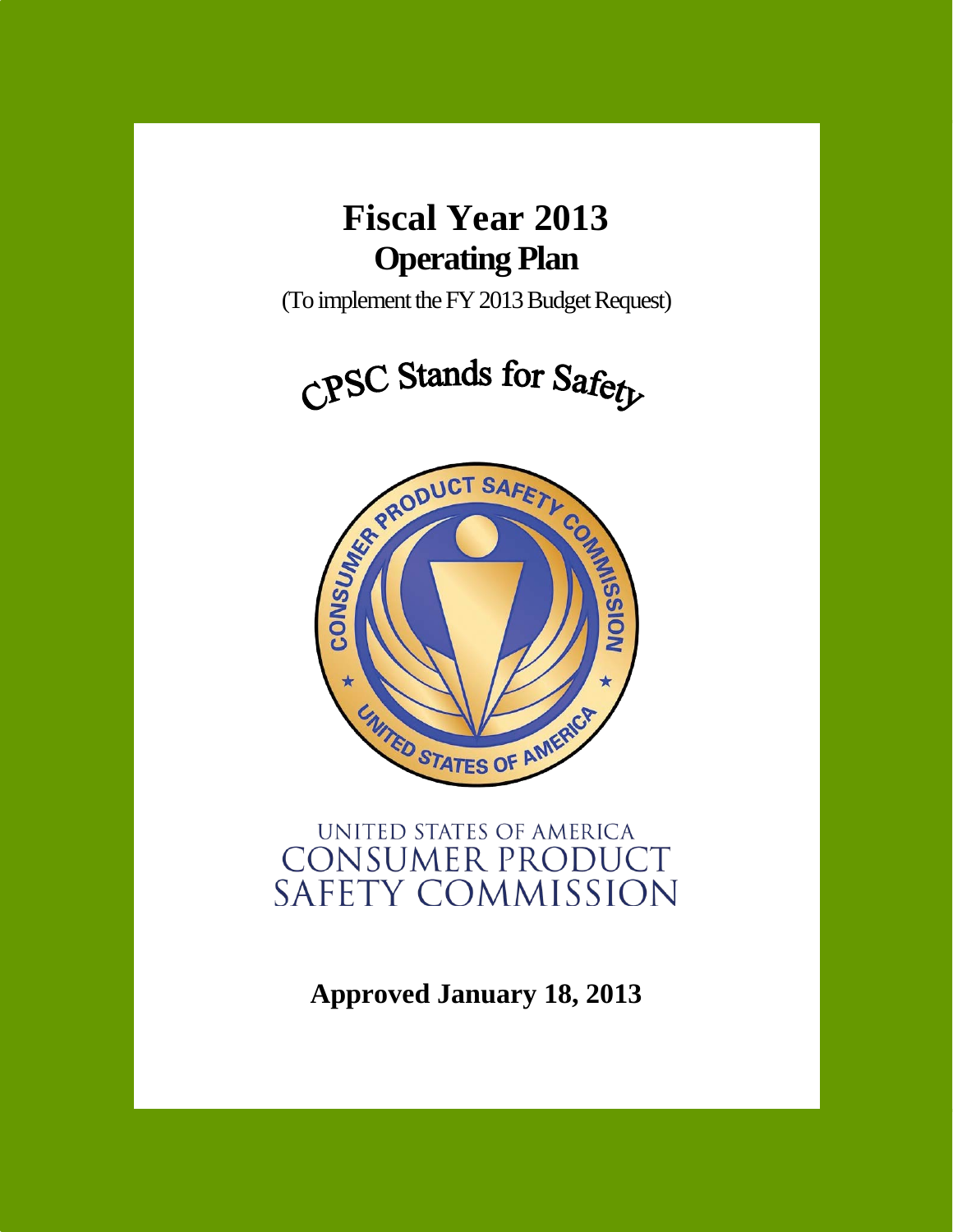# **U.S. Consumer Product Safety Commission 2013 Operating Plan Table of Contents**

|                                                                                                                                                                                                                               | Page |
|-------------------------------------------------------------------------------------------------------------------------------------------------------------------------------------------------------------------------------|------|
|                                                                                                                                                                                                                               |      |
| Attachment 1: Funding and FTE by Major Organization <b>Manual</b> 2014 12: 5                                                                                                                                                  |      |
|                                                                                                                                                                                                                               |      |
| Attachment 3: Budget Key Performance Measures Summary [2014] Mattachment 3: Budget Key Performance Measures Summary                                                                                                           |      |
| Attachment 4: Voluntary Standards Summary<br>9.                                                                                                                                                                               |      |
| Attachment 5: Mandatory Standards Summary [11] Attachment 5: Mandatory Standards Summary [11] Attachment 5: Mandatory Standards Summary [12] Attachment Standards Summary [12] Attachment Standards Summary Standards Summary |      |
|                                                                                                                                                                                                                               |      |
| Hazard Identification 27                                                                                                                                                                                                      |      |
| Compliance 30                                                                                                                                                                                                                 |      |
|                                                                                                                                                                                                                               |      |
| Global Outreach 15                                                                                                                                                                                                            |      |
| Communications 49                                                                                                                                                                                                             |      |
|                                                                                                                                                                                                                               |      |
|                                                                                                                                                                                                                               |      |
|                                                                                                                                                                                                                               |      |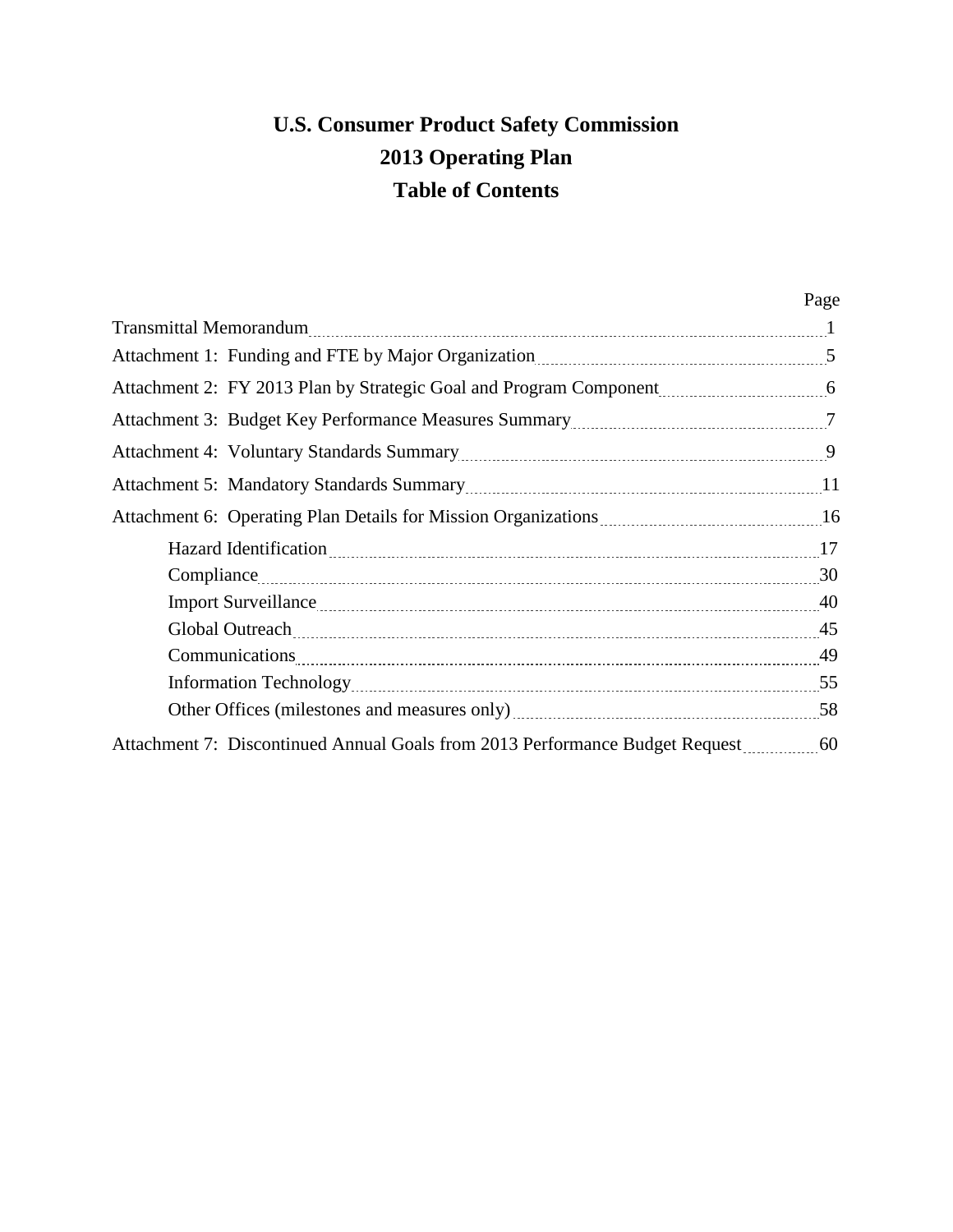

UNITED STATES Consumer Product Safety Commission 4330 East West Highway Bethesda, MD 20814

| DATE:           | December $5, 2012$                                                        |
|-----------------|---------------------------------------------------------------------------|
| TO:             | The Commission                                                            |
| THROUGH:        | <b>Todd Stevenson, Secretary</b><br>Mary T. Boyle, Acting General Counsel |
| FROM:           | Kenneth R. Hinson<br><b>Executive Director</b>                            |
| <b>SUBJECT:</b> | Fiscal Year 2013 Operating Plan                                           |

# **Overview**

This memorandum requests Commission approval of the fiscal year 2013 operating plan. The proposed operating plan is aligned with the President's 2013 budget request currently pending before Congress. The 2013 budget request is for \$116,425,000 and 562 full-time equivalent (FTE) employees, an increase of \$1,925,000 above the fiscal year 2012 appropriated level. The 2013 budget request also includes an additional \$6,000,000 available for 2 years to pay for costs related to potential headquarters relocation; these funds are intended for relocation only.

Currently, Congress has enacted a 6-month continuing resolution through March 27, 2013, and OMB has apportioned \$53,026,000 to bridge agency funding while deliberations continue on a final 2013 appropriation. The 2013 CPSC mid-year process, which occurs in the third fiscal quarter, will serve as an addendum to this 2013 operating plan, with staff-recommended adjustments that account for any differences between the budget request and the final available appropriation.

The agency results envisioned in the 2013 operating plan are consistent with the Commission's 2013 Performance Budget Request to Congress. In addition, the operating plan has been reformatted to make information easier to locate and enhanced to include additional content for improved insight into agency operations. The operating plan includes:

- Organization funding and FTE levels and corresponding Strategic Plan alignment
- Voluntary Standards summary
- Mandatory Standards summary
- Complete list of resourced projects by lead organization and accompanying descriptions
- Major Milestones by organization
- Operating performance measures by organization (consistent with annual goals as included in the FY 2013 budget request to Congress) – (Note that nearly all the 180+ annual goals from the 2013 Performance Budget Request have been transitioned to the 2013 Operating Plan and classified as either: (1) annual Milestones, (2) internal Operating Performance Measures, or (3) Budget Key Performance Measures. Further, offices have included some proposed new Milestones and Operating Performance Measures.)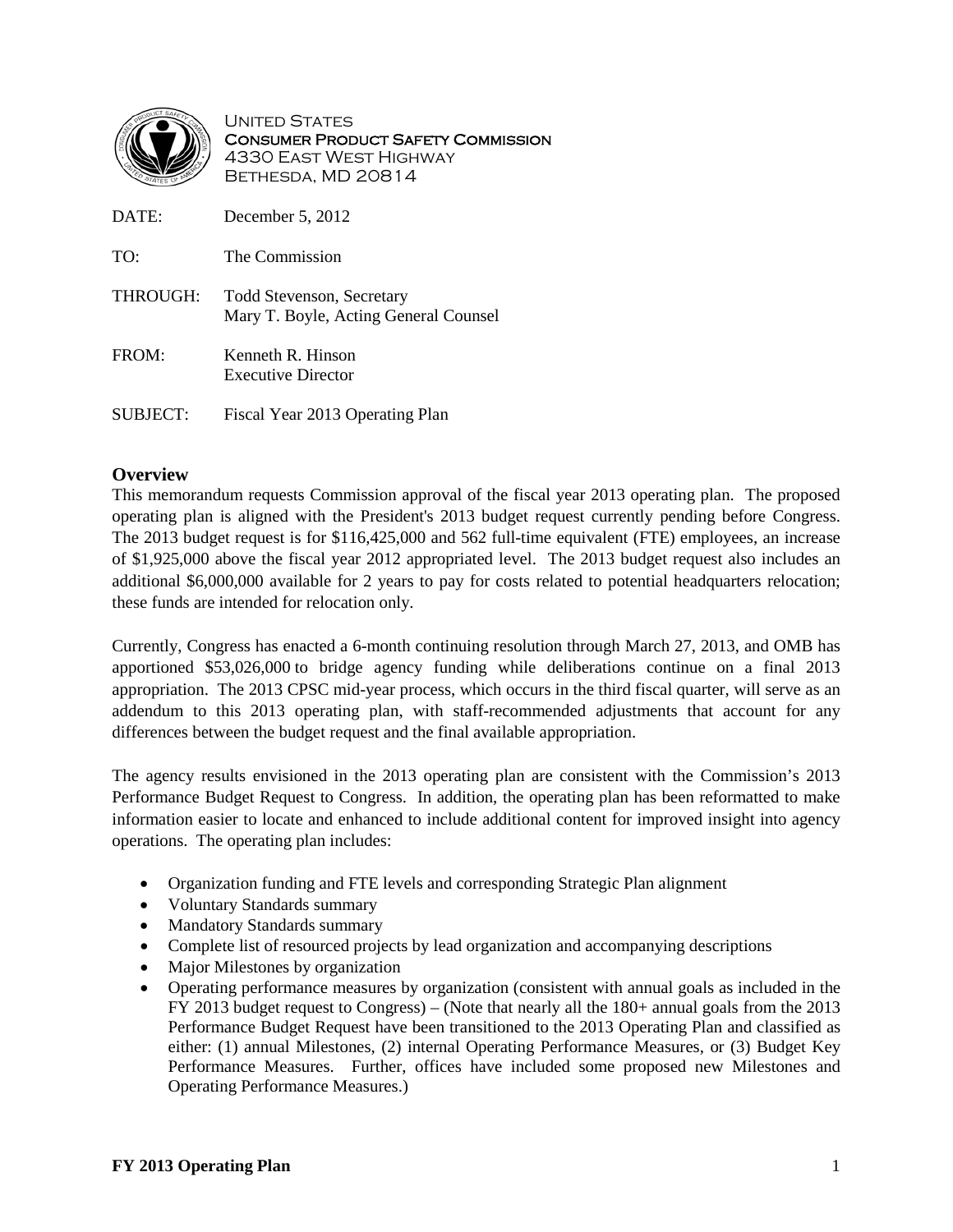• Budget Key Performance Measures (identical to those measures included in the FY 2014 Budget Request to OMB)

#### **Compliance**

Continued rulemaking under the Consumer Product Safety Improvement Act of 2008 (CPSIA) has resulted in the need for an increase in enforcement activities to ensure products in the marketplace are compliant with the CPSC's rules and regulations. Within the agency's compliance function, there is also a heightened effort to educate the regulated community on the best way to design and manufacture compliant products by taking our safety message to the source.

The CPSC pursues a multifaceted approach to ensure that consumer products on the market do not pose an unreasonable risk of death or injury and comply with consumer product safety rules. This approach involves a combination of targeted surveillance of identified and emerging risks and proactive monitoring of the general marketplace to minimize the potential for the purchase of unsafe products.

In addition, compliance efforts support regulatory activities, including data analysis, investigations, and assessments of the levels of compliance with new regulations.

The compliance and enforcement programs for 2013 include:

- Public pool and spa requirements;
- CPSIA-mandated requirements for cribs, toddler beds, play yards, bed rails, strollers, and swings; and
- Federal Hazardous Substances Act regulations for toys, bath seats, rattles, pacifiers, infant pillows, refuse bins, and refrigerators.

#### **Import Surveillance**

A dramatic increase in imported consumer products has resulted in an amplified need for enforcement at the ports. The CPSIA directed the CPSC to create an International Trade Data System/Risk Assessment Methodology (ITDS/RAM) to identify products imported into the United States that are most likely to violate consumer product safety statutes and regulations. In response, CPSC has initiated a limited proofof-concept pilot ITDS/RAM targeting system that uses data collected by U.S. Customs and Border Protection's (CBP) International Trade Data System, and integrates those data with CPSC surveillance systems to analyze incoming import lines. High-risk imports are targeted based on a predetermined rule set and stopped at the port for inspection. If a violation is found, the shipment is denied entry into the United States, eliminating a potential public health and safety concern before the product enters the marketplace. The 2013 operating plan provides contract funding to operate the pilot system at 15 major U.S. ports (out of 327 total ports). The intent of the pilot is to make a modest investment to gather and analyze data to ascertain whether this risk-based approach results in increased effectiveness in our import enforcement efforts. The Commission has previously established the four threshold success criteria, which are:

- Improve import surveillance targeting effectiveness;
- Facilitate legitimate trade;
- Improve working effectiveness with CBP to harness existing federal port resources in the interdiction of noncompliant consumer product imports; and
- Protect U.S. intellectual property, consistent with the CPSC's safety mission.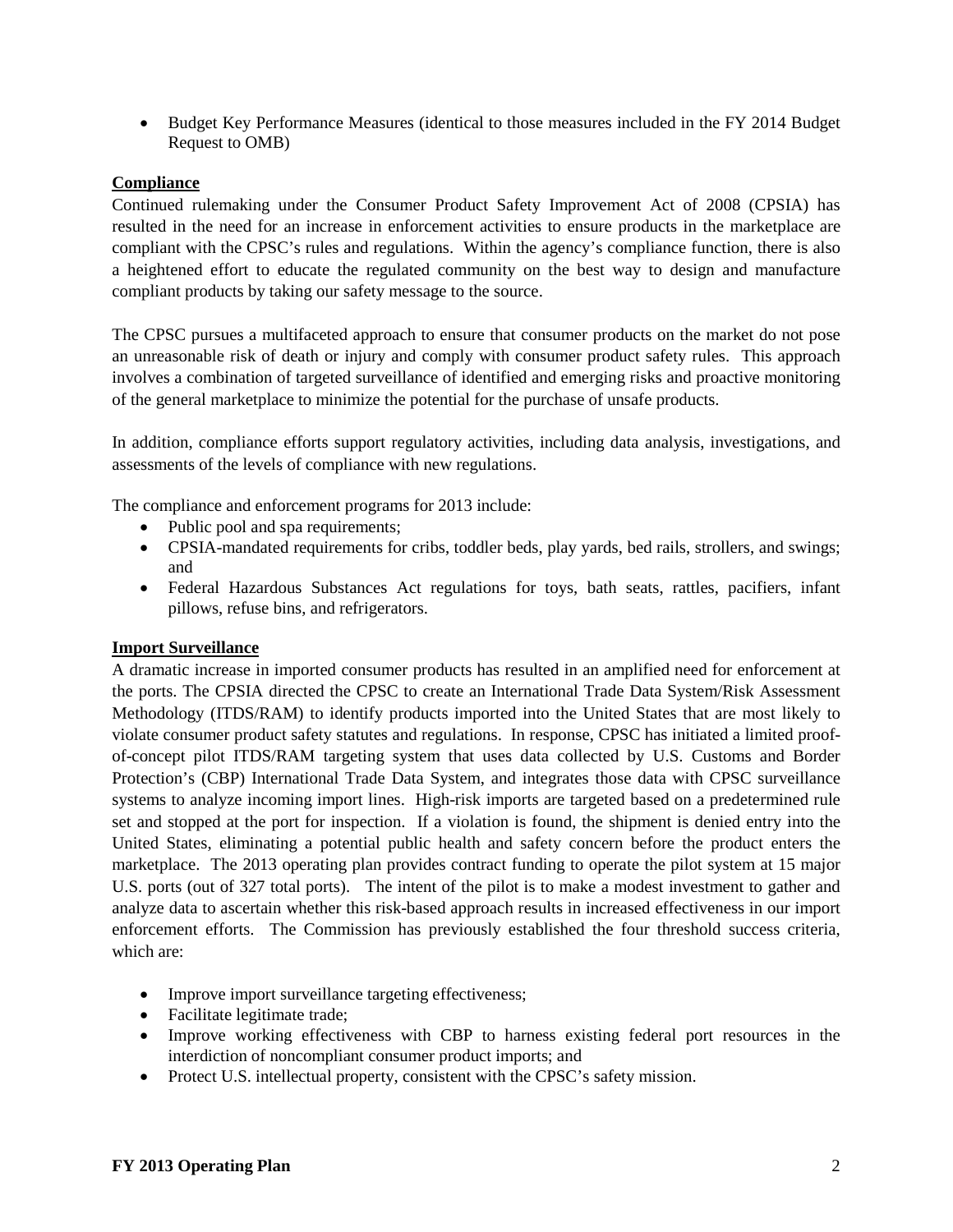In addition, the CPSC will continue to collaborate with CBP at the Commercial Targeting and Analysis Center (CTAC) to implement national operations designed to optimize the federal government's response to product risk at importation. The CPSC will also continue to provide support to CBP's Automated Commercial Environment, which is an interface connecting CBP, the trade community, and federal government agencies in order to manage the admissibility of goods entering and exiting the country.

#### **Hazard Identification**

The Commission has a significant number of CPSIA-mandated rulemakings yet to be completed. This includes creating mandatory standards for durable nursery products, pursuant to the Danny Keysar Child Product Safety Notification Act, Section 104 of the CPSIA. In 2013, the CPSC will prepare draft final rules for:

- Bassinets,
- Bassinet attachments to play yards,
- Bedside sleepers
- Handheld carriers,
- Soft infant carriers, and
- Strollers.

The CPSC will also continue up-front work related to conducting a durable nursery products exposure survey that will provide baseline data on exposure, use, and characteristics of durable infant and toddler products, and their users.

The CPSC staff also will prepare draft final rules for child-resistant packaging for products containing a specified amount of imidazolines; rare earth magnet sets; and the revision of CPSC regulations related to animal testing. In addition, draft proposed rules will be prepared for recreational off-highway vehicles (ROVs), infant slings, and revisions to the FHSA definition of "strong sensitizer." Technical work will continue on table saws, portable generators, fireworks, and firepots/gel fuels. Three petitions will be evaluated: crib bumpers; architectural glazing, and unblockable drain systems.

## **Education, Global Outreach, and Small Business Ombudsman**

The CPSC conducts educational and outreach activities for domestic and international stakeholders, including foreign governments, academic institutions, manufacturers, small businesses, retailers, and resellers. In 2013, the focus of the CPSC's work will be on continuing to develop relationships with academic institutions and hosting educational roundtables to expand the CPSC's effectiveness and reach. Emphasis will continue to be on initiatives to align product safety requirements at the highest possible levels of safety with counterparts in the Western Hemisphere, the European Union, and China. To reach a broad audience, the agency will continue its outreach efforts via webinars, trade show presentations, and similar events, and develop plain English regulatory summaries and other guidance that are disseminated via: [www.CPSC.gov.](http://www.cpsc.gov/) The agency will maintain a presence in Beijing, China.

## **Communications**

The CPSC is expanding its communication efforts to reach millions of consumers with vital safety information through a highly leveraged public outreach strategy. In 2013, the agency plans to secure a presence on new social media platforms in order to bolster its existing, multifaceted communication strategy. The agency will continue to reach consumers through our OnSafety blog, Twitter handle, YouTube channel, Flickr site, recall widgets, recall phone apps, and traditional media platforms (such as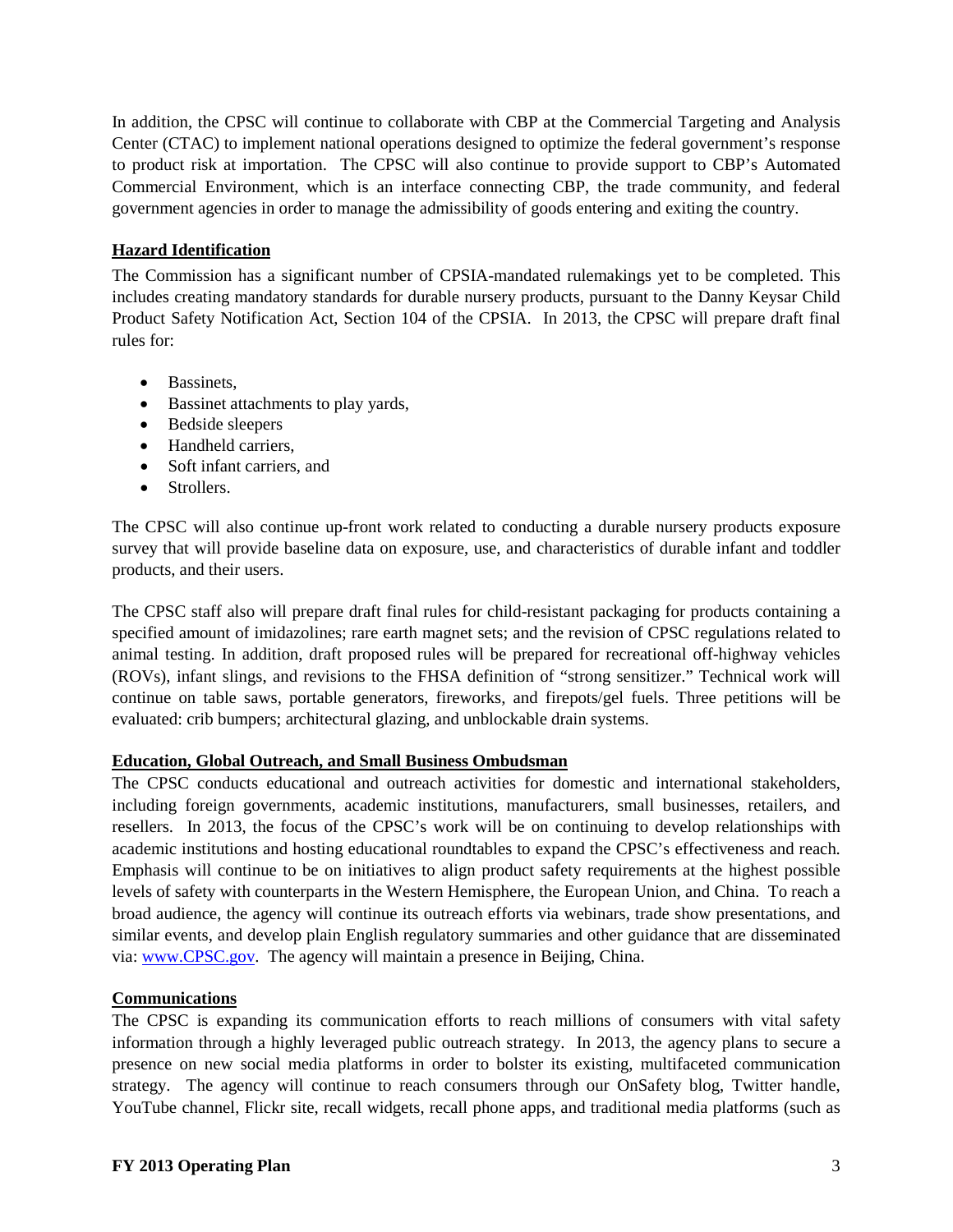print, radio, and broadcast interviews; news releases; and videos) to achieve hundreds of millions of impressions of CPSC's safety messages. Communications staff will continue to oversee operation of the Customer Service Hotline—(800) 638-2772—which provides consumers with a touch point to have person-to-person contact with the agency in order to communicate potential product incidents and to request safety-related publications.

The CPSC's 2013 communication programs include:

- Virginia Graeme Baker Pool and Spa Safety Act Information and Media campaign,
- Minority Outreach campaign,
- Safe Sleep campaign, and
- Neighborhood Safety Network program (7,500 members).

#### **Information Technology**

The CPSIA directed the CPSC to expedite efforts to upgrade and improve the agency's information technology (IT) systems. In response, the CPSC initiated a multiyear IT modernization effort to streamline collection and integrate once-disparate systems to enable better analysis and communication of the resulting information. In 2013, the agency is scheduled to complete all contract obligations for the original project development scope for the IT modernization effort, transitioning to operations and maintenance in subsequent fiscal years.

#### **Next Steps**

The staff will brief the Commission on the attached proposed Operating Plan for fiscal year 2013. Following the Commission vote, the staff will make any adjustments directed by the Commission and post the final plan to the CPSC public website.

#### **Attachments**

- Attachment 1: Funding and FTE by Major Organization
- Attachment 2: FY 2013 Plan by Strategic Goal and Program Component
- Attachment 3: Budget Key Performance Measures Summary
- Attachment 4: Voluntary Standards Summary
- Attachment 5: Mandatory Standards Summary
- Attachment 6: Operating Plan Details for Mission Organization
- Attachment 7: Discontinued Annual Goals from 2013 Performance Budget Request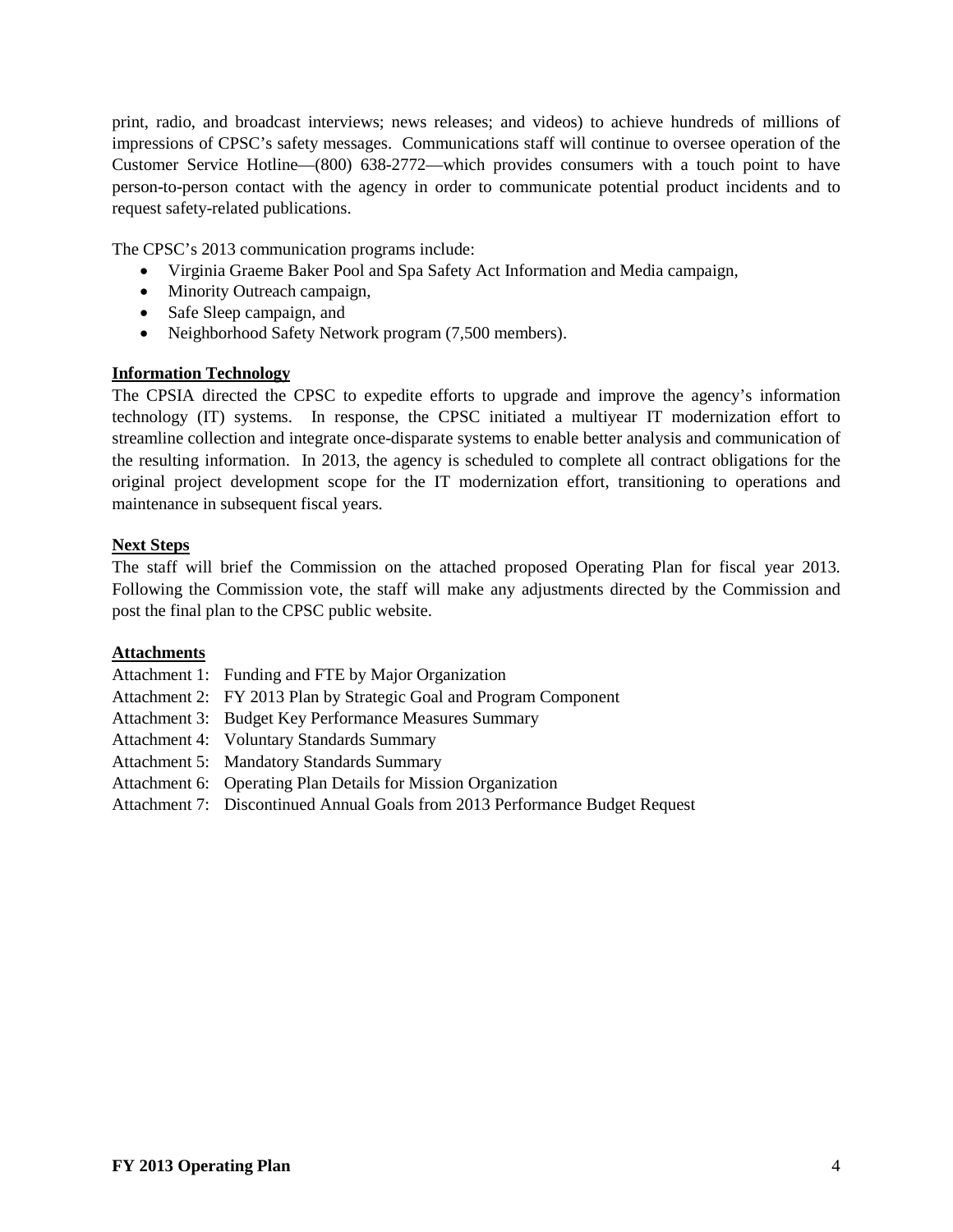# **Attachment 1: Funding and FTE by Major Organization**

This attachment provides the operating budget levels for each organization at the FY 2013 Request to Congress (column 1) and the corresponding FTE levels (column 2).

| (Dollars in Thousands)                                      | 2013 Request             |               |            |
|-------------------------------------------------------------|--------------------------|---------------|------------|
| <b>Budget Details</b>                                       |                          | <b>Budget</b> | <b>FTE</b> |
| Commissioners                                               | $\overline{\mathcal{S}}$ | 124.0         | 21.0       |
| Office of Compliance & Field Operations                     |                          |               |            |
| $Compliance-HQ$                                             | \$                       | 162.3         | 54.0       |
| Compliance - Field Operations                               | $\overline{\$}$          | 1,735.0       | 111.0      |
| Office of Education, Global Outreach, and Small Business    | \$                       | 788.3         | 10.0       |
| Ombudsman                                                   |                          |               |            |
| Office of Import Surveillance                               | \$                       | 445.4         | 33.0       |
| Office of Hazard Identification & Reduction                 |                          |               | 165.0      |
| Office of Hazard Identification                             | \$                       | 2,113.0       |            |
| <b>Laboratory Sciences</b>                                  | \$                       | 1,000.0       |            |
| Nano                                                        | \$                       | 2,000.0       |            |
| <b>NEISS</b>                                                | \$                       | 2,100.0       |            |
| <b>Office of Communications</b>                             |                          |               | 10.0       |
| <b>Office of Communications</b>                             | \$                       | 1,074.2       |            |
| VGB PSSA Information & Education                            | \$                       | 1,000.0       |            |
| Hotline                                                     | $\overline{\mathcal{S}}$ | 867.8         |            |
| Office of Information & Technology Services                 |                          |               | 41.0       |
| <b>Office of Information Technology</b>                     | \$                       | 62.4          |            |
| <b>IT</b> Infrastructure                                    | \$                       | 7,161.8       |            |
| <b>Commission's Information Systems</b>                     | \$                       | 1,342.6       |            |
| <b>CPSRMS</b>                                               | \$                       | 4,700.0       |            |
| International Trade Data System/Risk Assessment             | \$                       |               |            |
| Methodology - Import                                        |                          | 1,600.0       |            |
| Office of the Executive Director                            | \$                       | 50.0          | 5.0        |
| Office of the General Counsel                               | $\overline{\$}$          | 495.4         | 51.0       |
| Office of Human Resources Management                        | $\overline{\$}$          | 410.7         | 10.0       |
| Office of Financial Management, Planning, & Evaluation      | $\overline{\$}$          | 609.9         | 28.0       |
| Office of Facilities Services (excludes Rent/Util/Security) | $\overline{\$}$          | 1,680.0       | 10.0       |
| Office of Legislative Affairs                               | $\overline{\$}$          | 20.1          | 3.0        |
| Office of EEO & Minority Enterprise                         | $\overline{\$}$          | 46.9          | 2.0        |
| Office of the Inspector General                             | \$                       | 125.2         | 8.0        |
|                                                             |                          |               |            |
| <b>Centrally Managed Costs:</b>                             |                          |               |            |
| Salaries                                                    | \$                       | 75,105.9      |            |
| Rent/Util/Security                                          | $\overline{\$}$          | 9,600.0       |            |
| <b>Representation Fund</b>                                  | $\overline{\$}$          | 4.0           |            |
| <b>Total</b>                                                | \$                       | 116,425.0     | 562.0      |
|                                                             |                          |               |            |
| Relocation                                                  | \$                       | 6,000.0       |            |
| <b>Total including Relocation</b>                           | \$                       | 122,425.0     | 562.0      |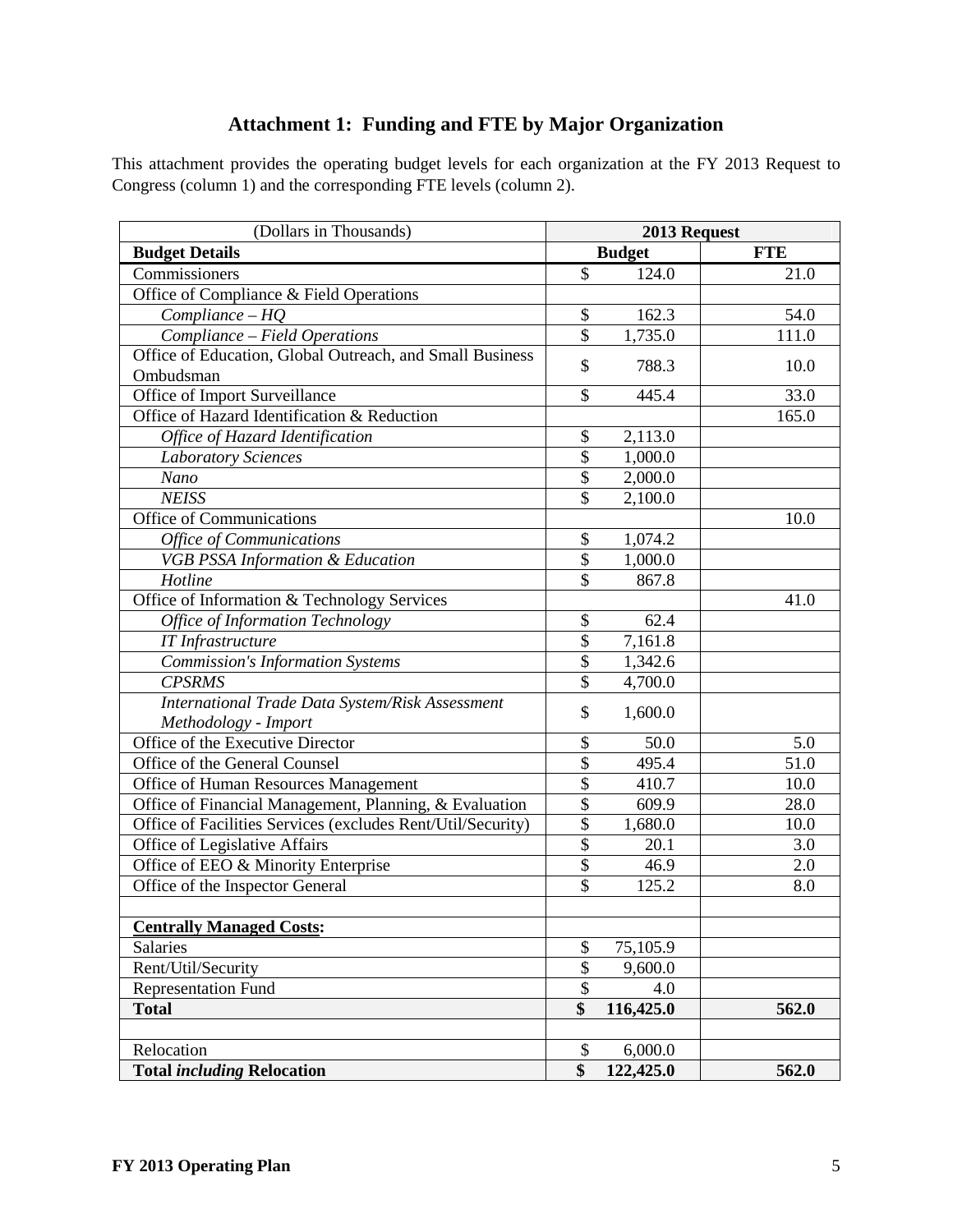# **Attachment 2: FY 2013 Plan by Strategic Goal and Program Component**

# **(Dollars in Thousands)**

| <b>Organization</b>           |    | <b>FY2013</b><br><b>Op Plan</b> | <b>FTE</b> | <b>Goal 1</b>                      | <b>Goal 2</b>        | <b>Goal 3</b> |               | <b>Goal 4</b> |               | Goal 5  |
|-------------------------------|----|---------------------------------|------------|------------------------------------|----------------------|---------------|---------------|---------------|---------------|---------|
| Chairman & Commissioners      | \$ | 2,934                           | 21         | \$<br>2,934                        | \$<br>÷              | \$            | \$            | Ξ.            | \$            |         |
| Hazard Identification and     |    |                                 |            |                                    |                      |               |               |               |               |         |
| Reduction                     |    | 29,257                          | 165        | \$<br>158                          | \$13,464             | \$10,852      | $\mathbb{S}$  | 4,610         | $\frac{1}{2}$ | 173     |
| Compliance and Field          |    |                                 |            |                                    |                      |               |               |               |               |         |
| <b>Operations</b>             |    | 23,940                          | 165        | \$<br>626                          | \$<br>801            | \$<br>5,753   | \$            | 16.663        | \$            | 97      |
| <b>Import Surveillance</b>    | \$ | 4,854                           | 33         | \$<br>$\qquad \qquad \blacksquare$ | \$<br>$\blacksquare$ | \$<br>4,854   | \$            | Ξ.            | \$            |         |
| Education, Global Outreach,   |    |                                 |            |                                    |                      |               |               |               |               |         |
| and Small Business            | \$ | 2.124                           | 10         | \$<br>2,124                        | \$<br>۰              | \$<br>-       | \$            | ۰             | \$            |         |
| <b>General Counsel</b>        | \$ | 7.309                           | 51         | \$<br>318                          | \$<br>2.740          | \$<br>611     | $\mathcal{S}$ | 2.076         |               | \$1,564 |
| <b>Information Technology</b> | \$ | 20.345                          | 41         | \$<br>1,736                        | \$<br>2,319          | \$11,660      | \$            | 3.284         |               | \$1,346 |
| <b>Agency Management</b>      | \$ | 24,467                          | 68         | \$<br>4.457                        | \$<br>3,560          | \$<br>5.752   | \$            | 5.255         |               | \$5,443 |
| <b>Inspector General</b>      | \$ | 1,195                           | 8          | \$<br>239                          | \$<br>239            | \$<br>239     | \$            | 239           | \$            | 239     |
| <b>Grand Total</b>            |    | \$116.425                       | 562        | \$<br>12,592                       | \$23,123             | \$39.721      |               | \$32,127      |               | \$8,862 |

Note: The Operating Plan funding allocation in this table includes the associated salary, rent, utilities, and other overhead budgeted costs.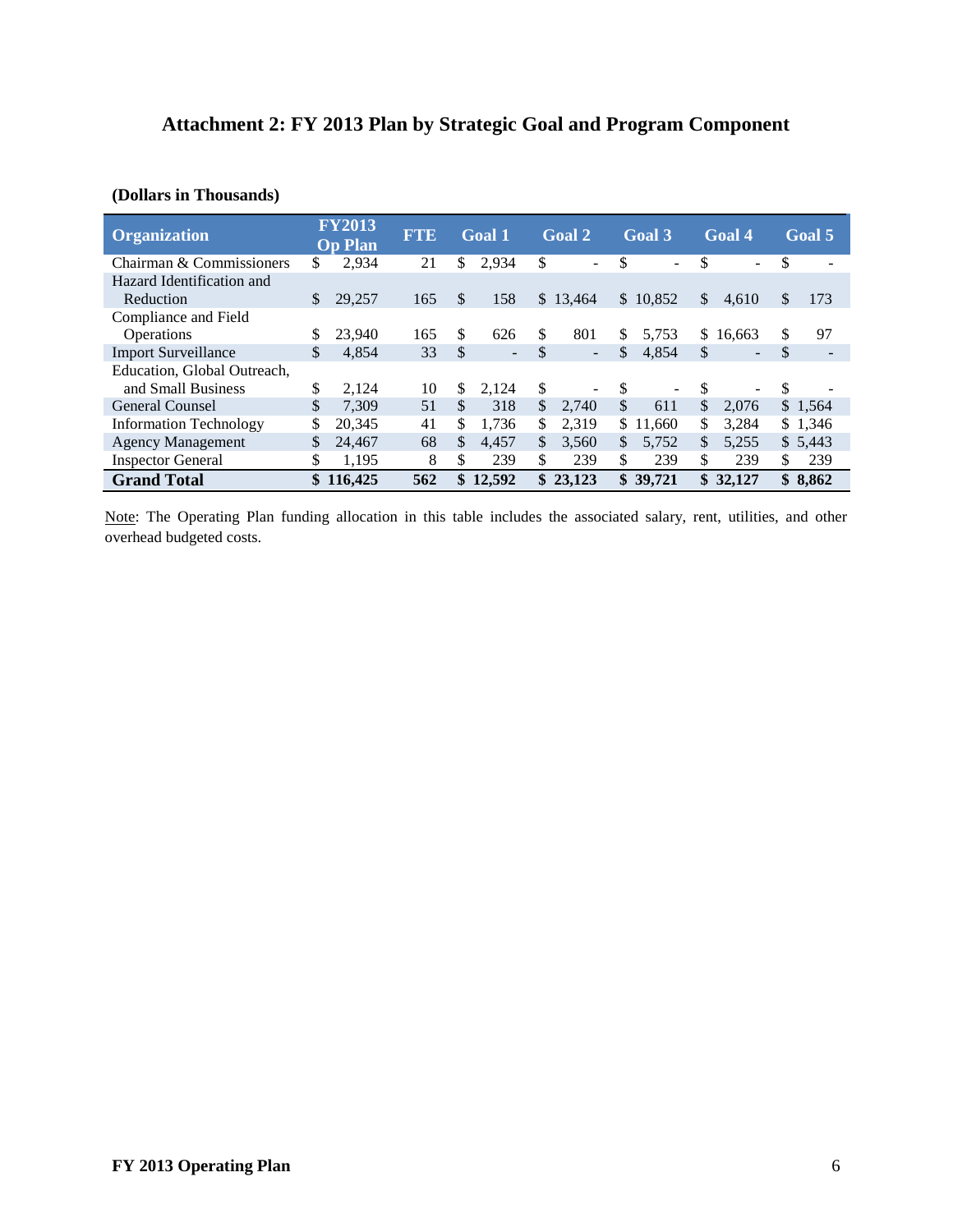# **Attachment 3: Budget Key Performance Measures Summary**

In addition to these budget key performance measures, there are internally reported annual milestones and operating performance measures, which are in Tables 5 and 6 of each office's submission (see Attachment 6).

| <b>SG</b> | ID                                                                                          | <b>Office</b>                                                                                                                 | <b>Performance Measure Statement</b>                                                                                                                       | <b>FY2013</b><br><b>Target</b> |  |  |  |  |  |
|-----------|---------------------------------------------------------------------------------------------|-------------------------------------------------------------------------------------------------------------------------------|------------------------------------------------------------------------------------------------------------------------------------------------------------|--------------------------------|--|--|--|--|--|
|           | Strategic Goal 1: Leadership in Safety                                                      |                                                                                                                               |                                                                                                                                                            |                                |  |  |  |  |  |
|           | 1.2.1                                                                                       | Number of training or outreach seminars for foreign<br>Global<br>manufacturers conducted by CPSC staff                        |                                                                                                                                                            | 1                              |  |  |  |  |  |
|           | 1.2.2                                                                                       | Number of staff exchanges with foreign counterparts<br>Global<br>undertaken as part of the Extended Training Exchange Program |                                                                                                                                                            | 6                              |  |  |  |  |  |
|           | 1.2.3                                                                                       | Global                                                                                                                        | Number of new collaborations undertaken with domestic non-<br>government organizations (NGOs) and universities                                             | $\overline{2}$                 |  |  |  |  |  |
|           | 1.4.1                                                                                       | Global                                                                                                                        | Number of products discussed with foreign counterparts                                                                                                     | 3                              |  |  |  |  |  |
|           | 1.6.1                                                                                       | Personnel                                                                                                                     | Employee retention rate                                                                                                                                    | 85%                            |  |  |  |  |  |
|           | 1.6.2                                                                                       | Personnel                                                                                                                     | Average hiring time (recruitment time using OPM's End-to-<br>End hiring process) (days)                                                                    | 80                             |  |  |  |  |  |
|           | 1.6.3                                                                                       | Personnel                                                                                                                     | Training participation rate                                                                                                                                | 80%                            |  |  |  |  |  |
|           |                                                                                             | <b>Strategic Goal 2: Commitment to Prevention</b>                                                                             |                                                                                                                                                            |                                |  |  |  |  |  |
|           | 2.1.1                                                                                       | Hazard                                                                                                                        | Number of voluntary standards activities supported or<br>monitored by CPSC staff                                                                           | 71                             |  |  |  |  |  |
|           | 2.1.2<br>Hazard                                                                             |                                                                                                                               | Number of collaborations established or maintained with other<br>organizations to work on nanotechnology research or issues<br>affecting consumer products | $\,8\,$                        |  |  |  |  |  |
|           | 2.1.3<br>Hazard                                                                             |                                                                                                                               | Number of reports produced on the results of collaboration on<br>nanotechnology issues affecting consumer products                                         | 5                              |  |  |  |  |  |
|           | 2.2.1<br>Hazard                                                                             |                                                                                                                               | Number of candidates for rulemaking prepared for Commission<br>consideration                                                                               | 25                             |  |  |  |  |  |
|           | Number of training activities made available to industry<br>Global<br>2.3.1<br>stakeholders |                                                                                                                               | 12                                                                                                                                                         |                                |  |  |  |  |  |
|           |                                                                                             |                                                                                                                               | Strategic Goal 3: Rigorous Hazard Identification                                                                                                           |                                |  |  |  |  |  |
|           | 3.1.1                                                                                       | Hazard                                                                                                                        | Percentage of National Electronic Injury Surveillance System<br>(NEISS) member hospitals evaluated at least once a year                                    | 98%                            |  |  |  |  |  |
|           | 3.1.2                                                                                       | Hazard                                                                                                                        | Percentage of consumer product-related injury cases correctly<br>captured at NEISS hospitals                                                               | 90%                            |  |  |  |  |  |
|           | 3.2.1<br>Hazard                                                                             |                                                                                                                               | Time from incident report received to adjudication of incident<br>report (days)                                                                            | 10                             |  |  |  |  |  |
|           | 3.2.2                                                                                       | Hazard                                                                                                                        | Percentage of priority import samples processed within 30 days                                                                                             | 95%                            |  |  |  |  |  |
|           | Percentage of priority fireworks samples processed within 60<br>3.2.3<br>Hazard<br>days     |                                                                                                                               | 90%                                                                                                                                                        |                                |  |  |  |  |  |
|           | 3.4.1<br>Import<br>Number of import examinations                                            |                                                                                                                               | 13,000                                                                                                                                                     |                                |  |  |  |  |  |
|           | 3.4.2                                                                                       | Import                                                                                                                        | Sample yield per 100 import entries                                                                                                                        | 26                             |  |  |  |  |  |
|           | 3.4.3                                                                                       | Import                                                                                                                        | Percentage of import shipments cleared within 1 business day                                                                                               | Baseline*                      |  |  |  |  |  |
|           | 3.4.4                                                                                       | Import                                                                                                                        | Percentage of CPSC import entry hold requests acted on by<br><b>CBP</b>                                                                                    | Baseline*                      |  |  |  |  |  |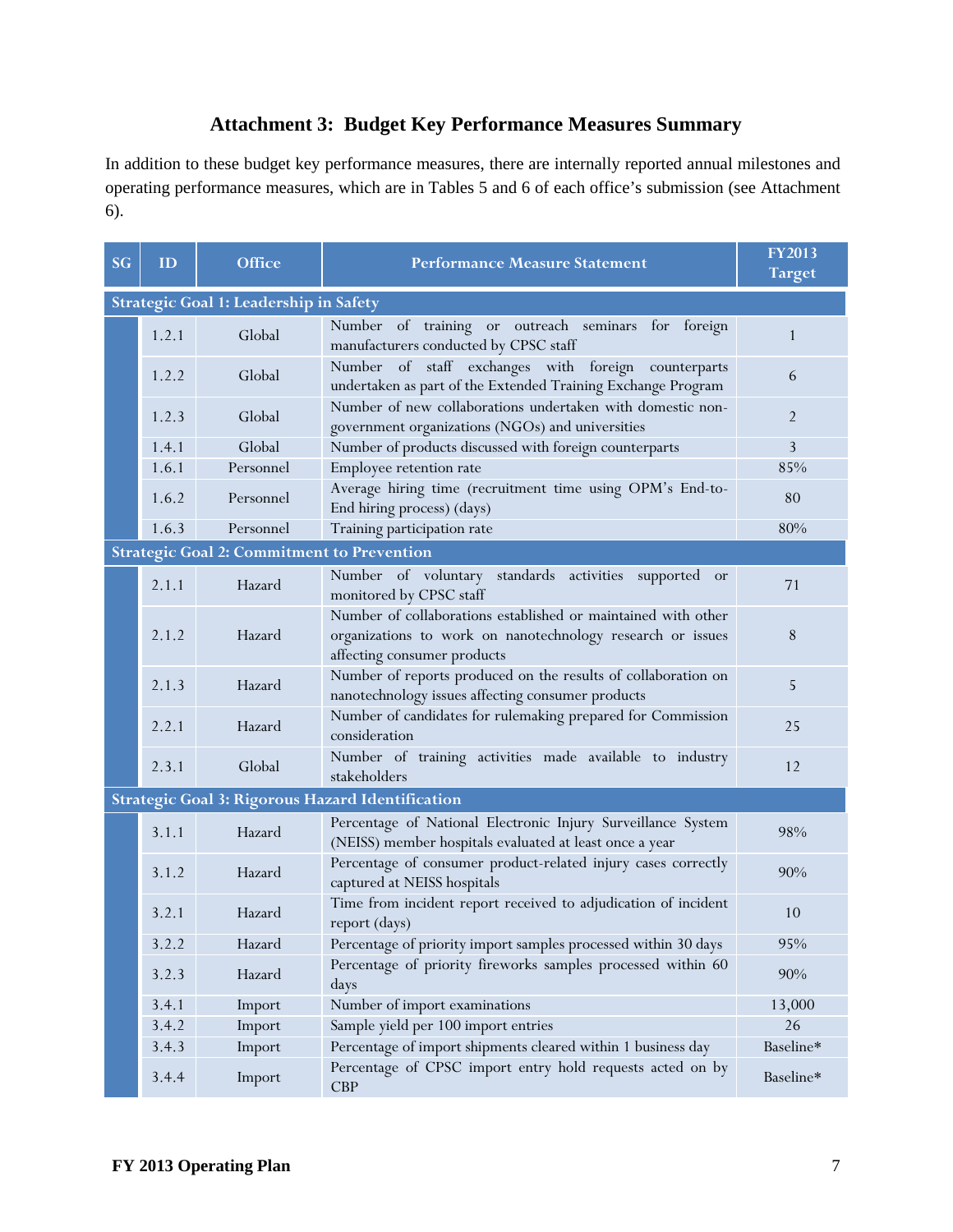| ID                  | <b>Office</b>                                                                                                                             | <b>Performance Measure Statement</b>                                                                                                                                  | <b>FY2013</b><br><b>Target</b>                                                                                                                                                                                         |
|---------------------|-------------------------------------------------------------------------------------------------------------------------------------------|-----------------------------------------------------------------------------------------------------------------------------------------------------------------------|------------------------------------------------------------------------------------------------------------------------------------------------------------------------------------------------------------------------|
| 3.4.5               | Import                                                                                                                                    | Establish an ITDS/RAM rule set to target intellectual property<br>violations where a health and safety hazard is suspected in<br>consumer product imports             | --**                                                                                                                                                                                                                   |
| 3.5.1               | Compliance                                                                                                                                | Total number of products screened by CPSC Field staff                                                                                                                 | Baseline*                                                                                                                                                                                                              |
| 3.5.2               | Compliance                                                                                                                                | Number of consumer products screened by CPSC Field staff<br>through Internet surveillance activities                                                                  | Baseline*                                                                                                                                                                                                              |
| 3.5.3               | Hazard                                                                                                                                    | Number of annual reports completed on consumer product-<br>related fatalities, injuries, and/or losses for specific hazards                                           | 11                                                                                                                                                                                                                     |
| 3.6.1               | Compliance                                                                                                                                | Field staff                                                                                                                                                           | Baseline*                                                                                                                                                                                                              |
|                     |                                                                                                                                           |                                                                                                                                                                       |                                                                                                                                                                                                                        |
| 4.1.1               | Compliance                                                                                                                                | Number of establishment inspections conducted by CPSC Field<br>staff                                                                                                  | 1,000                                                                                                                                                                                                                  |
| 4.1.2               | Compliance                                                                                                                                | Percentage of products screened by CPSC Field staff resulting in<br>violations                                                                                        | Baseline*                                                                                                                                                                                                              |
| 4.1.3               | Hazard                                                                                                                                    | Number of items/component parts tested for specific standards<br>and regulations                                                                                      | 36,000                                                                                                                                                                                                                 |
| 4.3.1               | Compliance<br>made within 85 business days of the case opening                                                                            |                                                                                                                                                                       | 70%                                                                                                                                                                                                                    |
| 4.3.2               | Percentage of cases for which the corrective action is accepted<br>Compliance<br>within 60 business days of the preliminary determination |                                                                                                                                                                       | 80%                                                                                                                                                                                                                    |
| 4.3.3<br>Compliance |                                                                                                                                           | Percentage of cases in which the firm is notified of a violation in<br>a timely manner                                                                                | Baseline*                                                                                                                                                                                                              |
| 4.3.4               | Compliance                                                                                                                                | Percentage of Fast-Track cases with corrective actions initiated<br>within 20 business days                                                                           | 90%                                                                                                                                                                                                                    |
| 4.4.1               | Communications                                                                                                                            | Average number of days from first draft of recall press release<br>completed to recall press release issued                                                           | Baseline*                                                                                                                                                                                                              |
| 4.5.1               | Compliance                                                                                                                                | The percentage of compliance defect investigation cases<br>referred within 10 business days to OGC for review of firms'<br>timely reporting pursuant to Section 15(b) | Baseline*                                                                                                                                                                                                              |
|                     |                                                                                                                                           |                                                                                                                                                                       |                                                                                                                                                                                                                        |
| 5.1.1               | Communications                                                                                                                            | Percentage of the population that reports awareness of the<br><b>CPSC</b>                                                                                             | Baseline*                                                                                                                                                                                                              |
| 5.1.2               | Communications                                                                                                                            | Percentage of consumers who report acting on a CPSC safety<br>message                                                                                                 | Baseline*                                                                                                                                                                                                              |
| 5.2.1               | Communications                                                                                                                            | Number of public information campaigns conducted by CPSC<br>on specifically identified consumer product safety hazards                                                | 24                                                                                                                                                                                                                     |
| 5.2.2               | Communications                                                                                                                            | Number of impressions received by consumers of CPSC safety<br>messages (in millions)                                                                                  | 2,635                                                                                                                                                                                                                  |
| 5.3.1               | Communications                                                                                                                            | Number of impressions of CPSC safety messages on priority<br>hazards received by consumers in vulnerable communities (in<br>millions)                                 | 210                                                                                                                                                                                                                    |
|                     |                                                                                                                                           |                                                                                                                                                                       | Number of used/resale consumer products screened by CPSC<br><b>Strategic Goal 4: Decisive Response</b><br>Percentage of cases for which the preliminary determination is<br><b>Strategic Goal 5: Raising Awareness</b> |

\* Baseline: CPSC formulated several new performance measures in FY 2012. In instances where the FY2013 target is listed as "baseline,' this indicates that data and results will be compiled in FY2013 to establish an informed target in FY2014.

\*\* There is no target for 2013. Rule set will be established in FY 2014.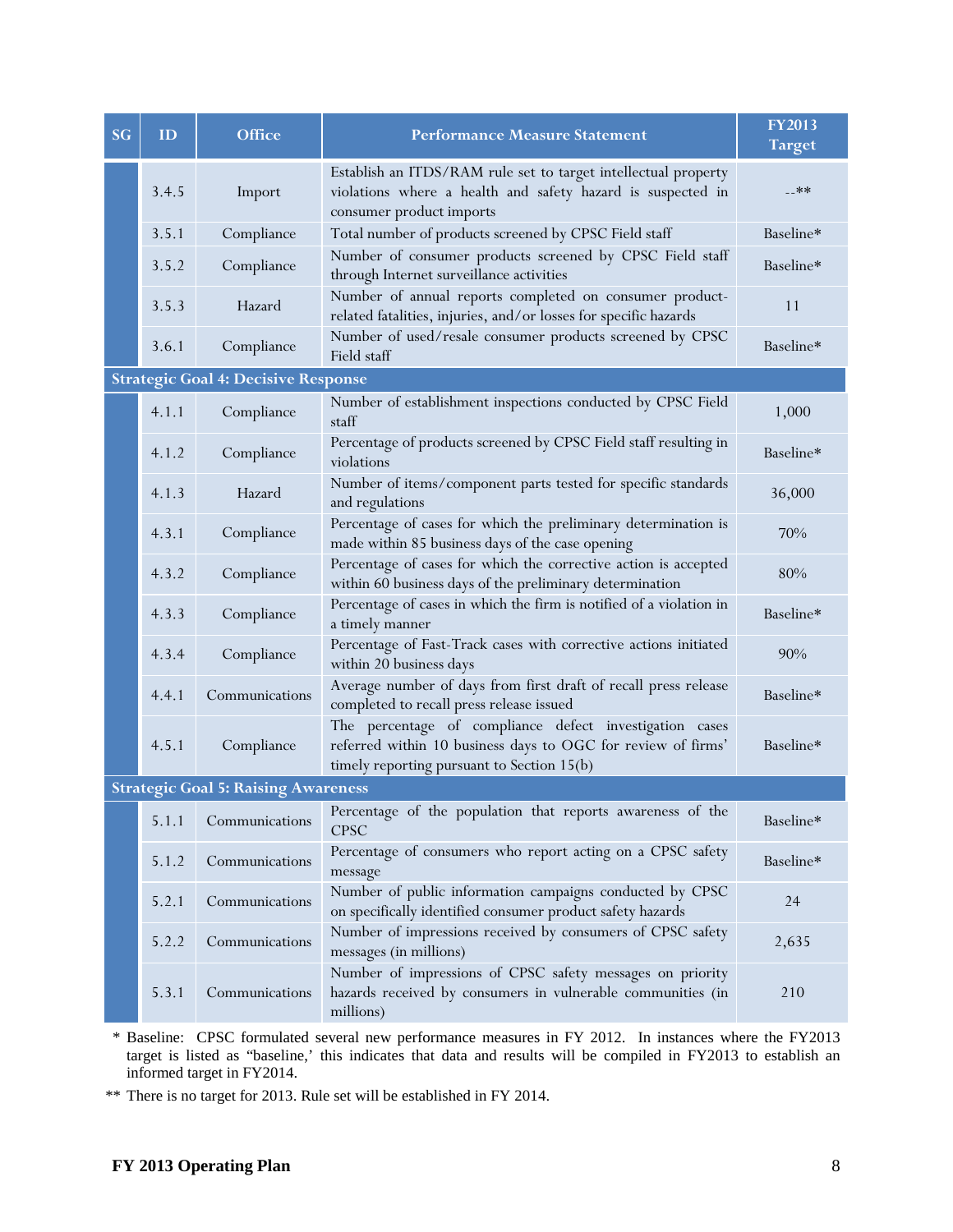# **Attachment 4: Voluntary Standards Summary**

A consumer product voluntary standard is a prescribed set of rules, conditions, or requirements concerning definitions of product-related terms; classification of components; specification of materials, performance, or operations; delineation of procedures; or measurement of quantity and quality in describing products, materials, systems, services, or practices relating to the safety of consumer products used in and around the home, outdoors, and in schools.

The CPSC's statutory authority requires it to rely on voluntary standards rather than promulgate mandatory standards if compliance with a voluntary standard would eliminate or adequately reduce the risk of injury identified and it is likely there will be substantial compliance with the voluntary standard. CPSC staff works with organizations that coordinate the development of voluntary standards.

Each voluntary standards activity is an ongoing process that may involve multiple revisions to a standard within 1 year or over multiple years, and it may continue in subsequent years, depending on the activities of the voluntary standards committees and the priorities of the Commission.

CPSC staff plans to provide support<sup>[1](#page-15-0)</sup> for, or monitor, voluntary standards work for the products below:

| #  | <b>2013 OP Plan</b>                                        |
|----|------------------------------------------------------------|
| 1  | air cleaners (ozone-generating)                            |
| 2  | amusement rides (portable)                                 |
| 3  | architectural glazing                                      |
| 4  | baby monitors                                              |
| 5  | bassinets/cradles                                          |
| 6  | bath seats (infant)                                        |
| 7  | batteries (e.g., lithium, electronic devices, toy, button) |
| 8  | bed rails                                                  |
| 9  | beds (bunk)                                                |
| 10 | beds (toddler)                                             |
| 11 | bedside sleepers                                           |
| 12 | bicycles                                                   |
| 13 | booster seats                                              |
| 14 | building materials and furnishings                         |
| 15 | candles                                                    |
| 16 | chairs (high)                                              |
| 17 | chairs (youth)                                             |
| 18 | changing tables                                            |
| 19 | child-resistant packaging                                  |
| 20 | children's metal jewelry                                   |
| 21 | clothes dryers                                             |
| 22 | CO alarms                                                  |
| 23 | cookers, pressure                                          |
| 24 | cooktops                                                   |

 $<sup>1</sup>$  Support may include, among other things, providing injury data and hazard analyses, encouraging the development</sup> of a voluntary safety standard, identifying specific risks of injury, performing research, developing health science data, performing laboratory technical assistance, and/or taking other actions that the Commission, in a particular situation, determines may be appropriate. A listing of these activities can be found at 16 CFR § 1031.7.data.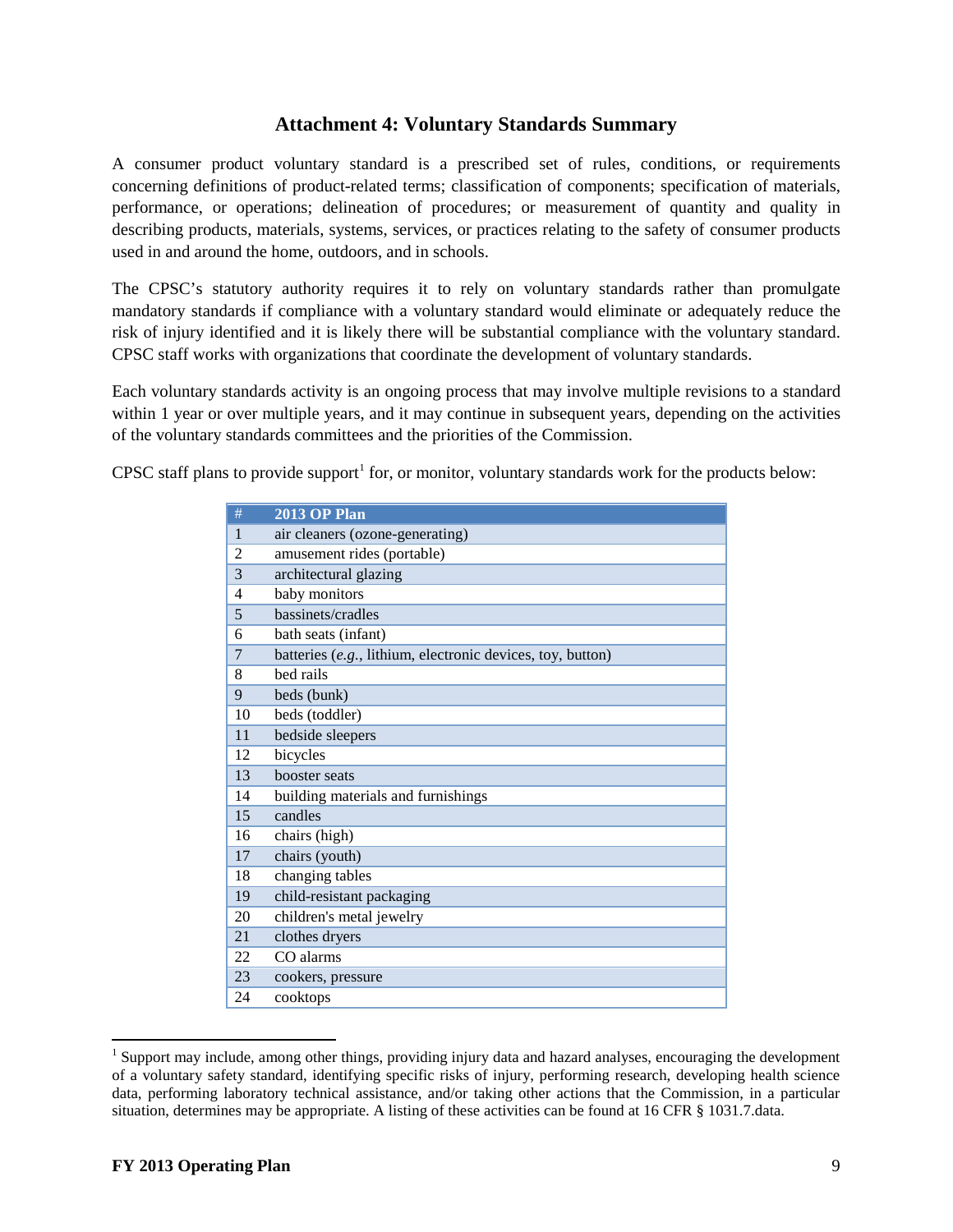| $\#$ | <b>2013 OP Plan</b>                                             |
|------|-----------------------------------------------------------------|
| 25   | cribs (commercial)                                              |
| 26   | cribs (full-size)                                               |
| 27   | cribs (non-full-size/play yards)                                |
| 28   | drywall                                                         |
| 29   | fireworks                                                       |
| 30   | fuel tanks (leakage)                                            |
| 31   | furnaces                                                        |
| 32   | garage doors/gate operators                                     |
| 33   | gasoline containers (child-resistant closures, flame arrestors) |
| 34   | glass front gas fireplaces                                      |
| 35   | headgear (recreational)                                         |
| 36   | heaters                                                         |
| 37   | infant bedding/accessories                                      |
| 38   | infant bouncers                                                 |
| 39   | infant carriers (frame)                                         |
| 40   | infant carriers (handheld)                                      |
| 41   | infant carriers (soft)                                          |
| 42   | infant gates                                                    |
| 43   | infant inclined sleep products (was known as infant hammocks)   |
| 44   | infant slings                                                   |
| 45   | infant swings                                                   |
| 46   | infant tubs                                                     |
| 47   | infant walkers                                                  |
| 48   | inflatable play devices                                         |
| 49   | ladders                                                         |
| 50   | lighters, cigarette                                             |
| 51   | mattresses, inflatable air                                      |
| 52   | mowers                                                          |
| 53   | nanotechnology                                                  |
| 54   | <b>National Electrical Code</b>                                 |
| 55   | off-highway vehicles                                            |
| 56   | phthalates                                                      |
| 57   | playground equipment (children under 2 yrs)                     |
| 58   | playground equipment (home)                                     |
| 59   | playground equipment (public)                                   |
| 60   | portable generators                                             |
| 61   | power equipment                                                 |
| 62   | ranges (tip over)                                               |
| 63   | smoke alarms                                                    |
| 64   | soccer goals                                                    |
| 65   | stationary activity centers                                     |
| 66   | strollers                                                       |
| 67   | swimming pools/spas                                             |
| 68   | toys                                                            |
| 69   | trampolines                                                     |
| 70   | tree stands (hunting)                                           |
| 71   | window coverings                                                |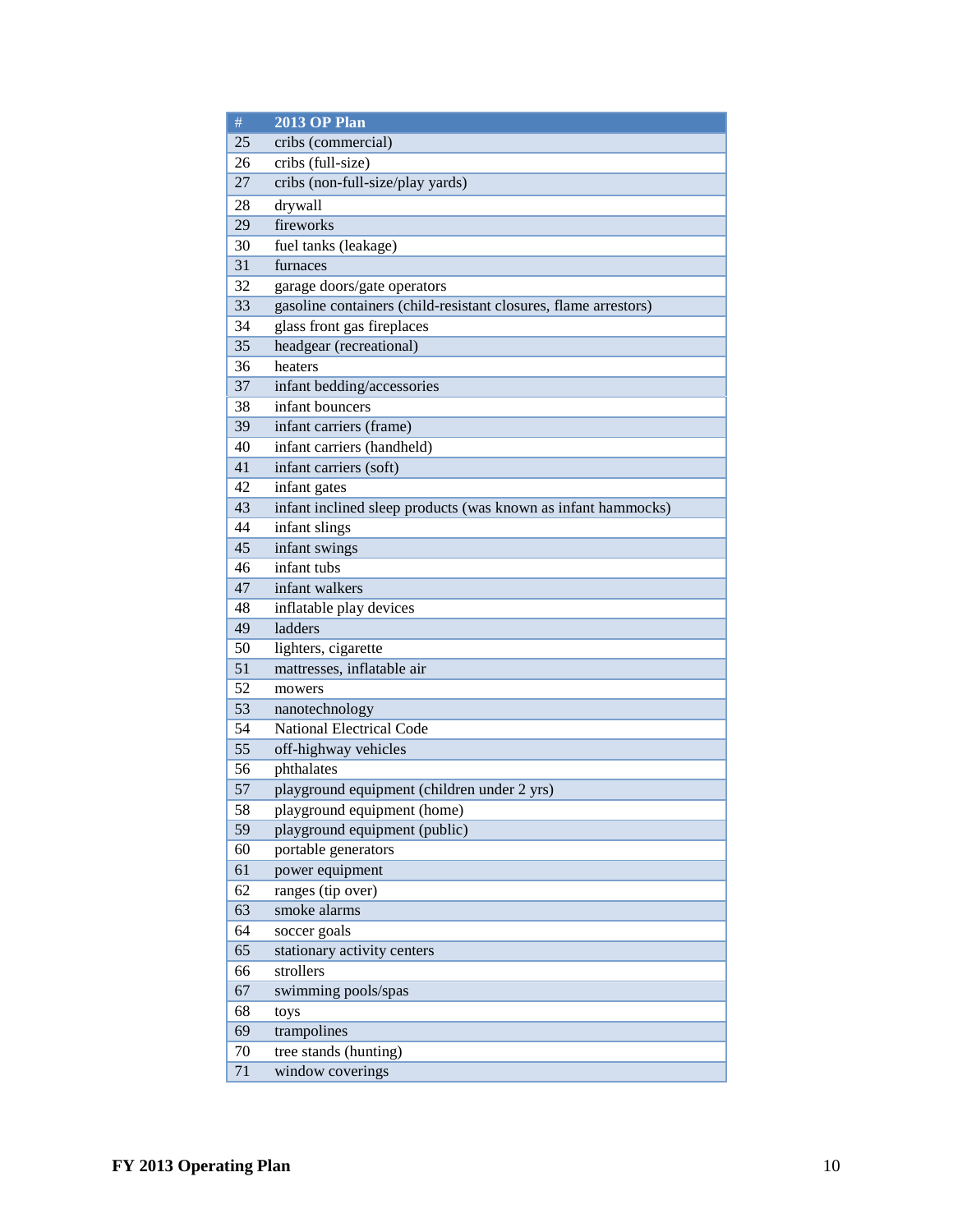# **Attachment 5: Mandatory Standards Summary**

Mandatory standards are federal rules set by statute or regulation that impose requirements for consumer products. They typically take the form of performance requirements that consumer products must meet or warnings they must display in order to be imported, distributed, or sold in the United States.

The CPSC may set a mandatory standard when it determines that compliance with a voluntary standard would not eliminate or adequately reduce the risk of injury or finds that it is unlikely that there will be substantial compliance with a voluntary standard. The Commission may also promulgate a mandatory ban of a hazardous product when it determines that no feasible voluntary or mandatory standard would adequately protect the public from an unreasonable risk of injury. In some cases, Congress directs and authorizes the Commission to set a mandatory standard.

CPSC staff plans to work on the projects in the table on the next page. This work will involve continuation of rulemaking activities related to the CPSIA, as well as other laws, and it will include data analysis and technical review activities in support of rule review or potential rulemaking activities.

| <b>Key to Table</b> |                                                                       |  |  |  |
|---------------------|-----------------------------------------------------------------------|--|--|--|
| <b>NPR</b>          | Briefing package for a notice of proposed rulemaking                  |  |  |  |
| <b>FR</b>           | Briefing package for a final rule                                     |  |  |  |
| DA/TR               | Data analysis and/or technical review to support ongoing or potential |  |  |  |
|                     | rulemaking and rule review activities                                 |  |  |  |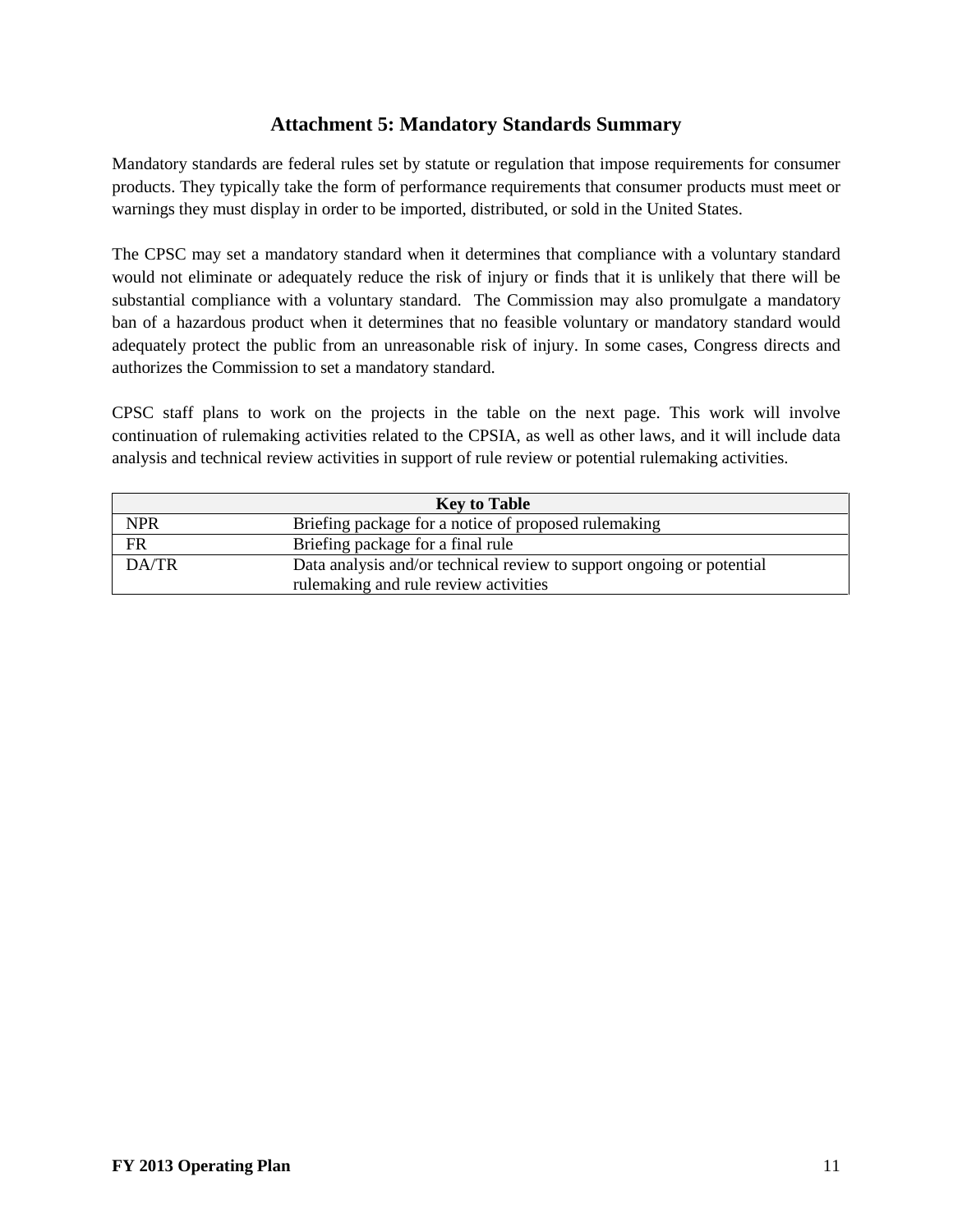|                                                                     | 2013                                                |                |  |  |  |  |  |
|---------------------------------------------------------------------|-----------------------------------------------------|----------------|--|--|--|--|--|
|                                                                     | <b>Items by Major Categories</b>                    | <b>OP Plan</b> |  |  |  |  |  |
| CPSIA, including Danny Keysar Child Product Safety Notification Act |                                                     |                |  |  |  |  |  |
| 1                                                                   | <b>Bassinet Attachments to Play Yards</b>           | <b>FR</b>      |  |  |  |  |  |
| $\overline{2}$                                                      | <b>Bassinets</b>                                    | <b>FR</b>      |  |  |  |  |  |
| 3                                                                   | <b>Bedside Sleepers</b>                             | NPR, FR        |  |  |  |  |  |
| $\overline{4}$                                                      | Chairs (Folding)                                    | DA/TR          |  |  |  |  |  |
| 5                                                                   | Chairs (High)                                       | DA/TR          |  |  |  |  |  |
| 6                                                                   | <b>Gates and Other Enclosures</b>                   | DA/TR          |  |  |  |  |  |
| 7                                                                   | <b>Infant Bath Tubs</b>                             | DA/TR          |  |  |  |  |  |
| 8                                                                   | <b>Infant Bouncers</b>                              | DA/TR          |  |  |  |  |  |
| 9                                                                   | <b>Infant Carriers (Frame)</b>                      | DA/TR          |  |  |  |  |  |
| 10                                                                  | Infant Carriers (Handheld)                          | NPR, FR        |  |  |  |  |  |
| 11                                                                  | <b>Infant Carriers (Soft)</b>                       | NPR, FR        |  |  |  |  |  |
| 12                                                                  | <b>Infant Inclined Sleep Products</b>               | DA/TR          |  |  |  |  |  |
| 13                                                                  | <b>Infant Slings</b>                                | <b>NPR</b>     |  |  |  |  |  |
| 14                                                                  | Phthalates or Phthalate Substitutes                 | DA/TR          |  |  |  |  |  |
| 15                                                                  | <b>Strollers</b>                                    | NPR, FR        |  |  |  |  |  |
|                                                                     | <b>Accreditation Requirements</b>                   |                |  |  |  |  |  |
| 16                                                                  | <b>Bassinets</b>                                    | <b>FR</b>      |  |  |  |  |  |
| 17                                                                  | <b>Bedside Sleepers</b>                             | <b>FR</b>      |  |  |  |  |  |
| 18                                                                  | <b>Infant Carriers (Handheld)</b>                   | <b>FR</b>      |  |  |  |  |  |
| 19                                                                  | <b>Infant Carriers (Soft)</b>                       | NPR, FR        |  |  |  |  |  |
| 20                                                                  | <b>Infant Slings</b>                                | <b>NPR</b>     |  |  |  |  |  |
| 21                                                                  | <b>Strollers</b>                                    | NPR, FR        |  |  |  |  |  |
|                                                                     | Implementation of Public Law 112-28                 |                |  |  |  |  |  |
| 22                                                                  | ATVs-Rulemaking                                     | DA/TR          |  |  |  |  |  |
| <b>Rule Review</b>                                                  |                                                     |                |  |  |  |  |  |
| 23                                                                  | <b>Animal Testing Regulations</b>                   | <b>FR</b>      |  |  |  |  |  |
| 24                                                                  | <b>Bicycles</b>                                     | DA/TR          |  |  |  |  |  |
|                                                                     | Other Ongoing or Potential Rulemaking Activities    |                |  |  |  |  |  |
| 25                                                                  | Firepots and Fuel Gels                              | DA/TR          |  |  |  |  |  |
| 26                                                                  | Fireworks                                           | DA/TR          |  |  |  |  |  |
| 27                                                                  | Poison Prevention Packaging Act - Hydroxides        | DA/TR          |  |  |  |  |  |
| $\overline{28}$                                                     | Poison Prevention Packaging Act - Imidazolines      | ${\sf FR}$     |  |  |  |  |  |
| 29                                                                  | <b>Portable Generators</b>                          | DA/TR          |  |  |  |  |  |
| 30                                                                  | <b>Rare Earth Magnet Sets</b>                       | FR             |  |  |  |  |  |
| 31                                                                  | Recreational Off-Highway Vehicles (ROVs)            | <b>NPR</b>     |  |  |  |  |  |
| 32                                                                  | Revisions to FHSA Definition of "Strong Sensitizer" | <b>NPR</b>     |  |  |  |  |  |
| 33                                                                  | Surrogate Smoldering Ignition Source                | DA/TR          |  |  |  |  |  |
| 34                                                                  | <b>Table Saws</b>                                   | DA/TR          |  |  |  |  |  |
| 35                                                                  | <b>Upholstered Furniture</b>                        | DA/TR          |  |  |  |  |  |
| 36                                                                  | <b>Voluntary Recall Rule</b>                        | <b>NPR</b>     |  |  |  |  |  |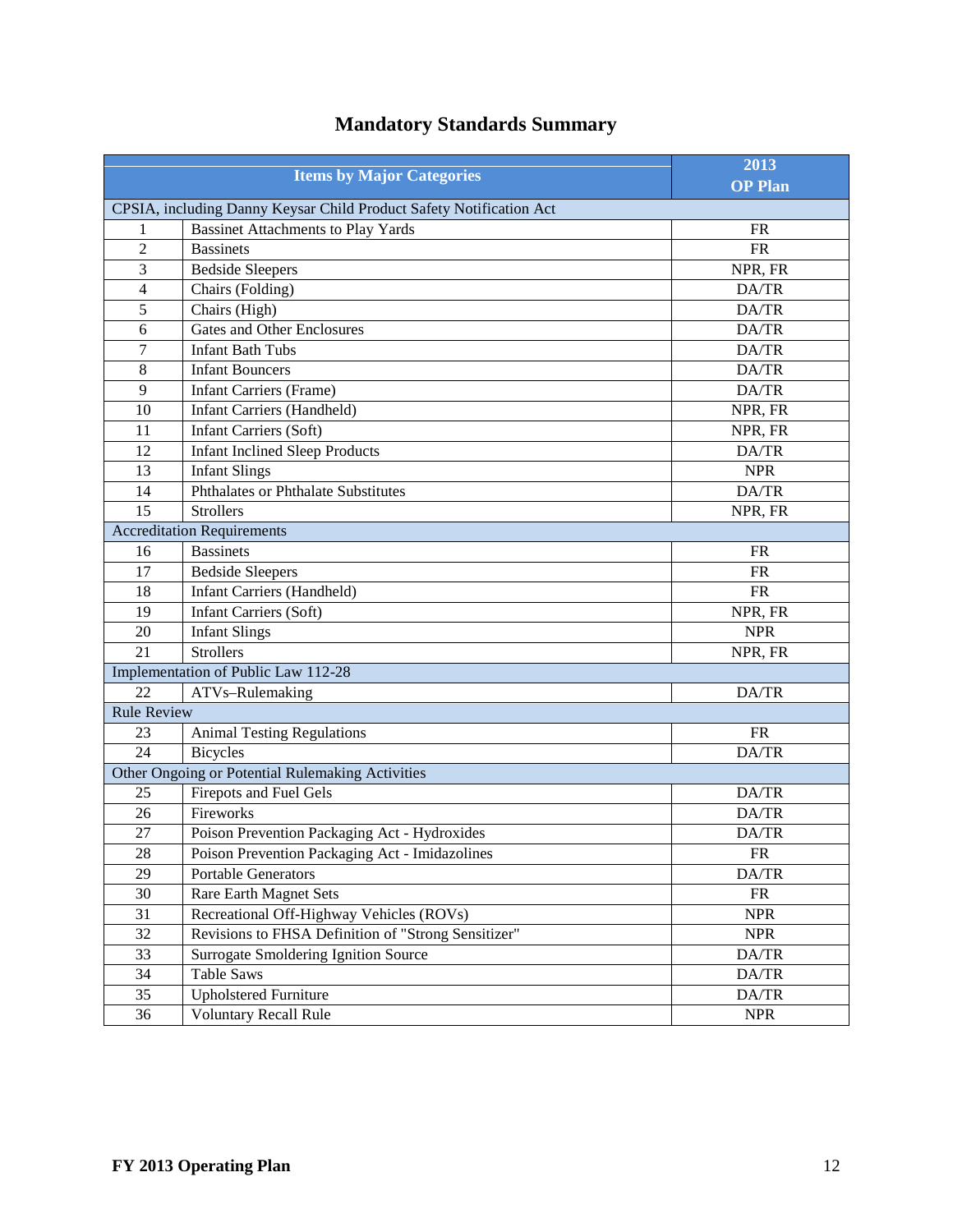The following is a list of final rules promulgated and accreditation standards established since passage of the CPSIA in 2008, in reverse chronological order:

#### **Final Rules**

- 1. "Amendment to Regulation on Testing and Labeling Pertaining to Product Certification for Periodic Testing of Children's Products" (pending publication in the Federal Register)
- 2. "Requirements for Child-Resistant Packaging: Products Containing Imidazolines Equivalent to 0.08 Milligrams or More" (pending publication in the Federal Register)
- 3. "Revisions to Animal Testing Regulations" (pending publication in the Federal Register)
- 4. "Final Codification of Animal Testing Policy" (pending publication in the Federal Register)
- 5. "Safety Standard for Infant Swings" 77 FR 66703 (November 7, 2012)
- 6. "Revisions to Safety Standards for Durable Infant or Toddler Products: Infant Bath Seats and Full-Size Cribs" 77 FR 45242 (July 31, 2012)
- 7. "Audit Requirements for Third Party Conformity Assessment Bodies" 77 FR 31074 (May 24, 2012)
- 8. "Standard for All-Terrain Vehicles" 77 FR 12197 (February 29, 2012)
- 9. "Safety Standard for Portable Bed Rails" 77 FR 12182 (February 29, 2012)
- 10. "Requirements for Consumer Registration of Durable Infant or Toddler Products" 77 FR 9522 (February 17, 2012)
- 11. "Testing and Labeling Pertaining to Product Certification" 76 FR 69482 (November 8, 2011)
- 12. "Conditions and Requirements for Relying on Component Part Testing or Certification, or Another Party's Finished Product Testing or Certification, to Meet Testing and Certification Requirements" 76 FR 69546 (November 8, 2011)
- 13. "Virginia Graeme Baker Pool and Spa Safety Act; Interpretation of Unblockable Drain" 76 FR 62605 (October 11, 2011)
- 14. "Standard for the Flammability of Mattresses and Mattress Pads; Technical Amendment" 76 FR 59014 (September 23, 2011)
- 15. "Virginia Graeme Baker Pool and Spa Safety Act; Incorporation by Reference of Successor Standard" 76 FR 47436 (August 5, 2011)
- 16. "Substantial Product Hazard List: Hand-Supported Hair Dryer" 76 FR 37636 (June 8, 2011)
- 17. "Poison Prevention Packaging Requirements: Exemption of Powder Formulations of Colesevelam Hydrochloride and Sevelamer Carbonate" 76 FR 43847 (July 22, 2011)
- 18. "Substantial Product Hazard List: Children's Upper Outerwear in Sizes 2T to 12 With Neck or Hood Drawstrings and Children's Upper Outerwear in Sizes 2T to 16 With Certain Waist or Bottom Drawstrings," 76 FR 42502 (July 19, 2011)
- 19. "Requirements for Bicycles" 76 FR 27882 (May 13, 2011)
- 20. "Safety Standard for Toddler Beds" 76 FR 22019 (April 20, 2011)
- 21. "Revocation of Requirements for Full-Size Baby Cribs and Non-Full-Size Baby Cribs" 75 FR 81766 (December 28, 2010)
- 22. "Safety Standards for Full-Size Baby Cribs and Non-Full-Size Baby Cribs" 75 FR 81766 (December 28, 2010)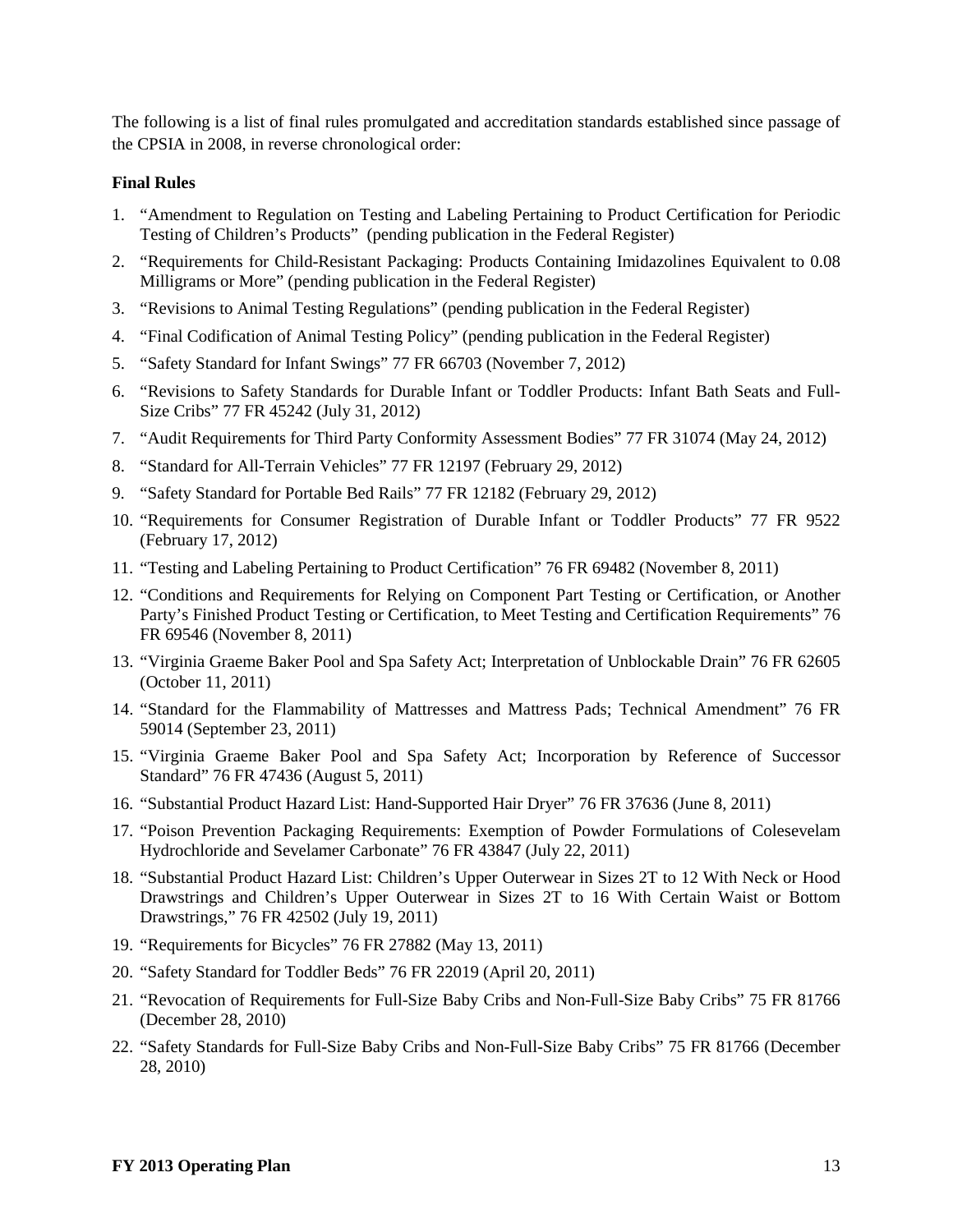- 23. "Publicly Available Consumer Product Safety Information Database" 75 FR 76832 (December 9, 2010)
- 24. "Interpretation of Children's Product" 75 FR 63067 (October 14, 2010)
- 25. "Safety Standard for Infant Walkers" 75 FR 35266 (June 21, 2010)
- 26. "Revocation of Regulations Banning Certain Baby-Walkers" 75 FR 35279 (June 21, 2010)
- 27. "Safety Standard for Infant Bath Seats: Final Rule" 75 FR 31691 (June 4, 2010)
- 28. "Civil Penalty Factors" 75 FR 15993 (March 31, 2010)
- 29. "Guidelines and Requirements for Mandatory Recall Notices" 75 FR 3355 (January 21, 2010)
- 30. "Children's Products Containing Lead; Exemptions for Certain Electronic Devices" 75 FR 3154 (January 20, 2010)
- 31. "Requirements for Consumer Registration of Durable Infant or Toddler Products" 74 FR 68668 (December 29, 2009)
- 32. "Children's Products Containing Lead; Determinations Regarding Lead Content Limits on Certain Materials or Products" 74 FR 43031 (August 26, 2009)
- 33. "Children's Products Containing Lead; Interpretative Rule on Inaccessible Component Parts" 74 FR 39535 (August 7, 2009)
- 34. "Children's Products Containing Lead; Final Rule; Procedures and Requirements for a Commission Determination of Exclusion" 74 FR 10475 (March 11, 2009)
- 35. "Ban of Lead-Containing Paint and Certain Consumer Products Bearing Lead-Containing Paint" 73 FR 77492 (December 19, 2008)
- 36. "Exemption From Classification as Banned Hazardous Substance; Exemption for Boston Billow Nursing Pillow and Substantially Similar Nursing Pillows," 73 FR 77493 (December 19, 2008)
- 37. "Information Disclosure Under Section 6(b) of the Consumer Product Safety Act" 73 FR 72334 (November 28, 2008)
- 38. "Certificates of Compliance" 73 FR 68328 (November 18, 2008)
- 39. "Labeling Requirement for Toy and Game Advertisements; Final Rule" 73 FR 67730 (November 17, 2008)
- 40. "Standard for All Terrain Vehicles" 73 FR 67385 (November 14, 2008)

#### **Accreditation Standards**

- 41. "Third Party Testing for Certain Children's Products; Notice of Requirements for Accreditation of Third Party Conformity Assessment Bodies to Assess Conformity with the Limits on Phthalates in Children's Toys and Child Care Articles" 76 FR 49286 (August 10, 2011)
- 42. "Third Party Testing for Certain Children's Products; Toys: Requirements for Accreditation of Third Party Conformity Assessment Bodies" 76 FR 46598 (August 3, 2011)
- 43. "Third Party Testing for Certain Children's Products; Clothing Textiles: Revisions to Terms of Acceptance of Children's Product Certifications Based on Third Party Conformity Assessment Body Testing Prior to Commission's Acceptance of Accreditation" 76 FR 22608 (April 22, 2011)
- <span id="page-15-0"></span>44. "Third Party Testing for Certain Children's Products: Toddler Beds; Requirements for Accreditation of Third Party Conformity Assessment Bodies" 76 FR 22030 (April 20, 2011)
- 45. "Third Party Testing for Certain Children's Products; Notice of Requirements for Accreditation of Third Party Conformity Assessment Bodies – Lead Paint" 76 FR 18645 (April 5, 2011)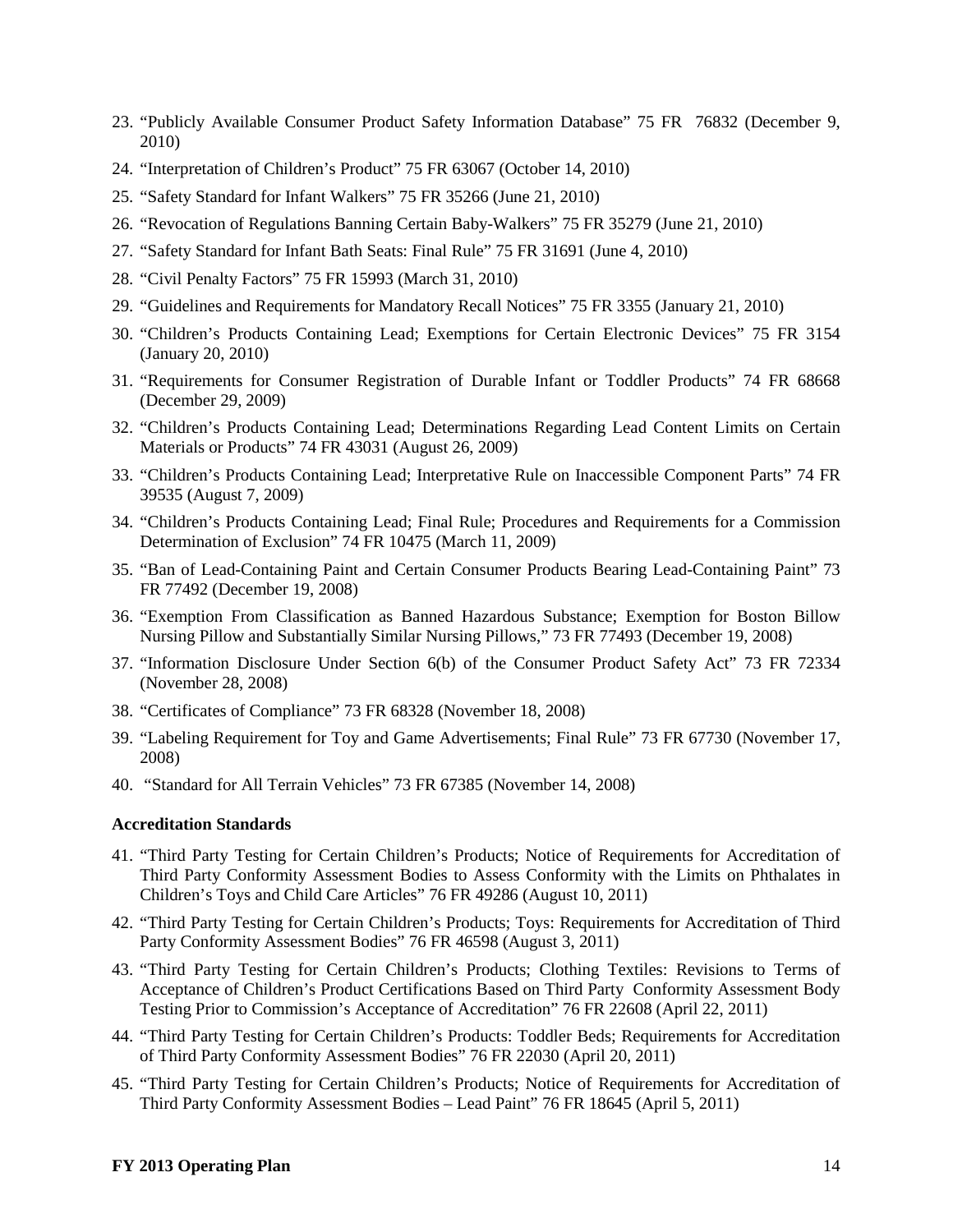- 46. "Third Party Testing for Certain Children's Products: Full-Size and Non-Full-Size Cribs; Requirements for Accreditation of Third Party Conformity Assessment Bodies" 75 FR 81789 (December 28, 2010)
- 47. "Third Party Testing for Certain Children's Products: Children's Sleepwear; Requirements for Accreditation of Third Party Conformity Assessment Bodies" 75 FR 70911 (November 19, 2010)
- 48. "Third Party Testing for Certain Children's Products: All-Terrain Vehicles; Requirements for Accreditation of Third Party Conformity Assessment Bodies" 75 FR 52616 (August 27, 2010)
- 49. "Third Party Testing for Certain Children's Products: Mattresses, Mattress Pads, and/or Mattress Sets; Requirements for Accreditation of Third Party Conformity Assessment Bodies" 75 FR 51020 (August 18, 2010)
- 50. "Third Party Testing for Certain Children's Products: Clothing Textiles; Requirements for Accreditation of Third Party Conformity Assessment Bodies" 75 FR 51016 (August 18, 2010)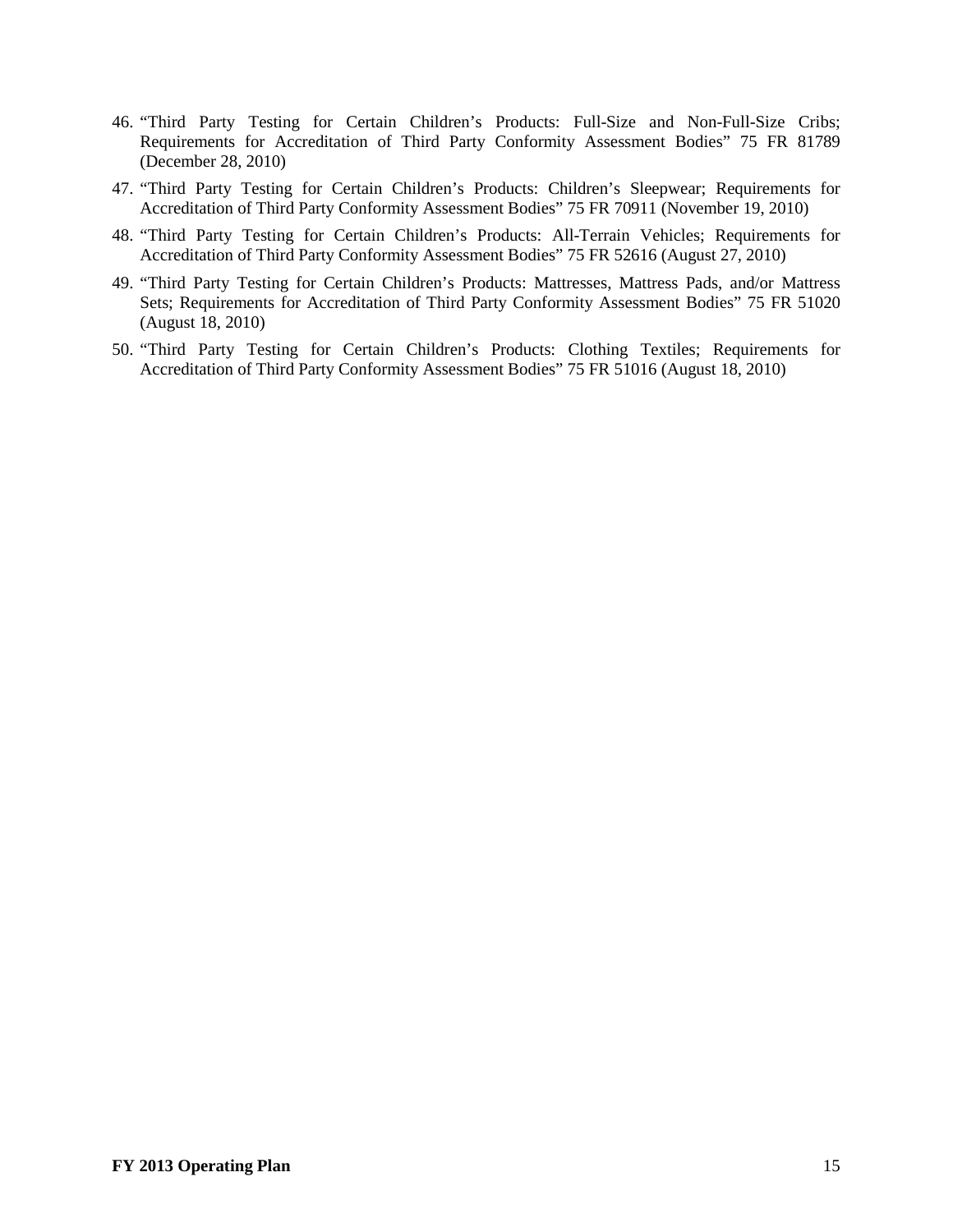# **Attachment 6: Operating Plan Details for Mission Organizations**

| <b>Office</b>                                | Page |
|----------------------------------------------|------|
| <b>Hazard Identification</b>                 | 17   |
| Compliance                                   | 30   |
| <b>Import Surveillance</b>                   | 40   |
| Global Outreach                              | 45   |
| Communications                               | 49   |
| <b>Information Technology</b>                | 55   |
| Other Offices (milestones and measures only) | 58   |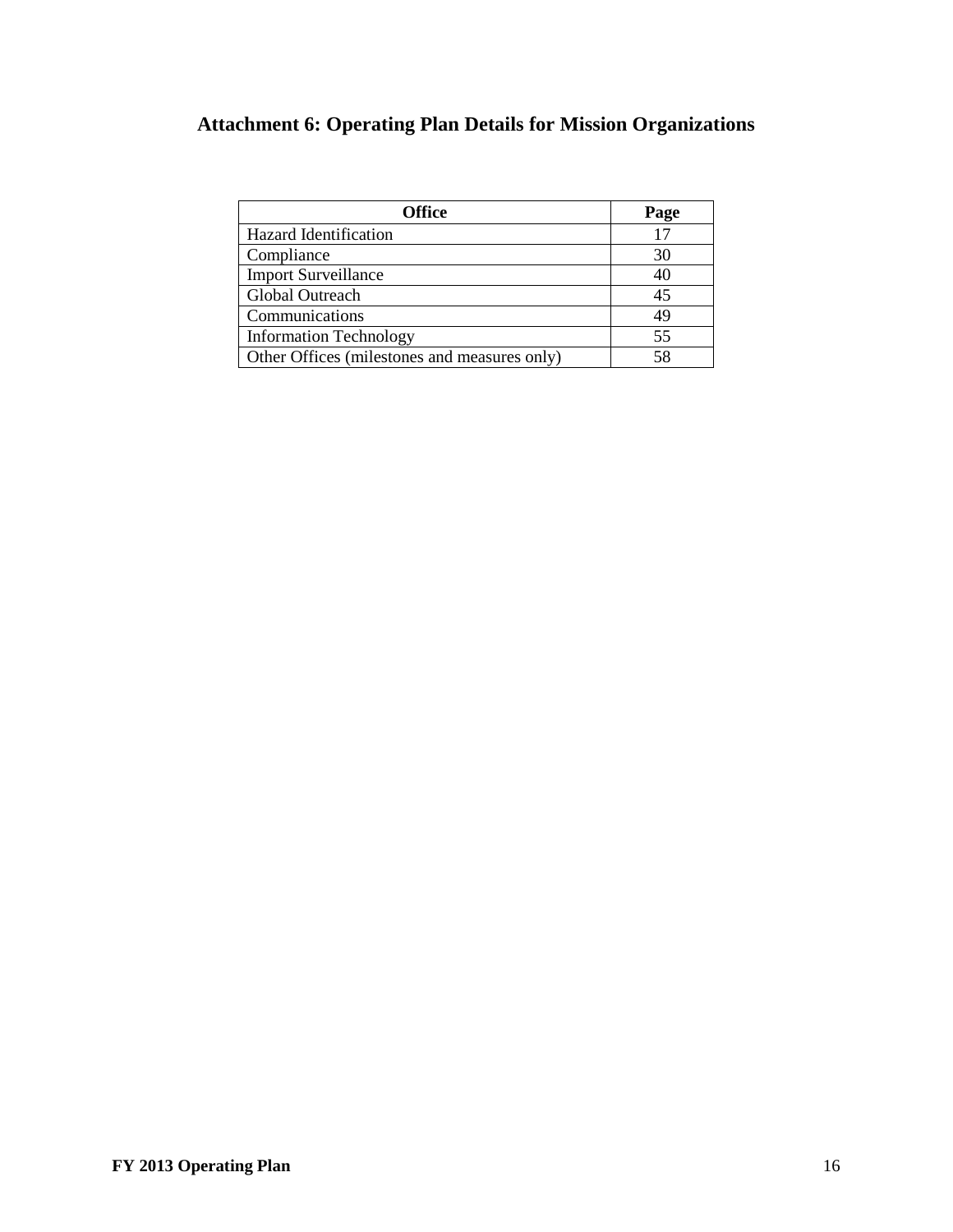#### **1. Resource Summary**

|                                 | Budget 2013<br><b>Request</b><br>(in thousands) | <b>FTE 2013</b><br>Request |
|---------------------------------|-------------------------------------------------|----------------------------|
| Office of Hazard Identification | \$<br>2,113.0                                   | 165                        |
| <b>Laboratory Sciences</b>      | \$<br>1,000.0                                   |                            |
| Nanotechnology                  | \$<br>2,000.0                                   |                            |
| <b>NEISS</b>                    | \$<br>2,100.0                                   |                            |
| Total                           | \$<br>7,213.0                                   |                            |

## **2. Overview and Key Priorities**

The Office of Hazard Identification and Reduction is responsible for managing the Commission's Hazard Identification and Analysis Program and its Hazard Assessment and Reduction Program. The Office develops and implements the agency's operating plans for these two hazard programs. The operating plans generally include the collection and analysis of data to identify hazards and hazard patterns; coordination of voluntary standards activities and international liaison activities related to consumer product safety; and overall direction and evaluation of projects that focus on identifying emerging hazards, developing proposals for submittal to voluntary standards development organizations, evaluating petitions, and providing technical support for rulemaking activities. The Office ensures that relevant technical information is presented comprehensively and objectively to the Commission for consideration in its decision-making. The Office has line authority over the Directorates for Epidemiology, Health Sciences, Economic Analysis, Engineering Sciences, and Laboratory Sciences. In FY 2013, the key priorities will be: maintaining the National Electronic Injury Surveillance System (NEISS), mortality and incident data collection, and follow-up investigations; meeting the mandatory requirements of the CPSIA and P.L. 112-28; and continuing to implement the Integrated Product Team process more completely into incident review and assignment for action; and maintaining and safely operating the National Product Testing and Evaluation Center to support Hazard Reduction, Compliance, and Import Surveillance programs.

#### **3. Strategic Plan Alignment and Project Summary**

| <b>Project</b>                                                 | <b>Strategic</b><br>Goal |
|----------------------------------------------------------------|--------------------------|
| 11179 - National Electronic Injury Surveillance System (NEISS) | 3                        |
| 11282 - Mortality/Incident Data                                | 2                        |
| 12165 - Investigations                                         |                          |
| 13327 - Emerging Hazards                                       |                          |
| 13329 - Integrated Teams                                       |                          |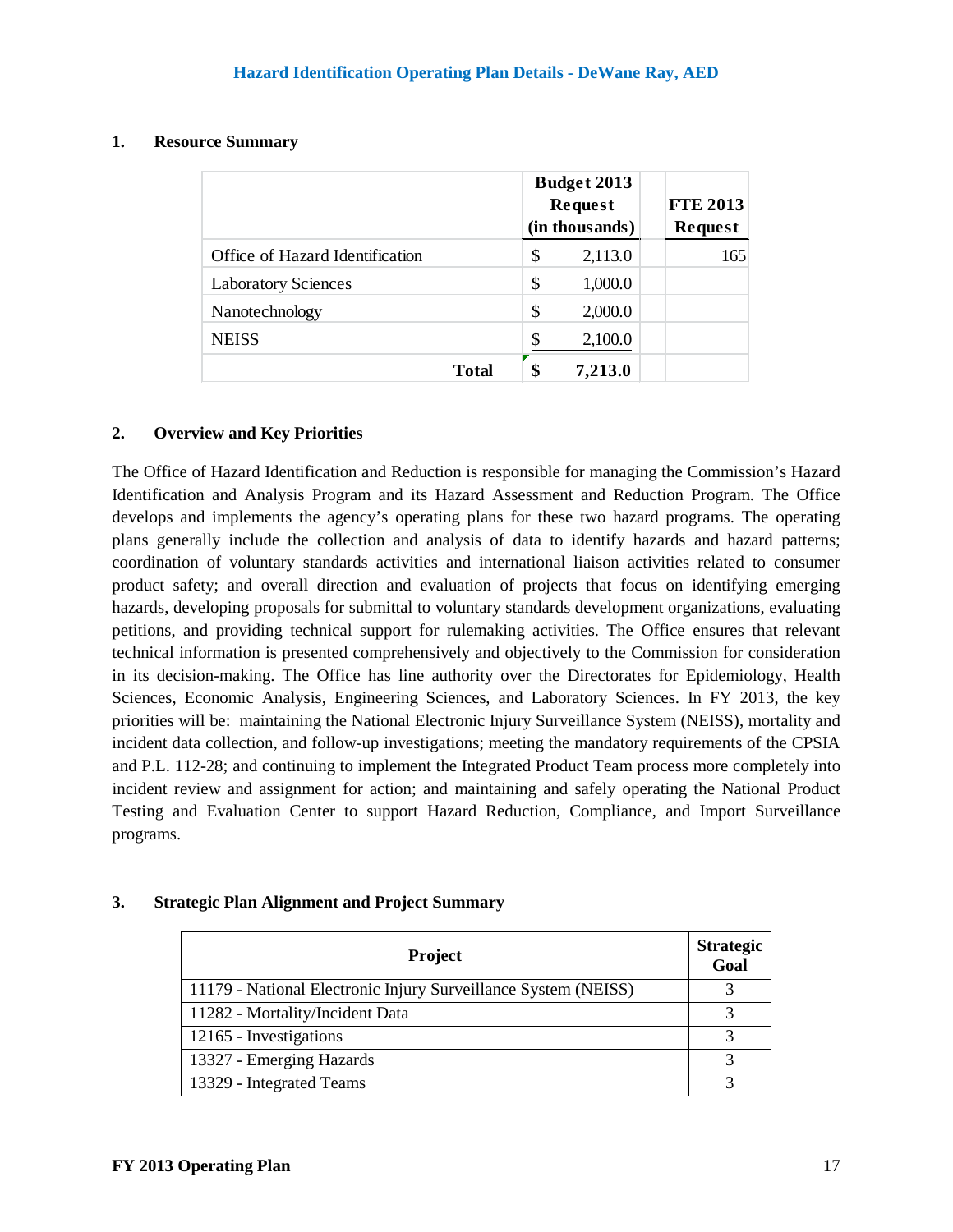| Project                                                           | <b>Strategic</b><br>Goal |
|-------------------------------------------------------------------|--------------------------|
| 13330 - Data Intake and Clearinghouse                             | 3                        |
| 14125 - Economics Studies                                         | 3                        |
| 21103 - Fireworks Regulatory Options                              | $\overline{2}$           |
| 21498 - Upholstered Furniture                                     | $\overline{2}$           |
| 21636 - Firepots and Gel Fuel Rulemaking                          | $\overline{2}$           |
| 21660 - Electrical Hazards                                        | $\overline{2}$           |
| 21725 - Fire Codes and Standards                                  | $\overline{2}$           |
| 22560 - Children's Hazards                                        | $\overline{2}$           |
| 22637 - All-Terrain Vehicles (ATVs) (CPSIA § 232 and P.L. 112-28) | $\overline{2}$           |
| 22638 - Recreational Off-Highway Vehicles (ROVs)                  | $\overline{2}$           |
| 22642 - Child Drowning                                            | $\overline{2}$           |
| 22666 - Mechanical Codes and Standards                            | $\overline{2}$           |
| 22727 - Durable Children's Products/Registration (CPSIA § 104)    | $\overline{2}$           |
| 23259 - Chemical Hazards                                          | $\overline{2}$           |
| 23335 - Carbon Monoxide (CO) Alarms                               | $\overline{2}$           |
| 23336 - Portable Generators                                       | $\overline{2}$           |
| 23337 - Gas Fireplace Petition                                    | $\overline{2}$           |
| 23447 - Poison Prevention                                         | $\overline{2}$           |
| 23704 - Nanotechnology                                            | $\overline{2}$           |
| 23705 - Lead Exemptions                                           | $\overline{2}$           |
| 23706 - Phthalates (CPSIA § 108)                                  | $\overline{2}$           |
| 24013 - Laboratory Equipment and Operations Support               | $\overline{2}$           |
| 24505 - Project Support                                           | $\overline{2}$           |
| 25375 - International Program Support                             | $\mathbf{1}$             |
| 25547 - Rule Review                                               | $\overline{2}$           |
| 25723 - Lab Accreditation (CPSIA § 102)                           | $\overline{2}$           |
| 25725 - Voluntary Standards Coordination                          | $\overline{2}$           |
| 25726 - Paperwork Reduction Act                                   | All                      |
| 25727 - Third Party Testing Costs                                 | $\overline{2}$           |

- **National Electronic Injury Surveillance System (NEISS) (11179):** This project supports collection and analysis of initial hazard and injury reports that support virtually all Commission actions. The staff contracts for approximately 410,000 injury reports each year from a statistical sample of about hospital emergency departments. This project also includes coordination of NEISS activities funded by other federal agencies. Staff provides technical statistical support to ensure that: (1) data are collected appropriately; (2) estimates are made using valid statistical techniques; and (3) data are released in a manner that is accurate and verifiable.
- **Mortality/Incident Data (11282):** This project provides support for collection of death certificates from each of the 50 states of the United States and from the national network of medical examiners/coroners. Staff also will collect incident reports from news clips; consumer complaints; federal, state, and local governments; fire departments; attorneys; burn centers; and others.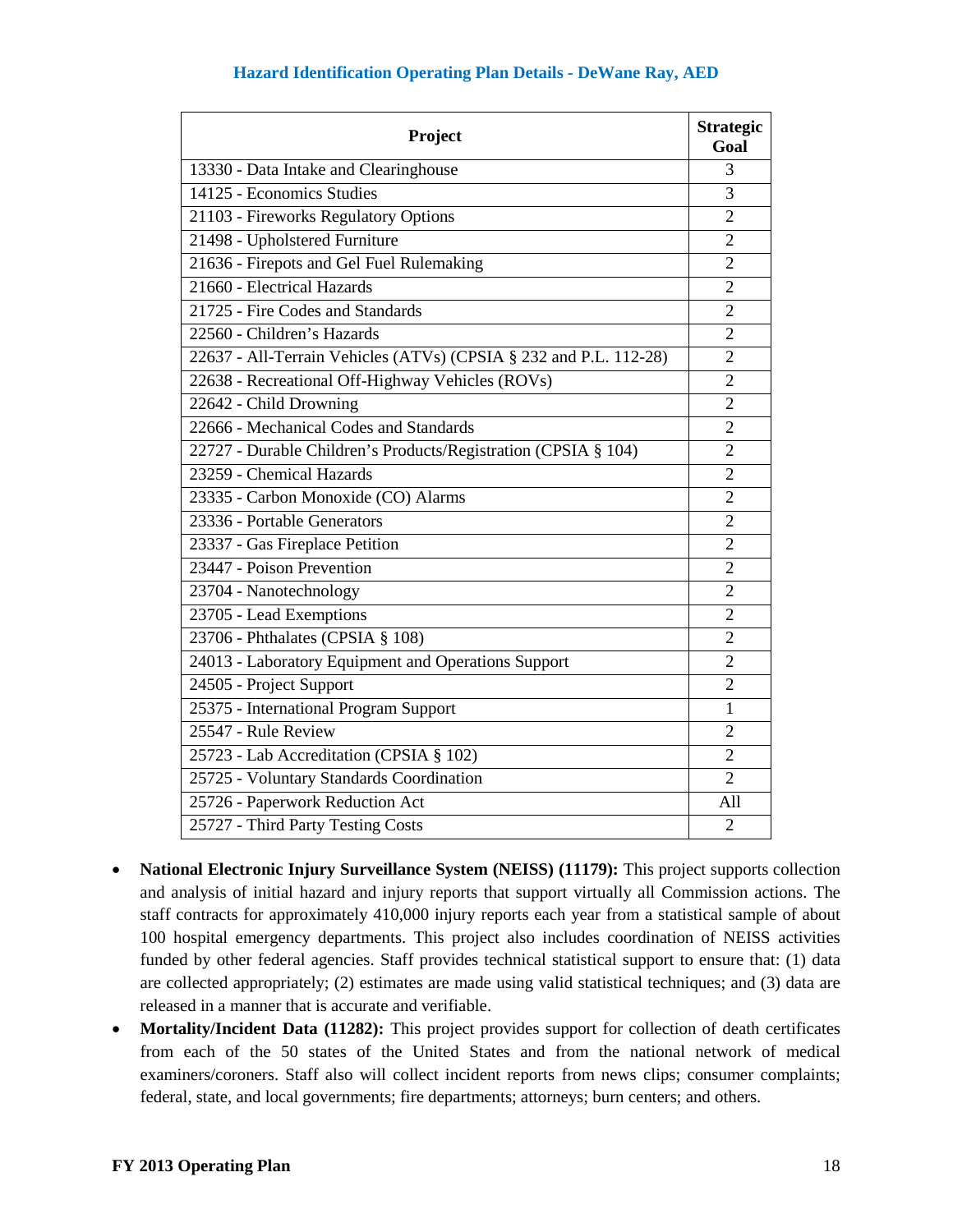- **Investigations (12165):** This project supports conducting telephone and on-site follow-up investigations of product-related hazards identified from consumer complaints, news clips, medical examiner reports, NEISS incident reports, and death certificates. The work also includes assignment, performance, review, and disposition of reports from those investigations.
- **Emerging Hazards (13327):** This project focuses on review and analysis of new or potential emerging hazards identified through information that comes into the agency through NEISS, death certificates, incident data, [www.SaferProducts.gov,](http://www.saferproducts.gov/) or other sources. For example, based on a data analysis completed in FY 2013, the CPSC will support voluntary standards development activity associated with adult portable bed rails. Staff will also review and evaluate incoming petitions. The docketed petitions that will be evaluated under this project in FY 2013 include: crib bumpers, architectural glazing, and unblockable drain systems. In 2013, staff also will conduct systematic reviews of injury and fatality incidents from 2003 through 2012, that are related to individuals who are age 65 years or older.
- **Integrated Teams (13329):** This project supports tasking and coordinating activities pertaining to incident reports that have been assigned to the integrated teams by an intake and triage process. Activities include: initial review of the assigned incident; referral as necessary to a subject matter expert (SME) for further evaluation; review by the SME; and/or assigning the incident for an In-Depth Investigation (IDI), Product Safety Assessment (PSA), corrective action, standards development, and/or a public safety campaign.
- **Data Intake and Clearinghouse (13330):** Staff will complete coding, data entry, and quality control of reports to be included in the CPSC's public database and/or its internal database; request verification of reports and consent for publication from submitters; determine eligibility of reports for the CPSC's public database (www.SaferProducts.gov); contact submitters to request additional product identification when reports do not include model or serial number in accordance with P.L.112-28; contact submitters to inform them of the reasons that their reports do not qualify for publication; provide notification to manufacturers under Sections 6(c) and 6A of the Consumer Product Safety Act of reports that describe a hazardous incident or safety concern associated with one of their products; process confidential information claims, claims of material inaccuracy, and general comments related to reports posted or to be posted on www.SaferProducts.gov; provide customer support to users of the CPSC's Business Portal; respond to requests for injury data; and develop and implement computer programs used to report on database operations and status, including progress toward performance goals, weekly database statistics, biweekly workflow statistics, and responses to a variety of ad hoc requests from CPSC management, Congress, and GAO.
- **Economics Studies (14125):** This project involves providing specialized economic information and reports to hazard project teams, other project teams and offices, Commissioners, Congress, other agencies, and the public. Staff develops and maintains econometric models, including the Injury Cost Model, to provide injury cost estimates; estimates of product life; estimates of the number of products in use; general, small business and environmental impacts of rulemaking; labeling and recall costs; and other economic information needed for regulatory analyses.
- **Fireworks Regulatory Options (21103):** This project supports work to develop a more efficient and quantitative test method to evaluate aerial firework break charge energy release and to assess potential hazards to consumers associated with new "adult snapper" fireworks. In 2013, staff will continue this research and prepare a report describing the status and results of the work.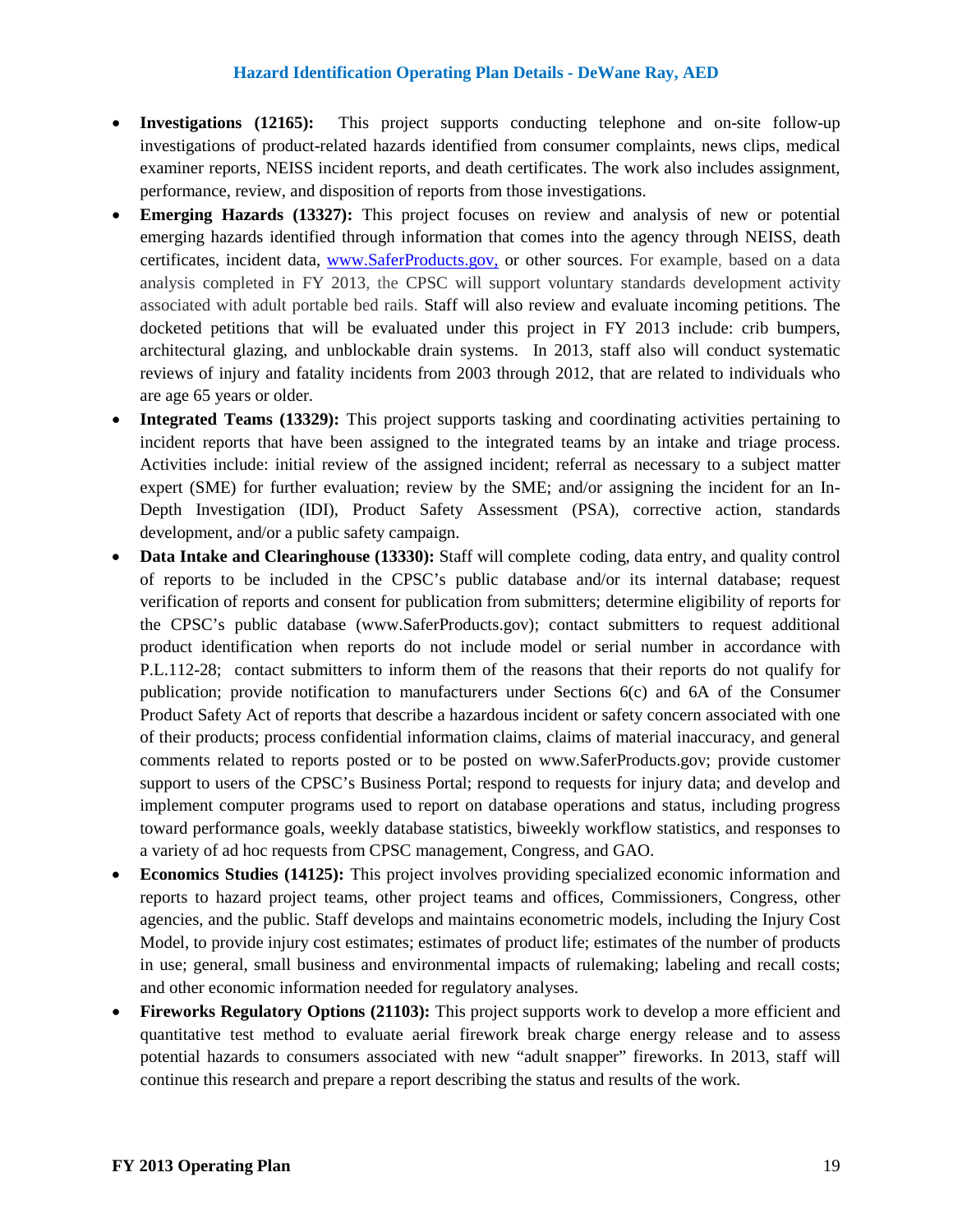- **Upholstered Furniture (21498):** The Commission published a notice of proposed rulemaking (NPR) in 2008, to develop a consumer product safety standard to address the fire hazard associated with the use of upholstered furniture. In FY 2013, staff will review the results of previous testing and update the project plan based on that review.
- **Firepots and Gel Fuel Rulemaking (21636):** Firepots used with gel fuel present serious fire and burn hazards to consumers. The CPSC issued an ANPR in FY 2012, concluding that firepots and gel fuels present an unreasonable risk to consumers. In FY 2013, the project will support continued analysis of the hazard and beginning development of mandatory safety standards.
- **Electrical Hazards (21660):** This project provides resources for staff monitoring of, and participation in, voluntary codes and standards related to electrical products. In FY 2013, staff will continue work on the mitigation of cooking fires through the use of cooktop sensors for both gas and electric ranges; review work conducted in FY 2012 by the contractor; and, if appropriate, develop substantiation to support making a proposal to Underwriters Laboratories Inc (UL) and the CSA Group. In FY 2013, staff also will present a proposal to amend *UL 1278 Movable and Wall or Ceiling-Hung Electric Room Heaters* regarding the use of manual temperature limiting controls and proximity sensing technologies. The sensing technology would be a means by which electric heaters could detect objects that were too close to the front of them, and thus, potentially ignitable. (If such technologies were to be developed and used on heaters, then methods by which the heater could automatically shut down or alert the user to the potential fire hazard could be explored; that work is not a part of the work planned for FY 13.) Staff also will research ways to limit temperatures on surfaces within clothes dryers, but outside the drum, to try to address fires caused by the ignition of lint.
- **Fire Codes and Standards (21725):** In FY 2013, staff will participate in efforts to revise voluntary standards and model codes to reduce fire deaths and injuries associated with consumer products. Staff will work on voluntary standards for the following products: candles, mattresses, furniture, cigarette lighters, sprinklers, drywall, cellulosic insulation, and fireworks. This project also includes resources for responding to a petition to issue mandatory standards for candles; the Commission in 2006 deferred the petition to give staff time to work on the voluntary standards for candles. It also includes resources to prepare a status report on candidate standard smoldering ignition sources for possible use in existing and proposed regulations. Staff also will prepare the annual data updates on fireworks deaths and injuries and residential fire loss estimates and update the laboratory manuals for the Flammability Fabrics Act (FFA) regulations.
- **Children's Hazards (22560):** This project provides support for preparation of a final rule briefing package for magnet sets, following the issuance of an NPR in FY 2012. Also included are resources for preparation of the annual toy and nursery equipment data updates and for participation in voluntary standards activities. Staff also will develop television and furniture tip-over prevention strategies based on previous data analysis.
- **All-Terrain Vehicles (ATVs) – CPSIA § 232 and P.L. 112-28 (22637):** The CPSIA directed the CPSC to issue a final rule in its open rulemaking proceeding that began with the issuance of an advance notice of proposed rulemaking (ANPR) in 2005. Because the CPSIA also mandated many of the requirements that were proposed in the 2006 NPR, there are only a few items remaining from the NPR that have not been addressed. CPSC staff will hold an ATV Safety Summit in FY 2013, to engage stakeholders in developing strategies to address ATV-related injuries and deaths and to invite comments on the items remaining from the 2006 NPR. In FY 2013, the staff will review the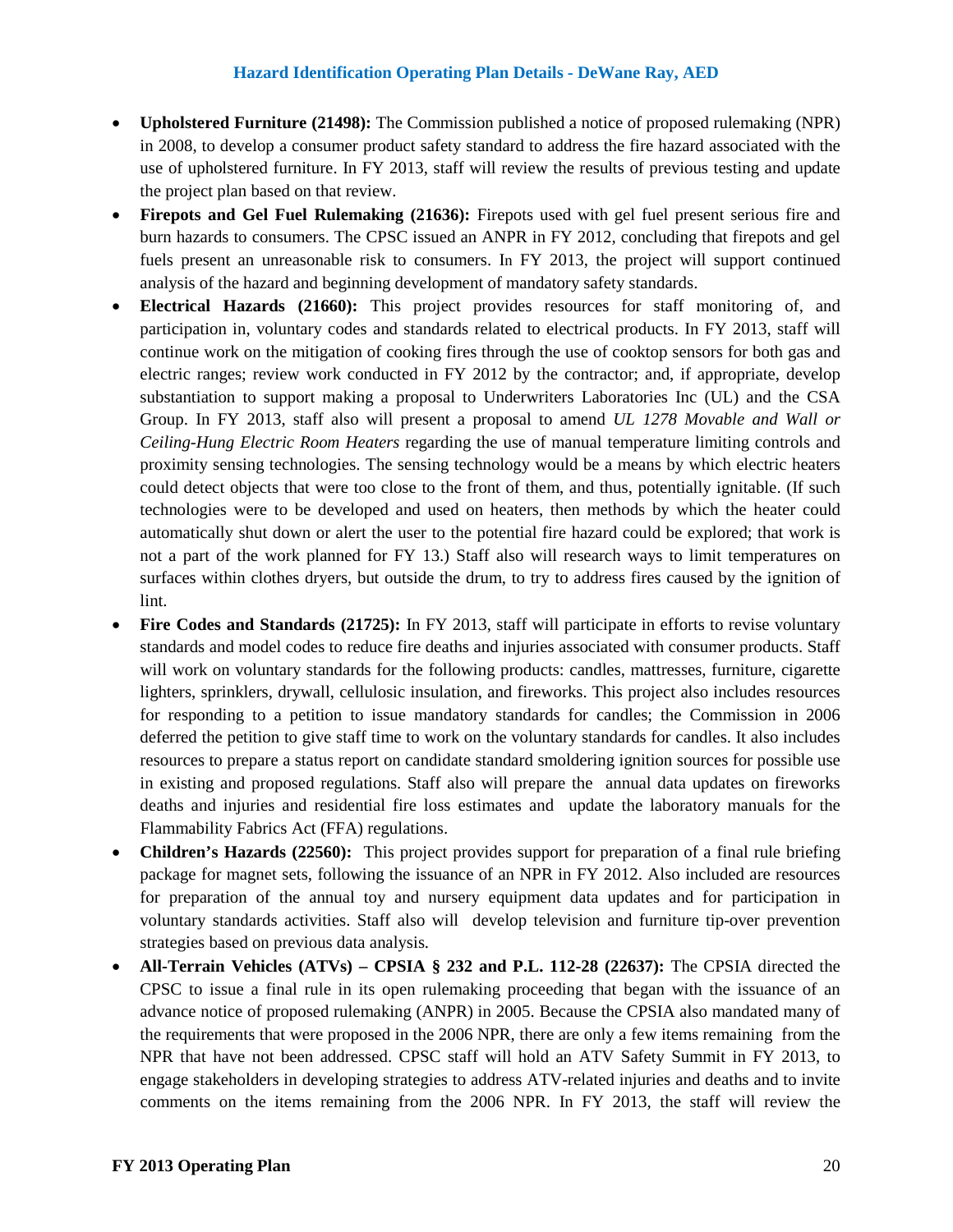information received at the ATV Safety Summit as well as the comments submitted in response to the August 2012 Federal Register request for comments, and will update the project plan based on that review.

- **Recreational Off-Highway Vehicles (ROVs) (22638):** The Commission issued an ANPR in 2009, and since then has conducted testing and evaluation. In FY 2013, staff will prepare a briefing package with an NPR. ROVs are a relatively new product with a significant injury rate. Preliminary testing and evaluation by CPSC staff indicate that ROVs may exhibit inadequate lateral stability, undesirable steering characteristics, and inadequate occupant protection during a rollover crash. In rollover incidents, evidence suggests that occupants are partially ejected from the vehicle, and that the vehicle roll cage—intended to protect the occupants—crushes the occupants instead.
- **Child Drowning (22642):** In FY 2013, staff will prepare its annual data update on drowning incidents, deaths, and injuries involving pools, spas, and other household products. Staff also will monitor voluntary standards for infant bath seats, infant tubs, pool alarms, pools and spas, portable pools, and secondary vacuum release systems (SVRSs). This work also includes the testing and evaluation of selected pool and spa safety standard testing methodologies associated with the Association of Pool and Spa Professionals (APSP)-16, the standard/regulation for suction fittings used in swimming pools, wading pools, spas, and hot tubs. The project will include improvements to the laboratory's testing facility and limited round robin testing, *i.e,* independent interlaboratory testing, with a certified testing firm and the CPSC's National Product Testing and Evaluation Center (NPTEC), which may enable the staff to make recommendations to the APSP-16 committee to improve overall safety and testing efficiencies.
- **Mechanical Codes and Standards (22666):** This project supports preparation of an annual data update on ATV-related deaths and injuries and monitoring of voluntary standards for the following projects: portable amusement rides, bicycles, recreational headgear, trampolines, fuel tanks for gasoline-powered equipment, gasoline cans, garage door/gate operators, ladders, mowers, pressure cookers, ranges, and power equipment. It also includes resources for continued testing and evaluation efforts to analyze comparatively current technologies that address table saw blade contact injuries.
- **Durable Children's Products/Registration - CPSIA § 104 (22727):** This project addresses the CPSIA's direction to promulgate two durable infant or toddler product rules every 6 months, beginning in August 2009, and continuing until all products specified in the Danny Keysar Child Product Safety Notification Act have a mandatory safety standard. In FY 2013, staff will prepare five briefing packages with draft proposed rules for Commission consideration; these rules will be for bedside sleepers, infant handheld carriers, infant slings, soft infant carriers, and strollers. Staff will also prepare six briefing packages with draft final rules for Commission consideration; these packages will be for bassinets, bassinet attachments for play yards, bedside sleepers, infant handheld carriers, soft infant carriers, and strollers. Briefing packages with accreditation requirements will be prepared for bassinets, bedside sleepers, handheld carriers, soft infant carriers, strollers, and infant slings. This project also includes resources for continuing the work required to conduct a durable nursery products exposure survey that will provide baseline data on the exposure to, use of, and characteristics of durable infant or toddler products, as well as the characteristics of users. In FY 2013, contingent upon contractor completion of data collection, preparation of data files, and a survey methodology report, staff will begin analyzing the data collected.
- **Chemical Hazards (23259):** This project includes work on completing at least two risk assessments, technical review activities, or guidance documents, the topics of which may include ongoing activities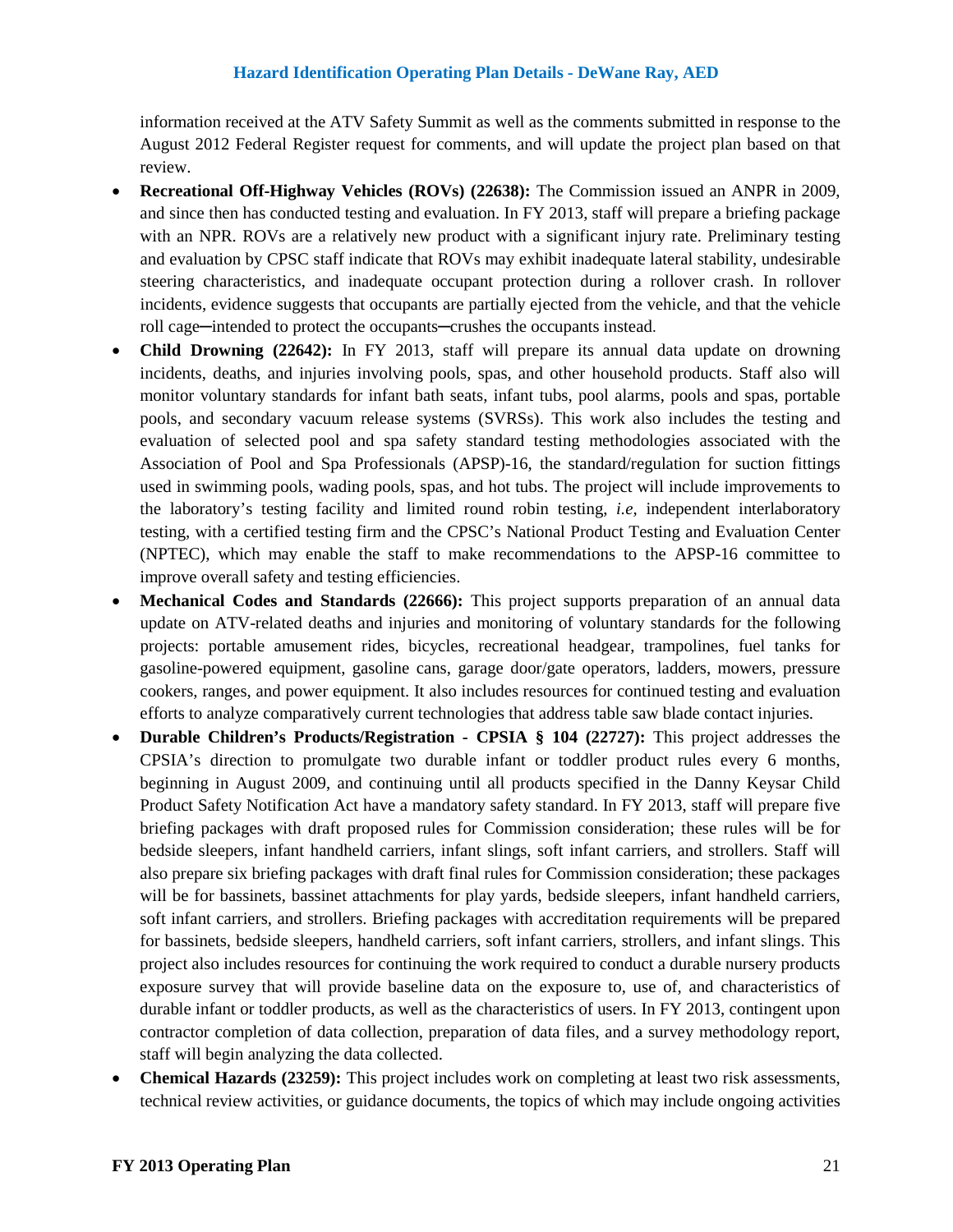or initiation of new activities, depending on identification of emerging hazards. The issues may include: lung injuries and fatalities from aerosol water-proofing products, updating the chronic hazard guidelines, lead, and indoor air quality. Staff also will evaluate data and the need for action on potential consumer exposures to toxic perfluorinated compounds that are used in consumer products in many industry segments to provide: non-stick surfaces on cookware; fire resistance; and oil, stain, grease, and water repellency. To be able to address consumer complaints and concerns about spray polyurethane foams, staff will collaborate with other federal agencies to conduct studies to determine the potential health impacts and consumer exposure to chemicals released during and after the application of spray foam in homes. Staff also will conduct a technical review, a screening-level risk assessment, and laboratory studies on children's exposures to flame retardants in consumer products, such as furniture, mattresses, textiles, electronics, car seats, strollers, and baby clothing. Staff will participate in voluntary standards activities.

- **Carbon Monoxide (CO) Alarms (23335):** This project includes testing and reporting on the performance of commercially available CO alarms typically intended for residential use. The project follows testing conducted in FY 2012. Testing will include several sensitivity and performance requirements in the voluntary standard. Staff will prepare a report that will include test results and recommendations to improve the voluntary standard for CO alarms, UL 2034, if appropriate. In addition, staff will present in 2013 the findings of the FY 2012 report regarding the durability and longevity of CO sensors designed for use with safety shutdowns of gas furnaces to the appropriate voluntary standards committee and accept comments. Staff will review the comments received in response to the report and provide EXHR with a status report outlining possible future work to further manage the risk from vented gas furnaces.
- **Portable Generators (23336):** In FY 2012, staff released a study that documents staff's work on portable generators since the issuance of the ANPR in 2006. This study includes staff and contractor reports that describe the development and demonstration of a prototype low CO emission portable generator that significantly reduces the engine's CO emission rate. In FY 2013, staff will review the comments received in response to the study, and will update the project plan based on that review.
- **Gas Fireplace Petition (23337):** This petition seeks initiation of rulemaking to require safeguards for the glass fronts of gas vented fireplaces to address the hazard of contact burns. In FY 2012, staff evaluated the petition and presented to the Commission a briefing package, which provided information on the work of the American National Standards Institute (ANSI) Z21.88 and ANSI Z21.50 voluntary standards committees to address the contact burn hazard. In FY 2013, staff will continue to work with these voluntary standards committees.
- **Poison Prevention** (23447): This project focuses on reducing injuries and deaths of children associated with ingestion of household chemicals. In FY 2013, staff will continue to update the scientific information in pending Poison Prevention Packaging Act (PPPA) projects, continue to monitor ingestions of hazardous household chemicals and assess them for the need for child-resistant packaging, and continue to work with other government agencies in the poison prevention area. Particular focus will be given to completing the imidazoline product rulemaking that began in 2012, as well as work on hydroxides, including sodium and potassium hydroxides, which are regulated at certain concentrations by the PPPA, but which are showing up in poisoning data in lower concentrations. The work will also focus on hydroxides other than sodium or potassium hydroxides. This project also provides resources for preparation of the annual report on unintentional pediatric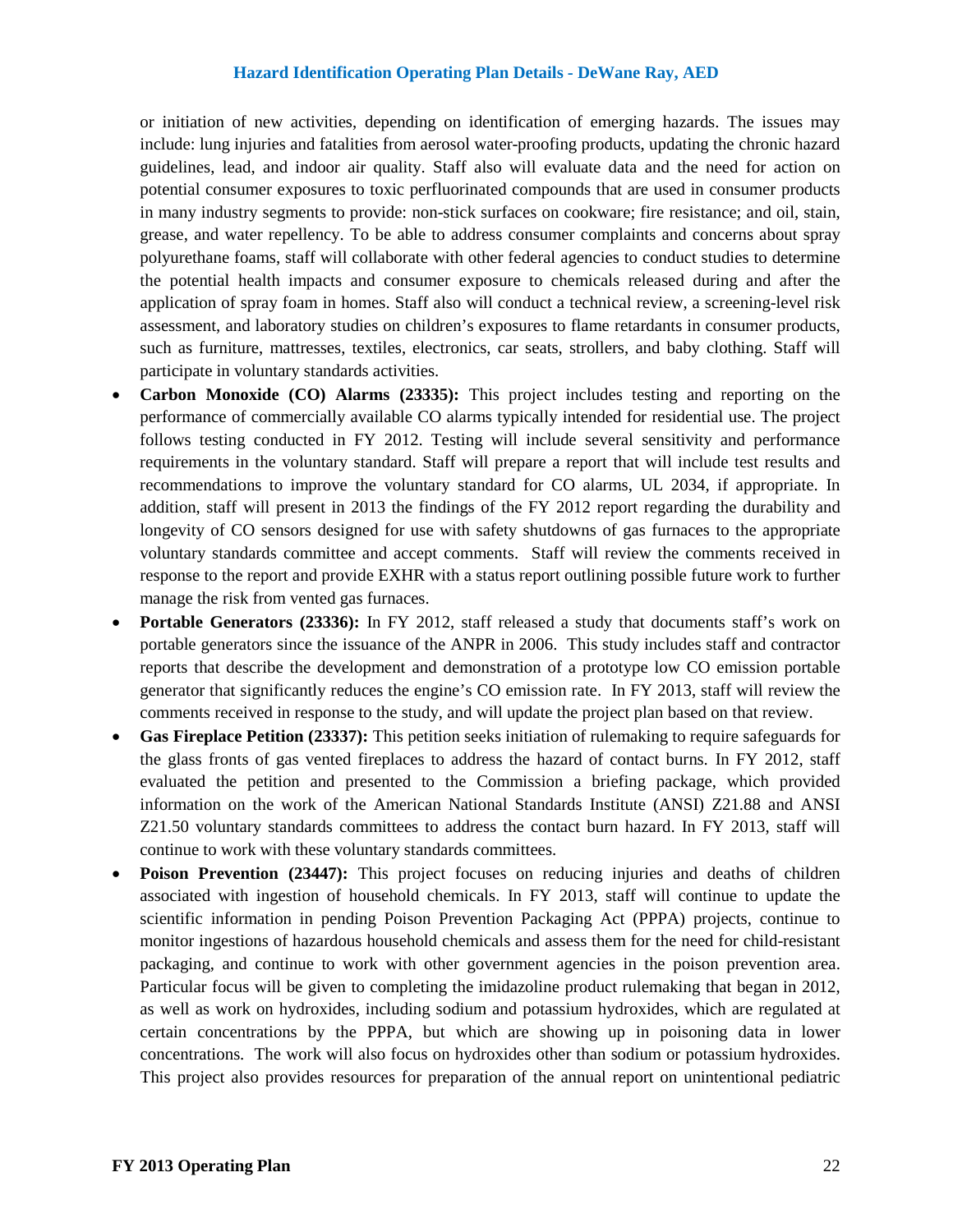poisonings and a report on the number of unintentional pediatric poisonings that occur through alternative delivery systems.

- **Nanotechnology (23704):** The focus of this project is the use and safety of nanotechnology applications in consumer products. Because nanotechnology applications in consumer products are relatively new and have not yet been researched in depth, much of the CPSC's work in this area focuses on research and is done in collaboration with other federal agencies. In FY 2013, CPSC staff, in collaboration with the EPA, NIOSH, NIST, and other agencies, will undertake several research projects that develop protocols and procedures to assess and/or quantify the potential release of various nanoparticles from consumer products and the extent of human exposure. In addition, CPSC staff will work with the National Library of Medicine to implement a database that will provide information about the use of nanomaterials in consumer products and will complete an annual report on the commercialization of nanomaterials.
- **Lead Exemptions (23705):** This project is a response to CPSIA §101, which established limits for the lead content of children's products. This project provides FY 2013 resources for staff, if needed, to work on any requests the Commission receives for exceptions from the lead content requirements.
- **Phthalates – CPSIA §108 (23706):** The CPSIA directed that the Commission appoint a Chronic Hazard Advisory Panel (CHAP) to review the potential effects on children's health of all phthalates and phthalate alternatives in children's toys and child care articles. The CHAP held its first meeting in FY 2010 continued its work through 2011 and 2012. It will continue its work in FY 2013 with the goal of completing a final report. In 2013, staff will continue to provide scientific and administrative support to the CHAP.
- **Laboratory Equipment and Operations Support (24013):** This project is to maintain and operate the laboratory and testing activities safely and in compliance with applicable regulations, codes, and laws. It includes the upgrade and purchase of new equipment (*e.g.,* replacement of gas analyzers and dividers and a Varian Inductively Coupled Plasma Spectrophotometer), purchase of new equipment for human factors/applied research, calibration of equipment and test instruments, and materials associated with the construction of test fixtures.
- **Project Support (24505):** This project provides resources for the use of outside expertise, peer review, specialized testing and/or test equipment, supplies, and samples, as needs arise. EXHR projects often involve research and complex testing and, while these projects are carefully planned, unanticipated funding needs may develop during the year. In addition, unanticipated new activities often arise during the year as a result of Compliance activity, integrated team assessment, or inquiries and requests from outside sources.
- **International Program Support (25375):** This project provides resources for EXHR support for the programs of EXGO, including training and international engagement, the international alignment initiative, and extended training exchanges.
- **Rule Review (25547):** This project involves a retrospective review of existing rules in accordance with Executive Orders 13579 and 13563. This project includes the review of information gathered about bicycle standards in 2012, and the preparation of a plan to begin activities in FY 2014.
- **Lab Accreditation – CPSIA §102 (25723):** This project provides resources for the implementation of the third party testing requirements of CPSIA §102. Project activities include establishing the requirements for accreditation of third party conformity assessment bodies to assess conformity with a children's product safety rule, managing the application review process, and establishing the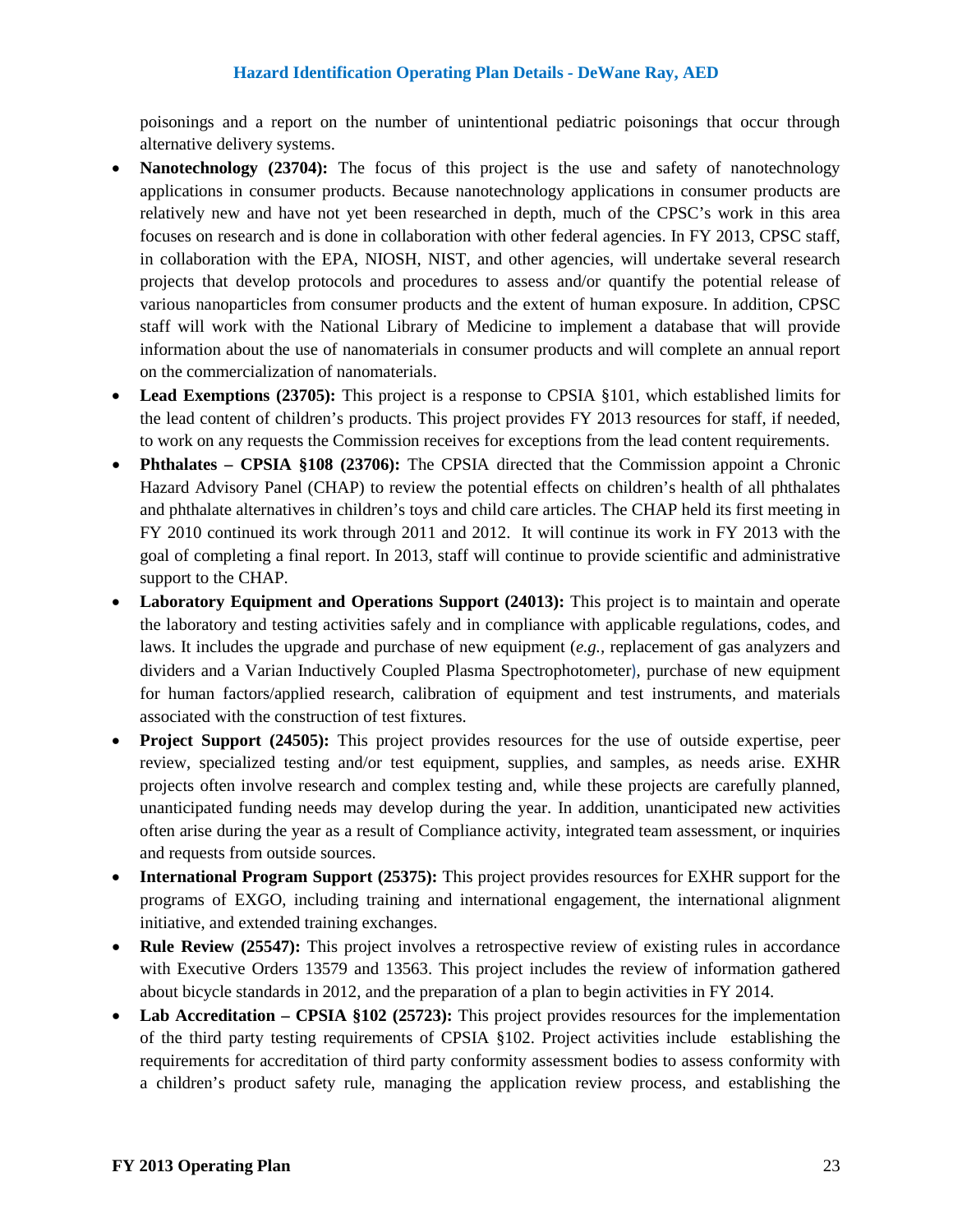requirements for a periodic audit of third party conformity assessment bodies as a condition for continued CPSC acceptance.

- **Voluntary Standards Coordination (25725):** This project supports the coordination of the CPSC's participation in voluntary standards organizations. The agency's voluntary standards coordinator prepares semiannual and annual summaries of staff's voluntary standards activities for the Commission and serves as the liaison between the governing bodies of the voluntary standards organizations and the Commission.
- **Paperwork Reduction Act (25726):** This project provides resources for gathering, compiling, preparing, and submitting to the Office of Management and Budget the necessary information required by the provisions of the Paperwork Reduction Act (44 U.S.C. 3501 *et seq*.).
- **Third Party Testing Costs (25727)**: This project provides resources to carry out activities focused on ways to potentially reduce third party testing costs consistent with assuring the compliance of children's products with all applicable safety rules, bans, standards or regulations. In FY 2013, staff will draft four requests for information (RFIs) for publication in the Federal Register for determinations regarding heavy metals, phthalates, adhesives in manufactured woods, and synthetic food additives.
	- o Determinations Regarding Heavy Metals: Staff will draft a Request For Information (RFI) for publication in the Federal Register regarding whether there are materials that qualify for a determination, under the Commission's existing determinations process, that do not, and will not, contain higher-than-allowed concentrations of any of the eight heavy elements specified in Section 4.3.5 of ASTM F963-11. (The elements are antimony, arsenic, barium, cadmium, chromium, lead, mercury, and selenium.) The burden for demonstrating whether any material qualifies for a determination shall be on the submitter of the information requested in the RFI.
	- o Determinations Regarding Phthalates: Staff will draft a Request For Information (RFI) for publication in the Federal Register regarding whether there are materials that qualify for a determination, under the Commission's existing determinations process, that do not, and will not, contain prohibited phthalates, and thus are not subject to third party testing. The burden for demonstrating whether any material qualifies for a determination shall be on the submitter of the information requested in the RFI.
	- o Determinations Regarding Adhesives in Manufactured Woods: Staff will draft a Request for Information (RFI) for publication in the Federal Register regarding whether any adhesives used in manufactured woods can be determined not to contain lead in amounts above 100 ppm. The burden for demonstrating which, if any, adhesives should qualify for a determination shall be on the submitter of the information requested in the RFI.
	- o Determinations Regarding Synthetic Food Additives: Staff will draft a Request For Information (RFI) for publication in the Federal Register regarding whether the process by which materials are determined not to contain lead in amounts above 100 ppm can be expanded to include synthetic food additives. The burden for demonstrating which, if any, synthetic food additives should qualify for a determination shall be on the submitter of the information requested in the RFI.
	- o For each RFI, the Commission intends to provide resources in the fiscal year 2014 operating plan to the extent the agency's safety work permits to ensure staff reviews the responses and summarizes any recommended course of action on each item for the Commission. Each summary shall include the costs of any potential course of action, including any additional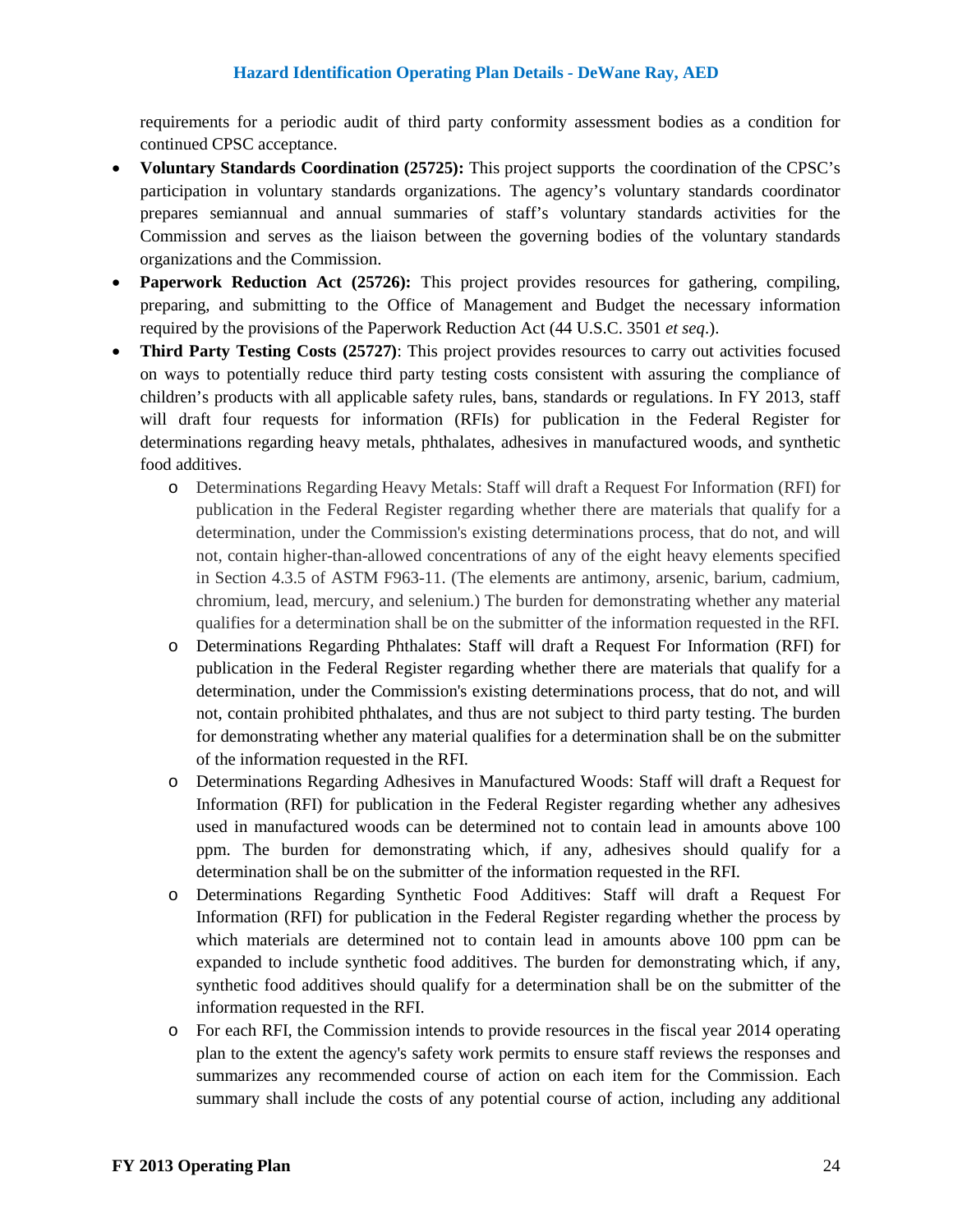research that might be warranted. Staff shall seek Commission approval regarding any additional work that might be necessary and warranted.

#### **4. Unfunded Work at FY 2013 Request Level**

*Unfunded Work* are projects, products, or services that were not identified during the original FY 2013 budget formulation phase. These needs have emerged in the intervening time. Should additional funds become available during FY 2013, these projects may receive priority consideration for potential funding.

| <b>Project</b>                           | <b>Strategic Goal</b> |
|------------------------------------------|-----------------------|
| 21146 - Bedclothes (Open-Flame Ignition) |                       |
| 21557 - 3G Smoke Alarm                   |                       |
| 21790 - Carpet Standard Amendment        |                       |

- **Bedclothes (Open-Flame Ignition) (21146):** Mattresses and bedding operate together as a system, and certain bedclothes can produce fires presenting a risk of flashover conditions even with mattresses that would meet the new open-flame mattress standard. The purpose of this project would be to develop requirements to improve the flammability of bedclothes so as to reduce their contribution to mattress fires and limit the impact of the fire hazard.
- **3G Smoke Alarm (21557):** The goal of this project is to identify promising new types of sensors that can overcome the inherent limitations of the existing sensors, while improving the reliability and utility of residential smoke alarms. Staff has worked with the U.S. Fire Administration in identifying and evaluating the performance of candidate sensors. In FY 2013, third-generation (3G) prototype smoke alarms would be evaluated in UL 217 fire tests under various scenarios. This project would fund an IAG with the U.S. Fire Administration (USFA) for smoke alarm performance testing. Without this funding, the project would be delayed, and results from previous work with the USFA would not be used in a timely manner.
- **Carpet Standard Amendment (21790):** This project would support staff work on updating the Commission's regulations on carpets and rugs – specifically, amendments to address specifications of carpet tests.

| <b>Milestone ID</b> | 2013 Annual<br>$Goal*$ | <b>Milestone</b>                                                    |
|---------------------|------------------------|---------------------------------------------------------------------|
|                     | $N/A$ (new             | Docketed petitions on crib bumpers, architectural glazing, and      |
| 2013M1              | measure under          | unblockable drain systems evaluated                                 |
|                     | Objective 2.1)         |                                                                     |
| 2013M2              | Similar to             | Report prepared describing the status and results of fireworks      |
|                     | $2.2.05$ , p.42        | research                                                            |
| 2013M3              | Similar to             | Contractor's work on mitigating cooking fires by the use of cooktop |
|                     | 2.1.01, p.32           | sensors reviewed                                                    |
| 2013M4              | 2.1.02                 | Research conducted on proximity sensing technologies for portable   |
|                     | p.32                   | electric heaters                                                    |

#### **5. Annual Milestones**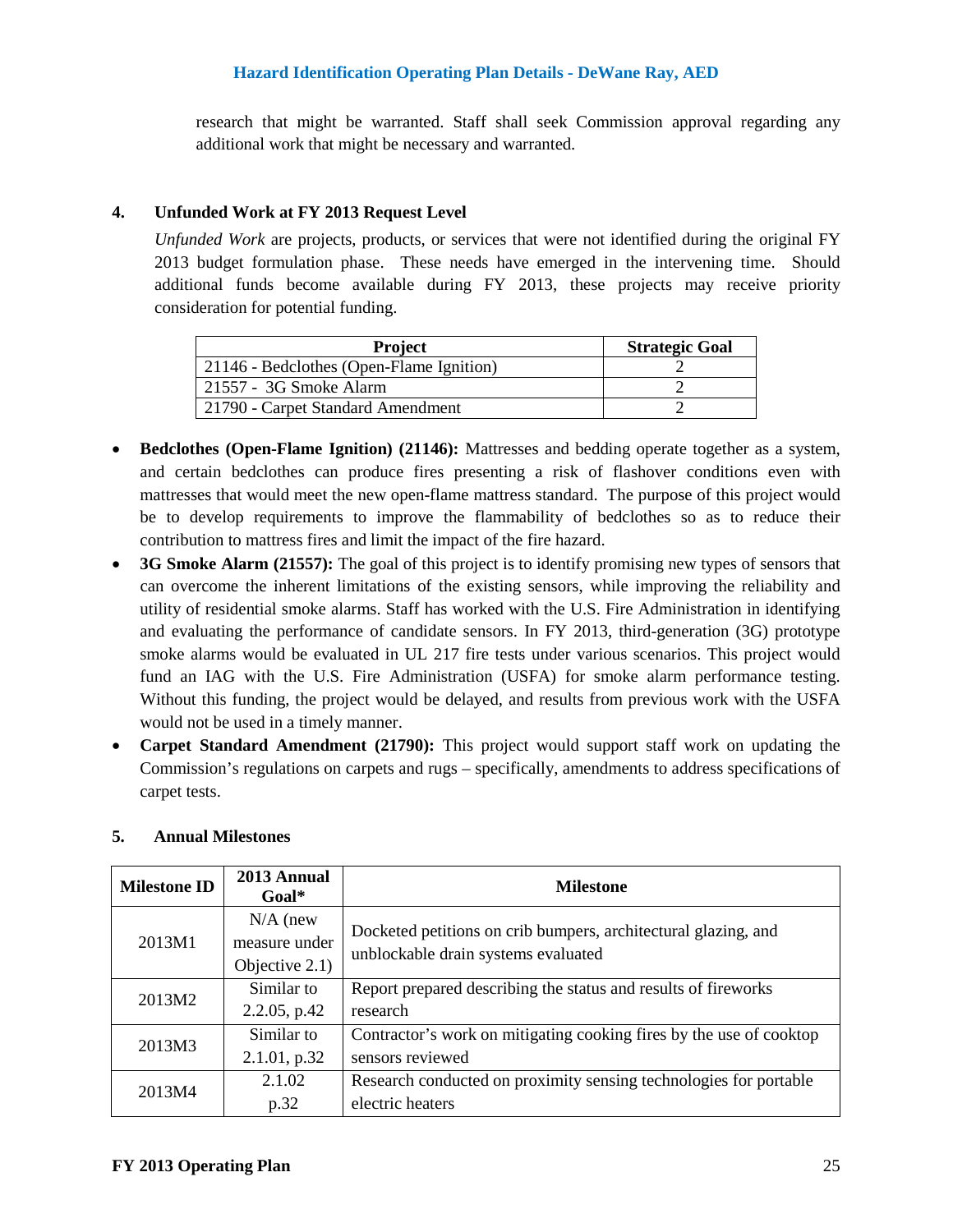| <b>Milestone ID</b> | 2013 Annual<br>Goal*                          | <b>Milestone</b>                                                                                                                                                                                                      |
|---------------------|-----------------------------------------------|-----------------------------------------------------------------------------------------------------------------------------------------------------------------------------------------------------------------------|
| 2013M5              | 2.1.02<br>p.32                                | Research on clothes dryer heat isolation and reduction conducted                                                                                                                                                      |
| 2013M6              | $N/A$ (new<br>measure under<br>Objective 2.1) | Limited round robin, (independent interlaboratory) testing on pools<br>and spas conducted                                                                                                                             |
| 2013M7              | 2.1.02<br>p.32                                | Collaborate with other federal agencies to conduct studies about the<br>potential health effects of, and consumer exposure to, spray<br>polyurethane foam                                                             |
| 2013M8              | 2.1.02<br>p.32                                | Research conducted on children's exposure to flame retardants in<br>consumer products                                                                                                                                 |
| 2013M9              | $N/A$ (new<br>measure under<br>Objective 2.1) | Follow-on testing of CO alarms conducted                                                                                                                                                                              |
| 2013M10             | 2.1.02<br>p.32                                | Work continued on the gas fireplace petition by meeting with the<br>appropriate voluntary standards committees                                                                                                        |
| 2013M11             | 2.1.02<br>p.32                                | Information gathered in FY 2012 about bicycle standards reviewed<br>and a plan prepared for activities in FY 2014                                                                                                     |
| 2013M12             | 2.2.05<br>p.42                                | Briefing package prepared with a notice of proposed rulemaking for<br>recreational off-highway vehicles (ROVs)                                                                                                        |
| 2013M13             | $N/A$ (new<br>measure under<br>Objective 2.2) | Review of information from ATV Safety Summit and comments<br>submitted in response to Federal Register notice completed                                                                                               |
| 2013M14             | Similar to<br>2.2.05, p.42                    | Five briefing packages with draft proposed rules for the following<br>products prepared: handheld carriers, bedside sleepers, infant slings,<br>soft infant carriers, and strollers                                   |
| 2013M15             | Similar to<br>2.2.05, p.42                    | Six briefing packages with draft final rules prepared for the following<br>products: bassinets, bassinet attachments to play yards, bedside<br>sleepers, handheld carriers, soft infant carriers, and strollers       |
| 2013M16             | Similar to<br>2.2.05, p.42                    | Six briefing packages with notices of requirements prepared for the<br>following products: bassinets, bassinet attachments to play yards,<br>bedside sleepers, handheld carriers, soft infant carriers, and strollers |
| 2013M17             | Similar to<br>2.2.05, p.42                    | Briefing package with a draft final rule for the packaging of<br>imidazolines prepared                                                                                                                                |
| 2013M18             | $N/A$ (new<br>measure under<br>Objective 2.2) | Briefing package with a draft final rule on magnet sets prepared                                                                                                                                                      |
| 2013M19             | $N/A$ (new<br>measure under<br>Objective 2.2) | Briefing package with a draft final rule on animal testing regulations<br>prepared                                                                                                                                    |
| 2013M20             | Similar to<br>2.2.05, p.42                    | Requests, if any, for exceptions from CPSIA lead requirements<br>responded to                                                                                                                                         |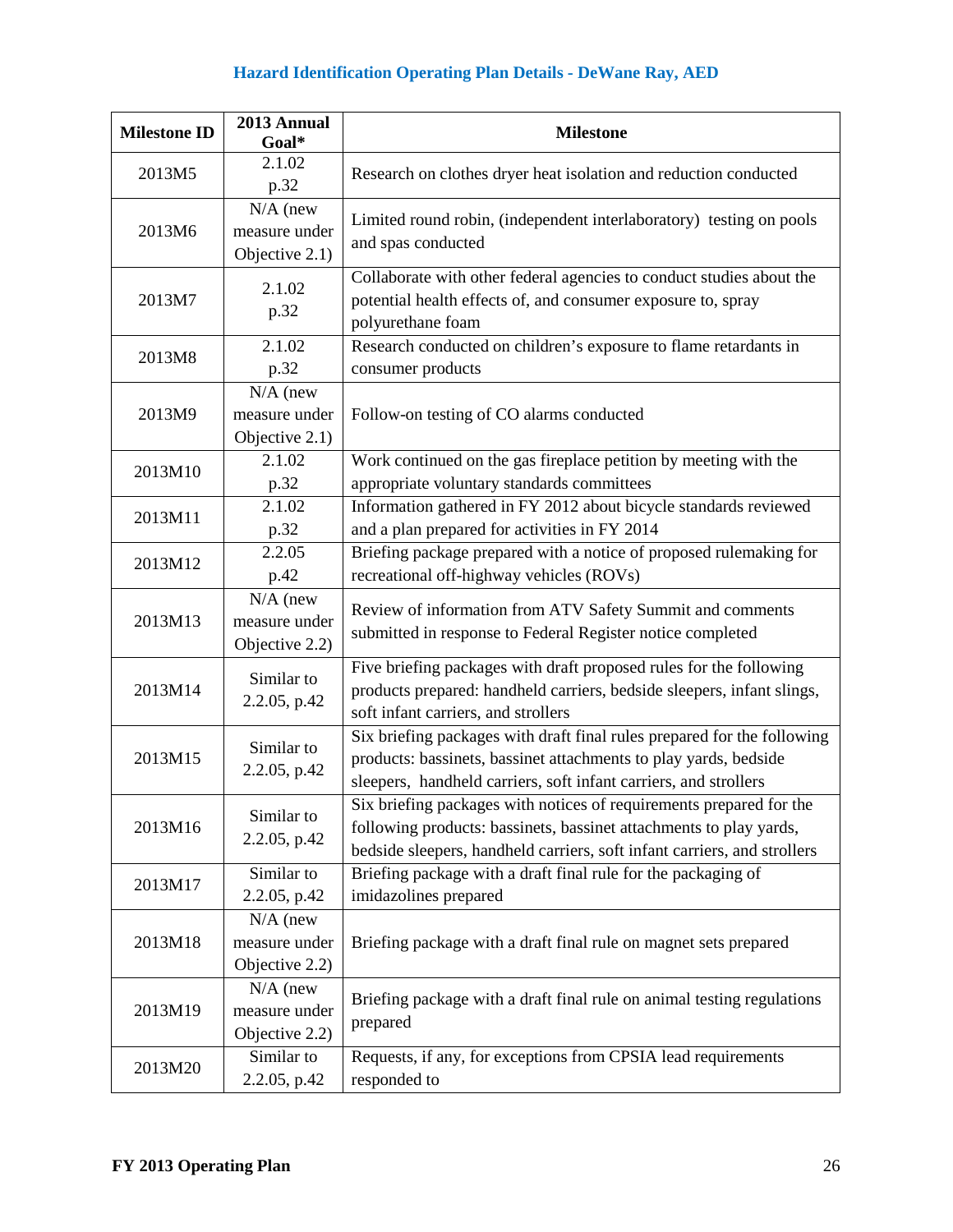| <b>Milestone ID</b> | 2013 Annual<br>Goal*                                     | <b>Milestone</b>                                                                                                                                                                                                                                                              |
|---------------------|----------------------------------------------------------|-------------------------------------------------------------------------------------------------------------------------------------------------------------------------------------------------------------------------------------------------------------------------------|
| 2013M21             | 2.2.06<br>p.42                                           | Work continued on the durable nursery products exposure survey                                                                                                                                                                                                                |
| 2013M22             | 2.2.05<br>p.42                                           | Current technologies to address table saw blade contact injuries tested<br>and evaluated                                                                                                                                                                                      |
| 2013M23             | 2.2.06<br>p.42                                           | Comments from the public on the portable generator study released<br>in FY 2012 reviewed and evaluated                                                                                                                                                                        |
| 2013M24             | $\overline{\text{Similar}}$ to<br>2.2.05, p.42           | Research and analysis of the packaging requirements for hydroxides<br>conducted                                                                                                                                                                                               |
| 2013M25             | 2.2.05<br>p.42                                           | CPSIA-directed work on phthalates continued                                                                                                                                                                                                                                   |
| 2013M26             | Similar to<br>2.3.10, p.49                               | Two guidance documents developed for industry (animal testing and<br>strong sensitizers) and two chemical hazard guidance document<br>updates developed for consumers (paint strippers and formaldehyde)                                                                      |
| 2013M27             | $\overline{N}/A$ (new<br>measure under<br>Objective 3.1) | Three new hospitals recruited to participate in NEISS                                                                                                                                                                                                                         |
| 2013M28             | 3.1.02<br>p.54                                           | Injury Cost Model updated                                                                                                                                                                                                                                                     |
| 2013M29             | 3.2.15<br>p.58                                           | Review to evaluate effectiveness of XRF and alternative technologies<br>for measurement of lead in paint and/or other third party testing cost<br>reduction methods for children's products conducted                                                                         |
| 2013M30             | Similar to<br>5.2.13<br>p.80                             | ATV Safety Summit held                                                                                                                                                                                                                                                        |
| 2013M31             | Similar to<br>2.2.06, p.42                               | Seven draft reports on data analysis /technical review activities for<br>folding chairs, high chairs, gates and other enclosures, infant bath<br>tubs, infant bouncers, infant inclined sleep products, and infant frame<br>carriers delivered to Section 104 program manager |
| 2013M32             | Similar to<br>2.2.05, p.42                               | Project plan for upholstered furniture updated                                                                                                                                                                                                                                |
| 2013M33             | Similar to<br>2.2.06, p.42                               | Analysis of firepots /fuel gels hazard continued in support of<br>rulemaking                                                                                                                                                                                                  |
| 2013M34             | Similar to<br>2.2.06, p.42                               | Draft status report on standard smoldering ignition sources prepared                                                                                                                                                                                                          |
| 2013M35             | 3.3.25<br>p.62                                           | Risk-based methodology is used to identify and prioritize hazards                                                                                                                                                                                                             |
| 2013M36             | Similar to<br>2.2.05, p.43                               | Briefing package with draft requests for information for publication<br>in the Federal Register for determinations regarding heavy metals,<br>phthalates, adhesives in manufactured woods, and synthetic food<br>additives.                                                   |

\* Corresponding annual goal from 2013 Performance Budget Request issued February 2012.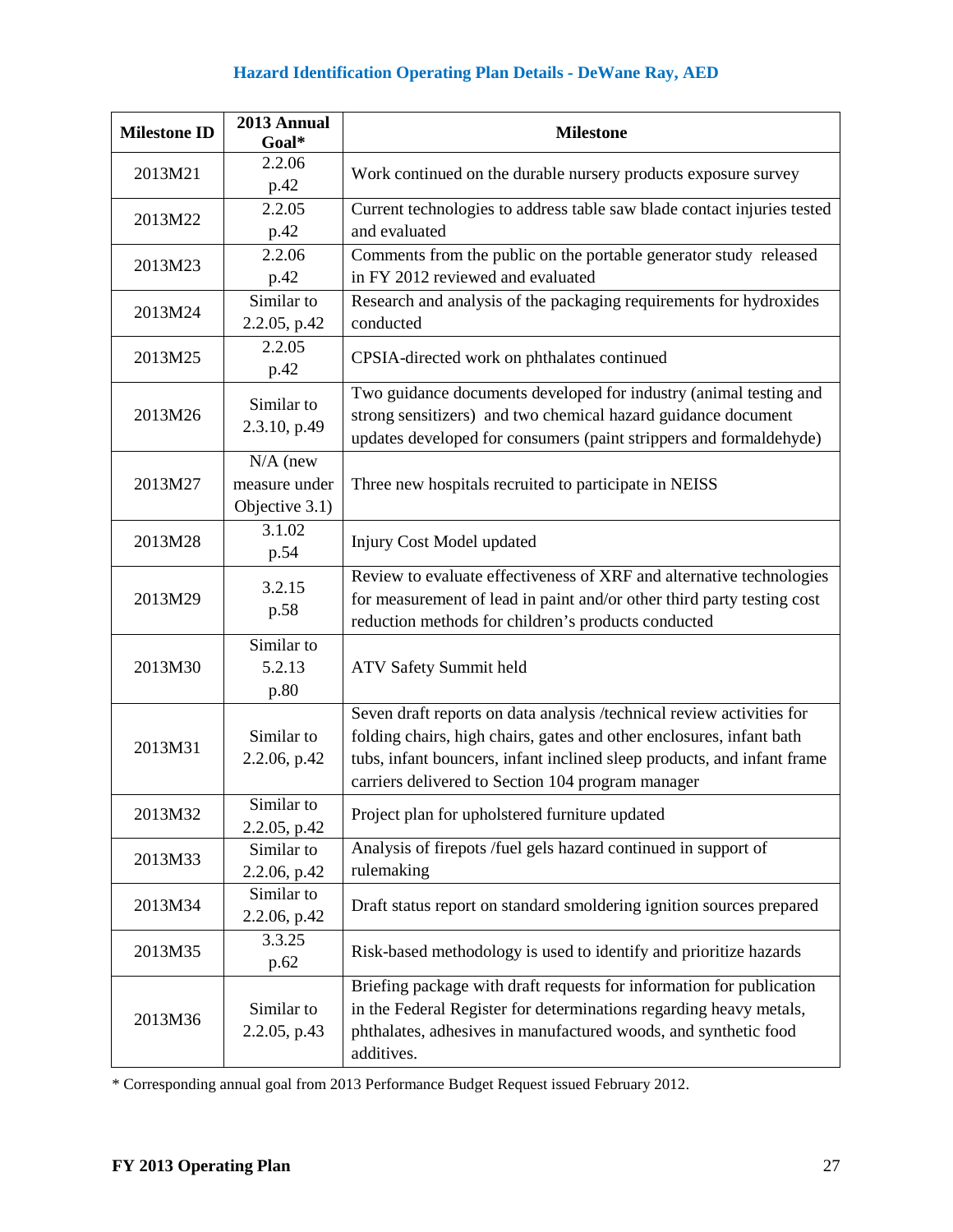| <b>Operating</b><br><b>Performance</b><br><b>Measure ID</b> | 2013 Annual<br>Goal*                          | <b>Performance Measure Statement</b>                                                                                                                              | 2013<br><b>Target</b> |
|-------------------------------------------------------------|-----------------------------------------------|-------------------------------------------------------------------------------------------------------------------------------------------------------------------|-----------------------|
| 2013OP1                                                     | $N/A$ (new<br>measure under<br>Objective 1.6) | Lost time incident rate <sup>2</sup>                                                                                                                              | 5                     |
| 2013OP2                                                     | 3.1.05<br>p.54                                | Number of incident reports collected from medical<br>examiners and coroners                                                                                       | 4,500                 |
| 2013OP3                                                     | 3.1.06<br>p.54                                | Number of incident reports obtained from news<br>clips                                                                                                            | 6,000                 |
| 2013OP4                                                     | 3.1.07<br>p.54                                | Percentage of incident report verification requests<br>mailed within two business days                                                                            | 95%                   |
| 2013OP5                                                     | 3.1.08<br>p.54                                | Percentage of completed product investigation<br>reports provided to manufacturers within 25<br>business days of receiving the report                             | 75%                   |
| 2013OP6                                                     | 3.1.09<br>p.54                                | Percentage of reports from eligible sources for<br>which clerical coding is completed within one<br>business day following receipt                                | 95%                   |
| 2013OP7                                                     | 3.1.10<br>p.54                                | Percentage of notifications sent to manufacturers<br>named in all reports eligible for the public database<br>within 5 business days of eligibility determination | 95%                   |
| 2013OP8                                                     | 3.1.11<br>p.54                                | Percentage of cases in which staff reviews or refers<br>comments and claims from manufacturers,<br>importers, and private labelers within 1 business<br>day       | 95%                   |
| 2013OP9                                                     | 3.1.12<br>p.54                                | Percentage of business registration requests for<br>www.SaferProducts.gov processed within 2<br>business days                                                     | 80%                   |
| 2013OP10                                                    | 3.2.19<br>p.59                                | Percentage of headquarters telephone investigations<br>of NEISS cases completed in fewer than 45<br>business days                                                 | 98%                   |

#### **6. Summary of Internal Operating Performance Measures**

\* Corresponding annual goal from 2013 Performance Budget Request issued February 2012.

#### **7. Summary of Budget Key Performance Measures**

| <b>Budget Key</b><br><b>Measure ID</b> | 2013 Annual<br>$Goal*$            | <b>Performance Measure Statement</b>                                             | 2013 Target |
|----------------------------------------|-----------------------------------|----------------------------------------------------------------------------------|-------------|
| 2013BK2.1.1                            | 2.1.01, 2.1.02,<br>2.1.03<br>p.32 | Number of voluntary standards activities<br>supported or monitored by CPSC staff | 71          |

<sup>&</sup>lt;sup>2</sup> "Lost time incident rate" is the number of work days lost per 100 NPTEC employees in a calendar year. Lost work days are days when an NPTEC employee is out because of a work-related injury or illness.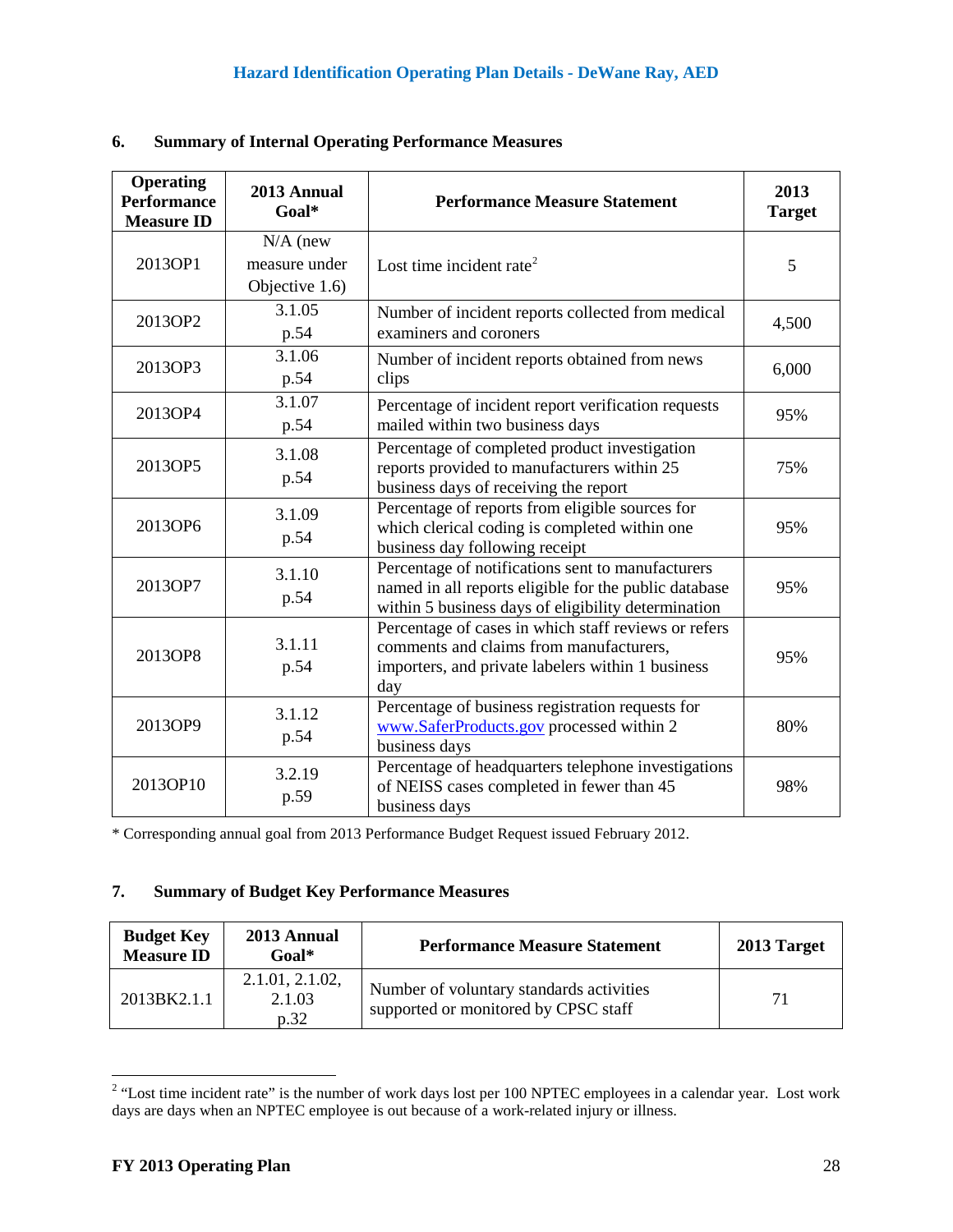| <b>Budget Key</b><br><b>Measure ID</b> | 2013 Annual<br>Goal*                          | <b>Performance Measure Statement</b>                                                                                                                          | 2013 Target |
|----------------------------------------|-----------------------------------------------|---------------------------------------------------------------------------------------------------------------------------------------------------------------|-------------|
| 2013BK2.1.2                            | $2.1.04**$<br>p.32                            | Number of collaborations established or<br>maintained with other organizations to work on<br>nanotechnology research or issues affecting<br>consumer products | 8           |
| 2013BK2.1.3                            | 2.1.04<br>p.32                                | Number of reports produced on the results of<br>collaboration on nanotechnology issues affecting<br>consumer products                                         | 5           |
| 2013BK2.2.1                            | 2.2.05<br>p.42                                | Number of candidates for rulemaking prepared<br>for Commission consideration                                                                                  | 25          |
| 2013BK3.1.1                            | 3.1.04<br>p.54                                | Percentage of National Electronic Injury<br>Surveillance System (NEISS) member hospitals<br>evaluated at least once a year                                    | 98%         |
| 2013BK3.1.2                            | 3.1.03<br>p.54                                | Percentage of consumer product-related injury<br>cases correctly captured at NEISS hospitals                                                                  | 90%         |
| 2013BK3.2.1                            | $N/A$ (new<br>measure under<br>Objective 3.2) | Time from incident received to adjudication of<br>incident report (days)                                                                                      | 10          |
| 2013BK3.2.2                            | $N/A$ (new<br>measure under<br>Objective 3.2) | Percentage of priority import samples processed<br>within 30 days                                                                                             | 95%         |
| 2013BK3.2.3                            | $N/A$ (new<br>measure under<br>Objective 3.2) | Percentage of priority import fireworks samples<br>processed within 60 days                                                                                   | 90%         |
| 2013BK3.5.3                            | Similar to<br>3.5.32, p.64 $#$                | Number of annual reports completed on<br>consumer product-related fatalities, injuries,<br>and/or losses for specific hazards                                 | 11          |
| 2013BK4.1.3                            | $N/A$ (new<br>measure under<br>Objective 4.1) | Number of items/component parts tested for<br>specific standards and regulations.                                                                             | 36,000      |

\* Corresponding annual goal from 2013 Performance Budget Request issued February 2012.

\*\* Annual goal tracking "Data analysis and technical review activities related to application of nanotechnology in consumer products" was split into two budget key performance measures. # Annual goal 3.5.32 was "Complete product hazard scans.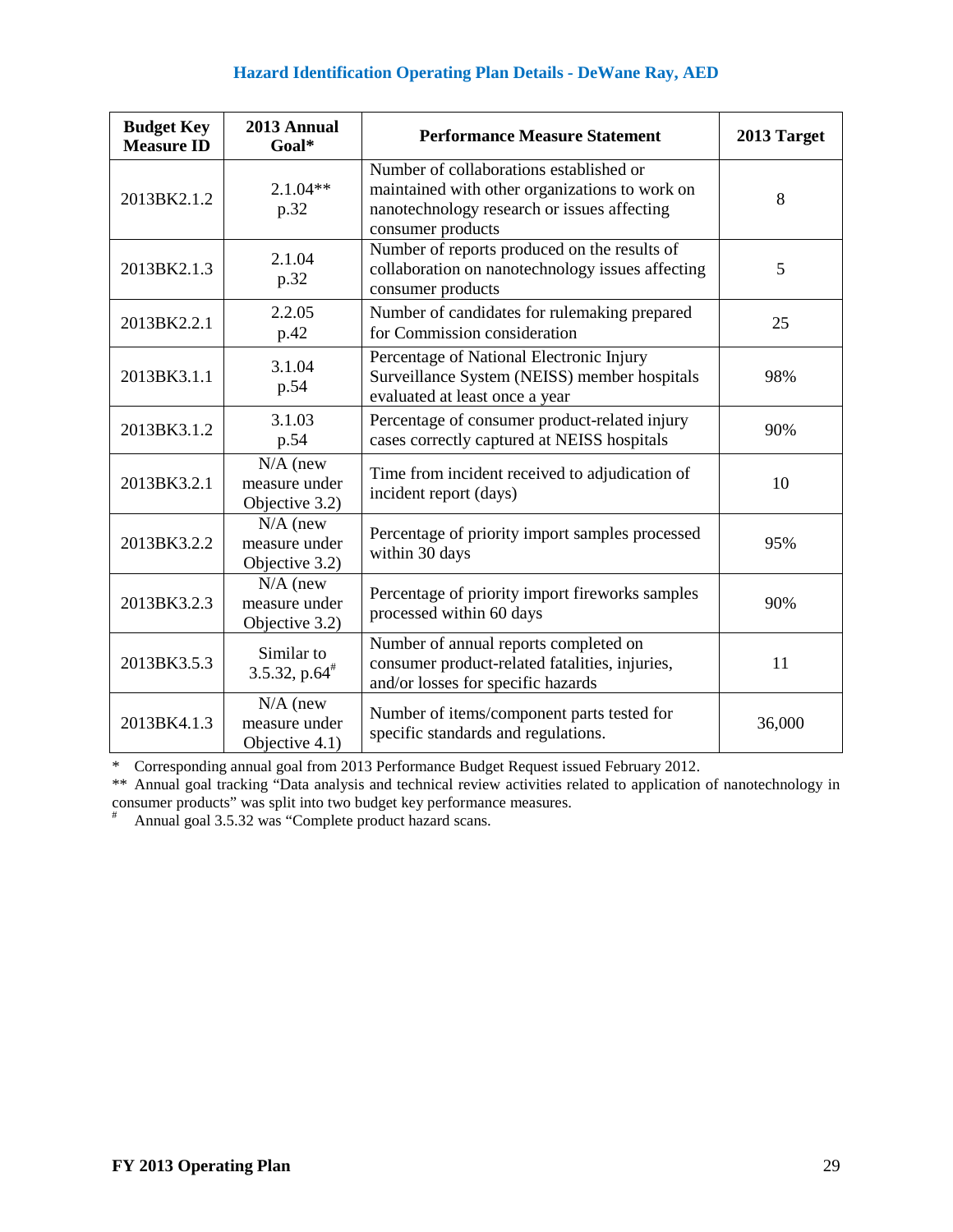#### **1. Resource Summary**

|                  | <b>Budget 2013</b><br><b>Request</b><br>(in thousands) |         | <b>FTE 2013</b><br><b>Request</b> |
|------------------|--------------------------------------------------------|---------|-----------------------------------|
| Compliance HQ    |                                                        | 162.3   | 54                                |
| Compliance Field |                                                        | 1,735.0 | .11                               |
| <b>Total</b>     | \$                                                     | 1,897.3 | 165                               |

#### **2. Overview and Key Priorities**

The Office of Compliance and Field Operations is responsible for enforcing rules, as well as conducting surveillance to ensure that hazardous products do not enter or remain in the distribution chain. Enforcement of existing rules and targeted surveillance activities allow for a multidisciplinary approach to enforcement. Identifying products that present a risk (in an effort to be more proactive than reactive) requires close and constant interaction with technical and epidemiological staff. Once hazardous products have been identified, the CPSC will take action to protect consumers, remove the product from the marketplace, and hold violators accountable. Continued rulemaking under the CPSIA also requires enforcement activities to ensure stakeholders are well informed of the requirements, provide for a level playing field, and ensure that all stakeholders meet the mandated requirements.

Compliance efforts also support ongoing regulatory compliance activities, including data analysis, investigations, and assessments of the level of compliance with new regulations. Regulatory areas include: public pool and spa requirements (with more than 300,000 pools and spas across the nation); CPSIA-mandated requirements for cribs, toddler beds, play yards, bed rails, strollers, and swings; and Federal Hazardous Substances Act regulations for toys, bath seats, rattles, pacifiers, infant pillows, refuse bins, and refrigerators. The request also supports analysis of epidemiology data to determine if there are patterns of defects that might warrant conducting investigations of hazards, including evaluation of technical reports and in-depth field investigations.

#### **3. Strategic Plan Alignment and Project Summary**

| Project                                                        | <b>Strategic</b><br>Goal |
|----------------------------------------------------------------|--------------------------|
| 31100 - Fire Hazards                                           |                          |
| 31102 - Fire Hazards Sec. 15                                   |                          |
| 31103 - Fire Hazards Regulated                                 |                          |
| 31163 - Fireworks                                              |                          |
| 31169 - Fireworks Amendments                                   |                          |
| $31183 - Lighters$                                             |                          |
| 31193 - Children's Gasoline Burn Prevention Act (P.L. 110-278) |                          |
| 31600 - Electrocution Hazards                                  |                          |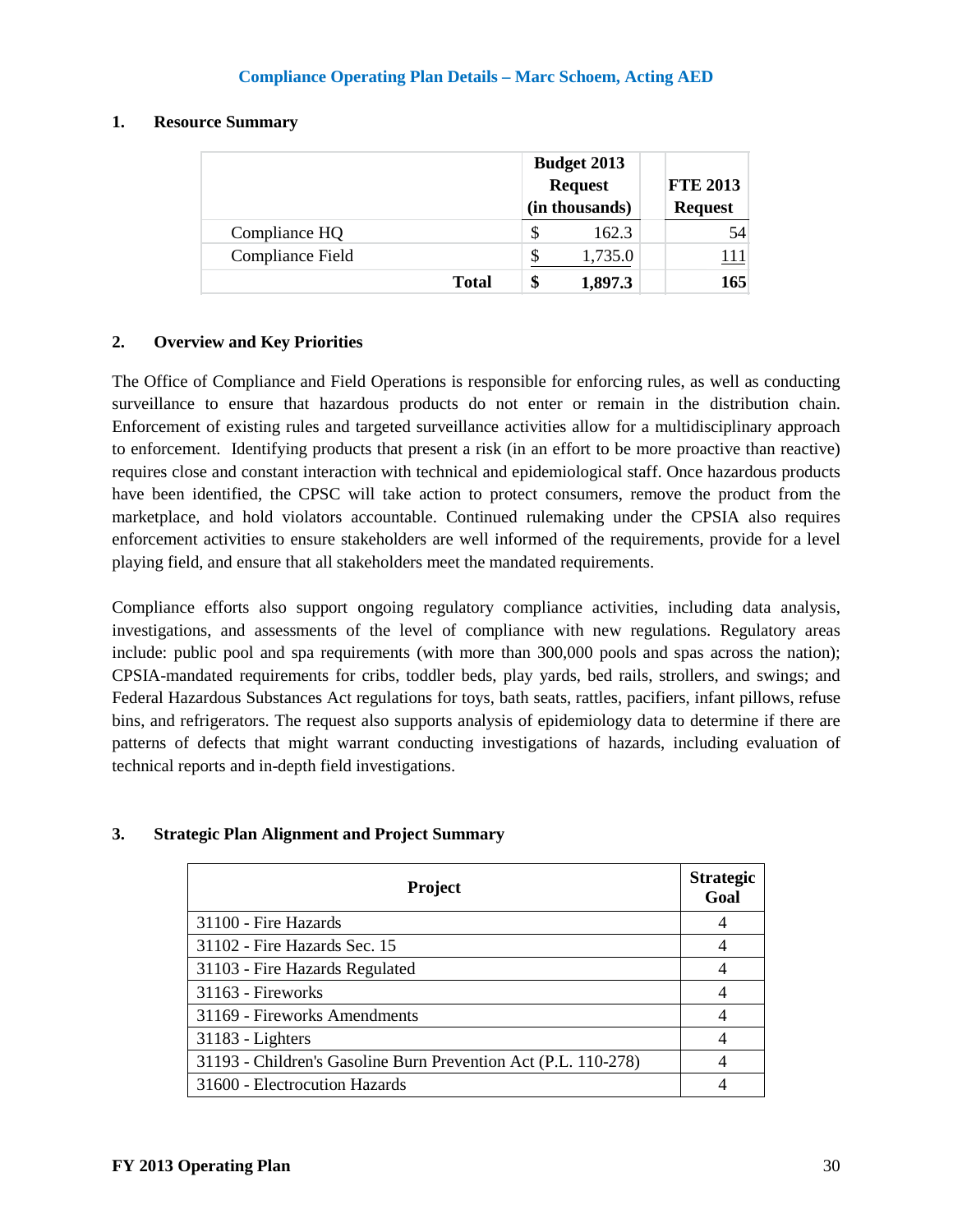| Project                                                                                                                                         | <b>Strategic</b><br>Goal |
|-------------------------------------------------------------------------------------------------------------------------------------------------|--------------------------|
| 31602 - Electrical Hazards Sec. 15                                                                                                              | 4                        |
| 31603 - Electrical Hazards Regulated                                                                                                            | 4                        |
| 32200 - Mechanical Hazards to Children                                                                                                          | 4                        |
| 32202 - Mechanical Hazards to Children Sec. 15                                                                                                  | $\overline{4}$           |
| 32203 - Mechanical Hazards to Children Regulated                                                                                                | 4                        |
| 32213 - Tracking Labels (CPSIA § 103)                                                                                                           | 4                        |
| 32223 - Virginia Graeme Baker Pool and Spa Safety Act (VGB Act)<br>$(P.L. 110-140)$                                                             | 4                        |
| 32233 - Durable Children's Products/Registration (CPSIA § 104)                                                                                  | 4                        |
| 32243 - Certification Enforcement (CPSIA § 102)                                                                                                 | 4                        |
| 32252 - Mechanical Child Drowning                                                                                                               | 4                        |
| 32253 - All-Terrain Vehicles (ATVs) (CPSIA § 232) Compliance<br>Enforcement                                                                     | 4                        |
| 32263 - Mechanical Child (Head) Regulated                                                                                                       | 4                        |
| 32272 - Substantial Product Hazard List and Destruction of Non-<br>compliant Imported Products (CPSIA § 223) Sec. 15(j)<br>Generic Defect Rules | 4                        |
| 32400 - Mechanical Hazards                                                                                                                      | 4                        |
| 32402 - Mechanical Sec. 15                                                                                                                      | 4                        |
| 32403 - Mechanical Regulated                                                                                                                    | 4                        |
| 33503 - Labeling Requirement for Advertising Toys and Games<br>(CPSIA § 105)                                                                    | 4                        |
| 33700 - Chemical Hazards                                                                                                                        | 4                        |
| 33702 - Chemical Sec. 15                                                                                                                        | 4                        |
| 33703 - Chemical Regulated                                                                                                                      | $\overline{4}$           |
| 33713 - Phthalates Compliance (CPSIA § 108)                                                                                                     | 4                        |
| 33762 - Carbon Monoxide (CO) Hazards Sec. 15                                                                                                    | 4                        |
| 33763 - Poison Prevention Packaging Act (PPPA) Hazards                                                                                          | 4                        |
| 33803 - Lead Compliance (CPSIA § 101)                                                                                                           | $\overline{4}$           |
| 34300 - General Compliance CPSIA Implementation                                                                                                 | 4                        |
| 34301 - State/Local Programs                                                                                                                    | 4                        |
| 34381 - Internet Surveillance Program Support                                                                                                   | 4                        |
| 34620 - Sample Custodian                                                                                                                        | 4                        |
| 34789 - Recall Effectiveness                                                                                                                    | 4                        |
| 34790 - Compliance Surveillance                                                                                                                 | 4                        |

- **Fire Hazards (31100):** This project provides for compliance enforcement and remediation activities to address risks to consumers from fire hazards. Included in this funding are Section 15 resources, resources to address flammable fabrics, and investigation support funds.
- Fire Hazards Sec. 15 (31102): This project supports evaluation and analysis of incoming epidemiology data to determine if there is a pattern of defect that might warrant opening a case. The work involves conducting investigations of hazards including evaluation of technical reports and in-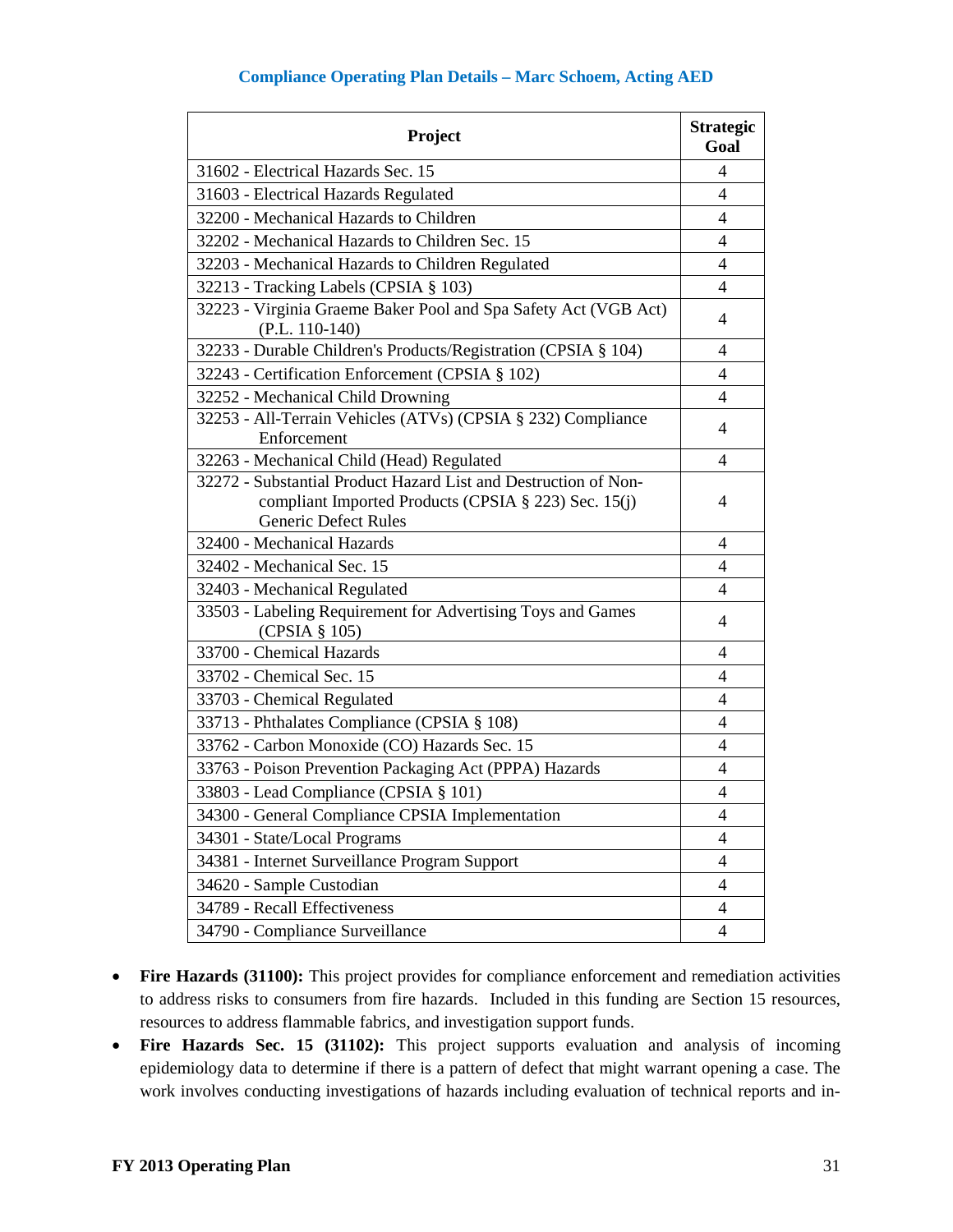depth field investigations and using resources to investigate the case and proceed with the recall. Staff engages management and OGC to assist in final negotiations. The work includes fire hazards not covered by mandatory regulations or standards that may involve a substantial product hazard, such as household furnishings (with no regulations), outdoor furnishings, children's products, candles, furnaces, gasoline cans, grills, gas and oil appliances, smoke detectors, fire extinguishers, kerosene heaters, gasoline -powered tools, power strips, extension cords, Christmas lights, batteries, stereo equipment, lamps, phones, TVs, or hot plates. This includes evaluation of articles seized at the ports.

- **Fire Hazards Regulated (31103):** This project involves monitoring compliance with mandatory standards under the Flammable Fabrics Act within the industries that the CPSC regulates. The work involves firm inspections, sample collection, testing products to the mandatory standards, remediation, summarizing overall compliance within industries, trade complaint follow-up, monitoring incident reports to determine additional focus of annual field investigative and import programs, and case development activities. The project includes funds to complete dry cleaning on fabrics tested to the Standard for the Flammability of Clothing Textiles. Supports testing of mattresses at an outside contract lab in accordance with the blanket purchase agreement.
- **Fireworks (31163):** This project provides staffing and resources for compliance enforcement and remediation activities to inspect, collect samples, test, and remediate consumer fireworks that are subject to regulation under the Federal Hazardous Substances Act (FHSA). Tasks include import surveillance and monitoring of entries; in-depth investigations; follow-up to trade complaints; firm inspections, sample collection and analysis; and case development activities.
- **Fireworks Amendments (31169):** This project provides subject matter expertise to address needed amendments in the fireworks area.
- Lighters (31183): This project provides staffing and resources for compliance enforcement and remediation activities to inspect, collect samples of, test, and remediate multipurpose, disposable, and novelty lighters that are subject to regulation under the Consumer Product Safety Act and the FHSA. Tasks include import surveillance and monitoring of entries; in-depth investigations; follow-up to trade complaints; firm inspections, sample collection, and analysis; and case development activities.
- **Children's Gasoline Burn Prevention Act (P.L. 110-278) (31193):** This project provides resources for compliance, inspection, and remediation activities in order to reduce the risk of injury and death to children from fire hazards involving portable fuel containers. (Each portable gasoline container manufactured after January 17, 2009, in the United States shall conform to the child-resistant and senior-friendly provisions specified in the Standard ASTM F2517-05.)
- **Electrocution Hazards (31600):** This project supports compliance enforcement and remediation activities to address defective products that present risks of electrocution to consumers. The primary work is in support of Section 15 activities. Resources can be used for collection of consumer/media samples, samples submitted by firms for opinions, or other samples with no analysis/assessments under the following subcategories: 31602 - Electrical Hazards Sec. 15; and 31603 - Electrical Hazards Regulated.
- **Electrical Hazards Sec. 15 (31602):** This project provides staffing for electrocution hazards associated with products not covered by mandatory regulations or standards that may involve a substantial product hazard, such as electrocution or shock hazards associated with power strips, extension cords, Christmas lights, batteries, stereo equipment, lamps, phones, TVs, and hot plates. It also includes counterfeit products, such as circuit breakers. Efforts are made to hold violators accountable for hazardous consumer products on the market by using enforcement authorities. The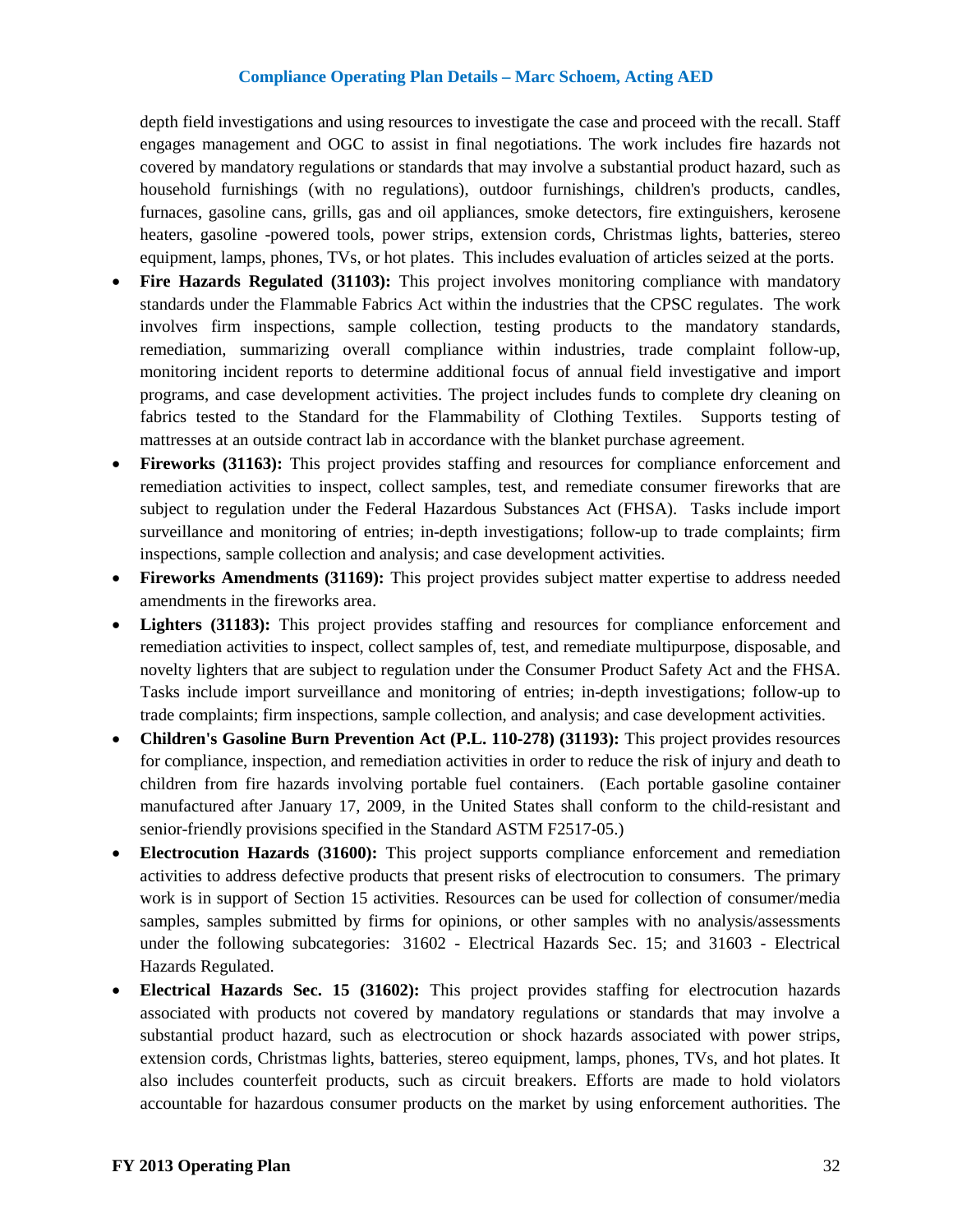project supports evaluation and analysis of incoming epidemiology data to determine if there is a pattern of defect that might warrant opening a case. Resources can be used to conduct investigations of hazards, including evaluation of technical reports and in-depth field investigations, and to investigate a case and proceed with a recall. In addition, the project supports engaging with management and OGC to assist in final negotiations.

- **Electrical Hazards Regulated (31603):** This project provides staffing for electrocution hazards associated with products covered by mandatory regulations, standards, or bans, (*e.g*., CB stations, electric toys, or metallized polyester kites).
- **Mechanical Hazards to Children (32200):** This project provides resources for compliance enforcement and remediation activities to address risks to children from products that present mechanical hazards. Included in this project are children's articles regulated under the FHSA and products that may present substantial product hazards (excluding drowning). The project involves evaluation and analysis of incoming epidemiology data to determine if there is a pattern of defect that might warrant opening an investigation under Section 15. Resources can be used to conduct investigations of hazards, including evaluation of technical reports and in-depth field investigations, and to investigate cases and proceed with recalls. In addition, the project supports engaging with management and OGC to assist in final negotiations.
- **Mechanical Hazards to Children Sec. 15 (32202):** This project provides staffing for compliance activities to address mechanical hazards to children not covered by mandatory regulations or standards that may involve a substantial product hazard (excluding head injuries). (Examples include: buckets, blind cords, TV stands, AV Carts, folding tables, drawstrings, baby carriers, toy chests, bath aids, trampolines, go-karts, air guns, and hammocks.) The project supports evaluation and analysis of incoming epidemiology data to determine if there is a pattern of defect that might warrant opening a case. Resources can be used to conduct investigations of hazards including evaluation of technical reports and in-depth field investigations, and to investigate cases and proceed with recalls. In addition, the project supports engaging with management and OGC to assist in final negotiations**.**
- **Mechanical Hazards to Children Regulated (32203):** This project provides resources for compliance staff to provide programs for the enforcement of Section 104 of the Consumer Product Safety Improvement Act. The Commission decided on 18 categories of infant or toddler products for which it would promulgate rules. This project provides staffing for compliance activities to address mechanical hazards to children associated with household products covered by mandatory regulations or standards (excluding drowning), such as CPSA requirements for toys under ASTM F963, cribs, toddler beds, play yards, walkers, jumpers, bath seats, bunk beds, bed rails, strollers, swings, FHSA regulations for toys, bath seats, rattles, pacifiers, infant pillows, refuse bins, and refrigerators.
- **Tracking Labels (CPSIA § 103) (32213):** This project provides staffing for compliance activities to monitor and assess compliance with the rule prohibiting the sale of children's products that fail to bear the required manufacturer tracking information on products and their packaging.
- **Virginia Graeme Baker Pool and Spa Safety Act (VGB Act) (P.L. 110-140) (32223):** This project provides staffing and funding for compliance and remediation activities to address risks of drowning and entrapment hazards in pools and spas. Included are state and local contract resources for investigation support to monitor and assess compliance with the VGB Act at the local level. This includes investigation of secondary vacuum release system devices and other alternative back-ups as they become available.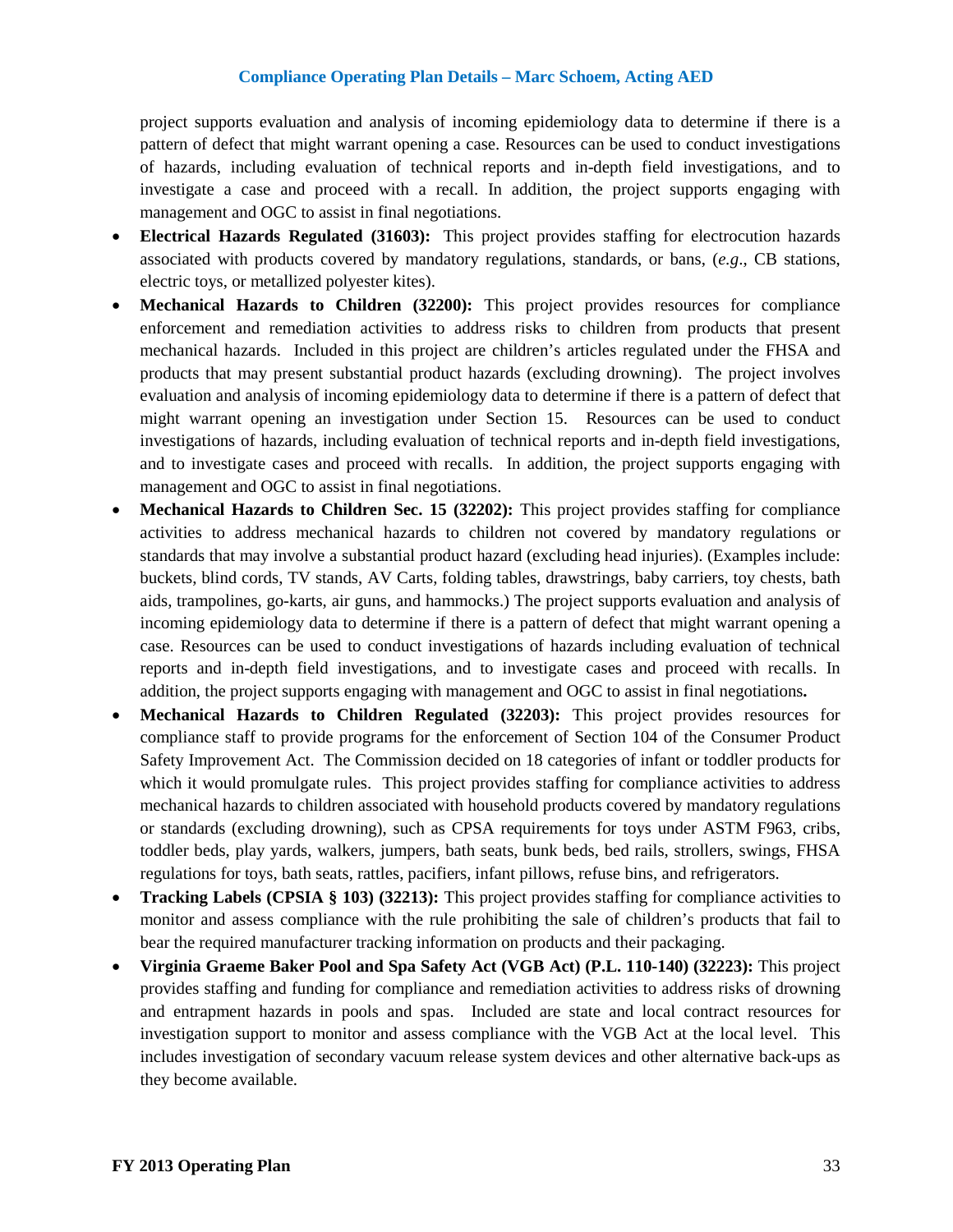- **Durable Children's Products/Registration (CPSIA § 104) (32233):** This project supports conducting Commission enforcement activities to monitor and assess compliance with the commission rule or standard pertaining to infant or toddler products, including full-size cribs, nonfull-size cribs, toddler beds, high chairs, booster chairs, hook-on chairs, bath seats, gates, other enclosures for confining a child, play yards, stationary activity centers, infant carriers, strollers, walkers, swings, bassinets, and cradles. It provides support for consumer registration forms that enable manufacturers and retailers to contact consumers for the purpose of distributing safety and recall information. It will continue the pilot program involving inspection of daycare centers in seven selected states to ascertain their current state of compliance with the new rules effective December 28, 2012, and complete the CPSC survey form. This will ensure that the inspection of daycare centers is carried out in an efficient manner, beginning in the third quarter.
- **Certification Enforcement (CPSIA § 102) (32243):** This project supports conducting Commission enforcement activities to monitor and assess compliance with the Commission rule or standard pertaining to General Certificates of Conformity, Children's Product Certificates, and third party testing requirements of Section 14 of the CPSA.
- **Mechanical Child Drowning (32252):** This project involves monitoring compliance with mandatory standards within the industries that we regulate and gives a summary of overall compliance in combination with monitoring incident reports to determine additional focus for annual investigative programs. This project provides staffing for compliance enforcement and remediation activities to address risks to children from products that present drowning hazards. Included in this project are children's products regulated under the FHSA and products that may present a substantial product hazard.
- **All-Terrain Vehicles (ATVs) (CPSIA § 232) Compliance Enforcement (32253):** This project provides staffing for compliance enforcement and remediation activities to address risks associated with violations of the mandatory rules for ATVs. This project also provides resources for dealer monitoring.
- **Mechanical Child (Head Injury) Regulated (32263):** This project supports conducting Commission enforcement activities to monitor and assess compliance with the Commission rule or standard pertaining to the mandatory requirements for toys.
- **Substantial Product Hazard List and Destruction of Noncompliant Imported Products (CPSIA**  § **223) Sec. 15(j) Generic Defect Rules (32272):** This project supports compliance enforcement and remediation activities to monitor and assess products subject to a 15(j) determination under the Consumer Product Safety Act (15 U.S.C. § 2064). Enforcement activities may be directed toward products with drawstrings to determine whether their characteristics present a substantial product hazard, as discussed in Section  $15(a)(2)$  [15 U.S.C. § 2064].
- **Mechanical Hazards (32400):** This project provides staffing for compliance enforcement and remediation activities to address risks to consumers from mechanical hazards. The project does not include resources to address risks primarily to children from products that present mechanical hazards. The project encompasses sports and recreational equipment, household goods, and power equipment.
- <span id="page-35-0"></span>• **Mechanical Sec. 15 (32402):** This project involves evaluating and analyzing incoming epidemiology data to determine if there is a pattern of defect that might warrant opening a case. It supports conducting investigations of hazards, including evaluation of technical reports and in-depth field investigations. Resources are used to investigate cases and proceed with recalls. Staff engages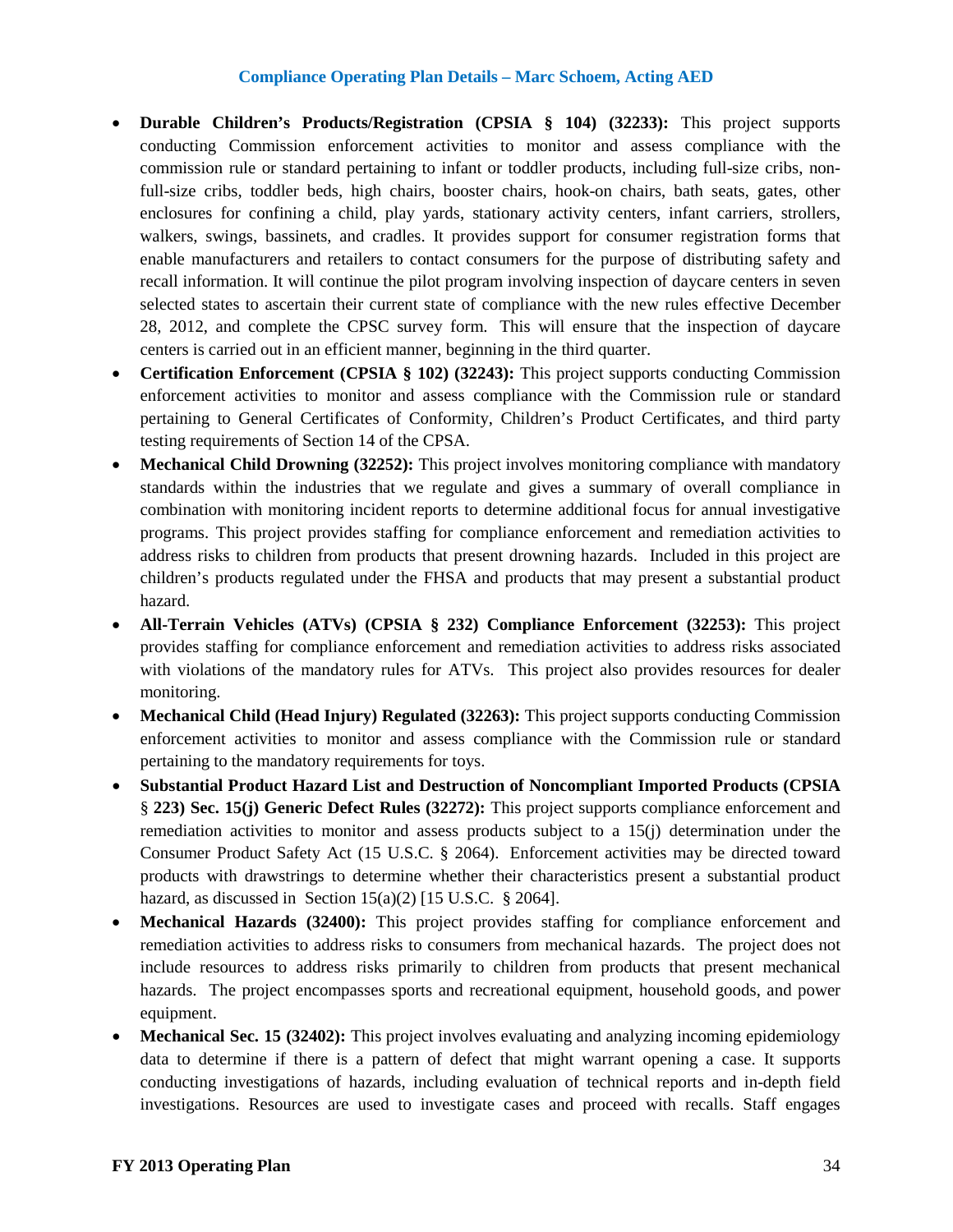management and OGC to assist in final negotiations. This project supports compliance activities to address mechanical hazards not covered by mandatory regulations or standards that may involve a substantial product hazard, such as diving equipment, amusement rides, tools, or exercise equipment.

- **Mechanical Regulated (32403):** This project provides staffing for compliance enforcement and remediation activities to address risks to consumers from mechanical hazards. The project does not include resources to address risks primarily to children from products that present mechanical hazards. The project encompasses sports and recreational equipment, household goods, and power equipment that are subject to mandatory regulations or standards, such as architectural glazing products, walk-behind lawn mowers, garage door operators, and pool slides.
- **Labeling Requirement for Advertising Toys and Games (CPSIA** § **105) (33503):** This project supports compliance enforcement and remediation activities to monitor and assess compliance with Section 105 of the CPSIA. The packaging for certain games and toys intended for use by children is required to contain a label or cautionary statement regarding choking hazards. This section of the new law requires that advertising for these products through catalog and Internet sales that provide a direct means of purchase of the product must contain the appropriate CPSA cautionary statements.
- **Chemical Hazards (33700):** This project provides staffing for compliance enforcement and remediation activities to address risks to consumers from chemical hazards. The project does not include resources to address risks primarily to children from products that present chemical hazards. The project encompasses products regulated under the FHSA for cautionary labeling, lead hazards not addressed under the CPSIA, art materials, and other emerging chemical hazards.
- **Chemical Sec. 15 (33702):** This project supports evaluating and analyzing incoming epidemiology data to determine if there is a pattern of defect that might warrant opening a case. It involves conducting investigations of hazards, including evaluation of technical reports and in-depth field investigations. Resources are used to investigate the case and proceed with the recall. Staff engages management and OGC to assist in final negotiations. This includes chemical hazards not covered by mandatory regulations or standards that may involve substantial product hazards, such as household chemical packaging defects or formulation problems.
- **Chemical Regulated (33703):** This project provides resources for conducting inspections, reviewing inspection reports, following up on trade complaints, and providing advice and guidance to the industry on complying with the precautionary labeling requirements under the FHSA. The project encompasses products regulated under the FHSA for cautionary labeling, adult art materials, misbranding, packaging violations, asbestos, chlorofluorocarbons, aerosolized products, deceptive disclaimers, and other emerging chemical hazards. Contractors are used to conduct biological testing or alternatives to biological testing to support relabeling requests for hazardous household products.
- **Phthalates Compliance (CPSIA § 108) (33713):** This project provides resources for conducting inspections, reviewing inspection reports, following up on trade complaints, and providing advice and guidance to industry on complying with the requirements for phthalate content in children's toys and childcare articles. The project does not include resources to address risks primarily to children from products that present other chemical hazards.
- **Carbon Monoxide (CO) Hazards Sec. 15 (33762):** This project provides staffing and funding for compliance enforcement and remediation activities to address risks from carbon monoxide hazards. Funding provides for investigation of defective appliances that can cause carbon monoxide emissions, defective CO detectors, or any other product that poses a substantial product hazard. The project involves evaluating and analyzing incoming epidemiology data to determine if there is a pattern of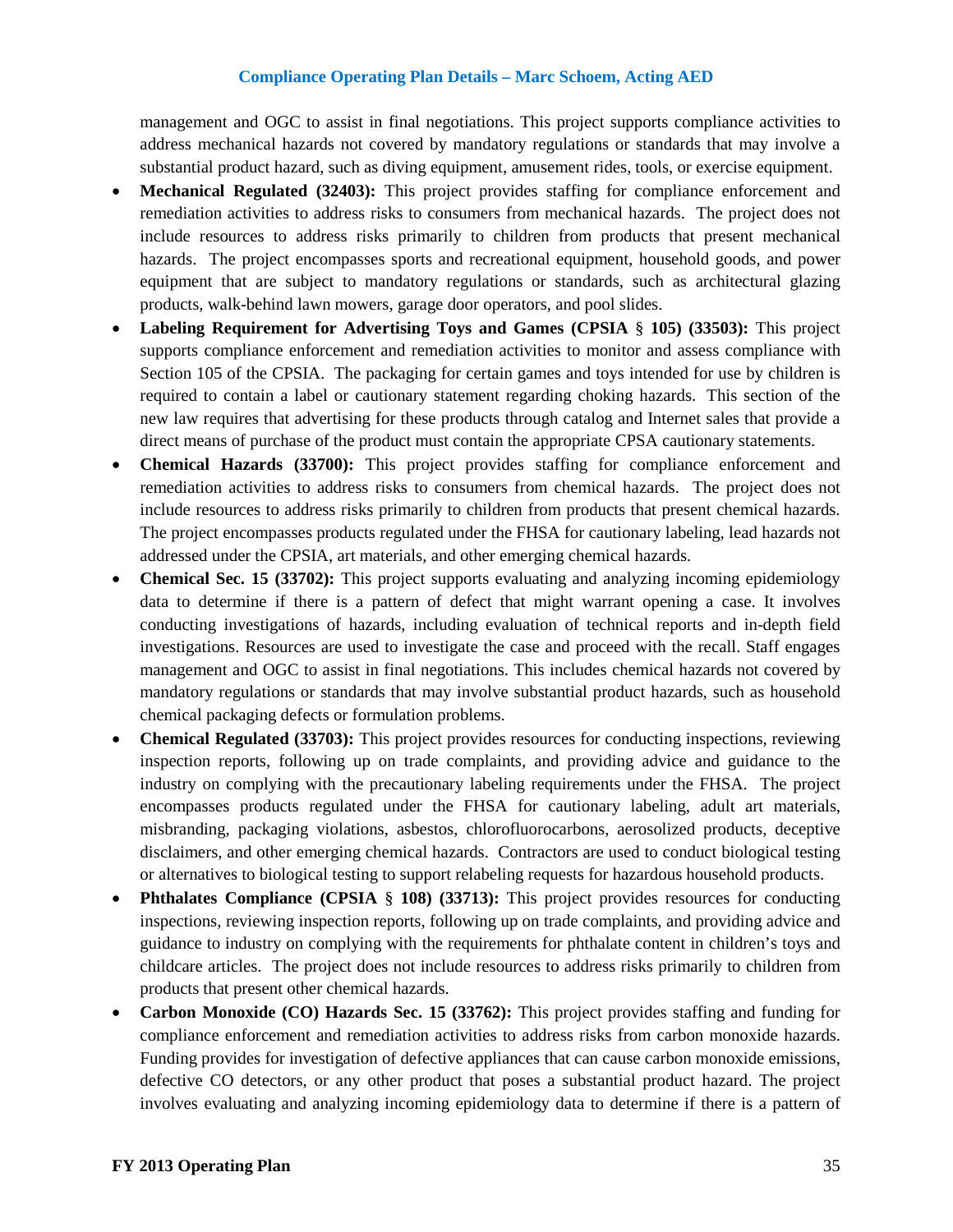defect that might warrant opening a case. It supports conducting investigations of hazards including evaluation of technical reports and in-depth field investigations. Resources are used to investigate cases and proceed with recalls. Staff engages management and OGC to assist in final negotiations.

- **Poison Prevention Packaging Act (PPPA) Hazards (33763):** This project provides staffing and funding for compliance enforcement and remediation activities to stop the sale of drugs, cosmetics, and household chemicals that fail to comply with packaging requirements under the PPPA. Tasks include ongoing enforcement of the prescription drug standards at retail pharmacies; in-depth investigations when there is reason to believe the product involved fails to comply with an applicable requirement; follow-up on consumer and trade complaints; firm inspections; sample collection and analysis; protocol testing; and case development activities.
- **Lead Compliance (CPSIA § 101) (33803):** This project supports conducting Commission enforcement activities to monitor and assess compliance with the rule prohibiting the sale of children's products (primarily intended for children 12 years or younger) containing more than specified amounts of lead (100ppm), a banned hazardous substance under the FHSA. The task provides for periodic review of the standard because the Commission, by rule, may exclude certain products and materials, establish more protective standards, and lower the limit if it is technologically feasible.
- **General Compliance CPSIA Implementation (34300):** This project supports general compliance activities for CPSIA-related products that are not covered under another specific program. It includes work on samples that need to be assessed but that do not require technical (laboratory) analysis.
- **State/Local Programs (34301):** Section 29(a) of the Consumer Product Safety Act requires that the Commission shall establish a program to promote federal−state cooperation for the purposes of carrying out the Act. In implementing such a program, the Commission may accept from any state or local authorities engaged in activities relating to health, safety, or consumer protection assistance in such functions as injury data collection, investigation, and educational programs. The project includes time and funding to conduct state and local compliance enforcement programs. States work cooperatively with the CPSC to deliver services to consumers at little cost to the federal government. Activities include recall checks, inspections, and education activities to support CPSC priorities. The project also provides funding for the CPSC-hosted State and Local Training Caucus. The Training Caucus provides direction for conducting compliance/enforcement and education programs, thus expanding the reach of the CPSC. In addition, training provides states the most current information about the CPSIA, consumer product safety, and CPSC priorities.
- **Internet Surveillance Program Support (34381):** This project supports time used for activities to conduct undercover Internet surveillance and monitoring of products sold to consumers via the internet that have been recalled or that otherwise may violate a Commission rule or standard. The project includes time to conduct Internet surveillance to review products sold by various retailers, manufacturers, and importers online and to conduct follow-up on consumer/trade complaints.
- **Sample Custodian (34620):** This project provides ongoing support to assist the sample custodian to ensure sample collection and destruction integrity.
- **Recall Effectiveness (34789):** This project involves using existing compliance data to review and analyze compliance recall rates in an effort to identify future best practices to assist stakeholders in conducting the most effective recall achievable.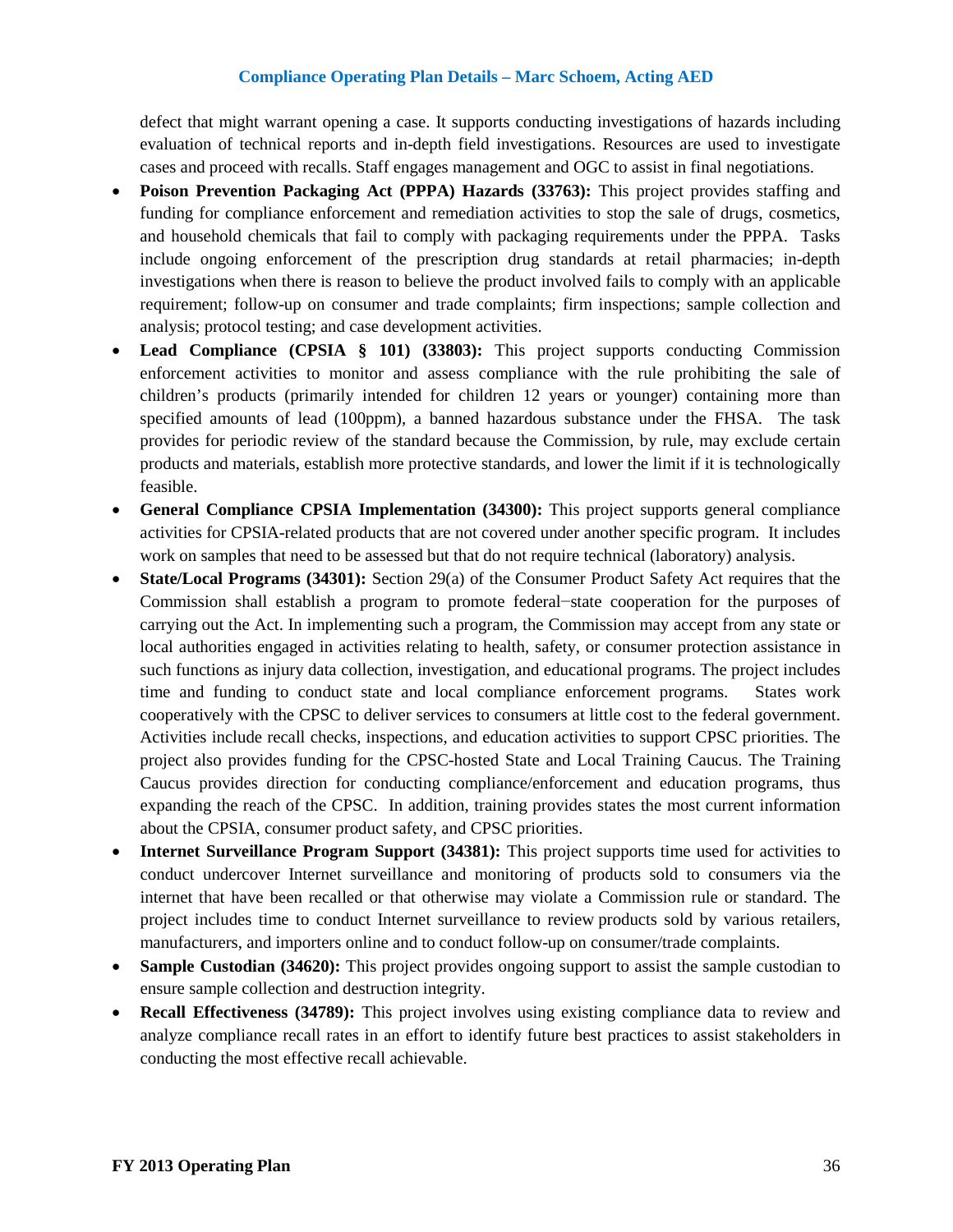• **Compliance Surveillance (34790):** This project supports ongoing activities conducted primarily by field investigative staff in an effort to identify new and emerging hazards and/or violations of regulatory requirements.

## **4. Unfunded Work at FY 2013 Request Level**

*Unfunded Work* are projects, products, or services that were not identified during the original FY 2013 budget formulation phase. These needs have emerged in the intervening time. Should additional funds become available during FY 2013, these projects may receive priority consideration for potential funding.

| <b>Project</b>                                                                 | <b>Strategic Goal</b> |
|--------------------------------------------------------------------------------|-----------------------|
| 32233 - Virginia Graeme Baker Pool and Spa Safety Act -                        | 4                     |
| Secondary Vacuum Release System Testing                                        |                       |
| 99921 - Biannual Training Session for all Field and Compliance<br><b>Staff</b> |                       |
|                                                                                |                       |
| 99921 - First Line Supervisor Skills Enhancement Training                      |                       |

- **Virginia Graeme Baker Pool and Spa Safety Act (VGB Act) - Secondary Vacuum Release System (SVRS) Testing (32233):** This project would support development of testing instruments to ensure appropriate assessment of the SVRS devices in use to measure the level of compliance and ensure they operate as intended and prevent drowning.
- **Biannual Training Session for all Field and Compliance Staff (99921):** It is important that the full-time telecommuting field staff be brought together periodically for face-to-face training sessions to ensure that all personnel are receiving hands-on training and uniform guidance regarding the regulatory enforcement necessary as a result of ongoing rulemaking. These meetings are also a critical opportunity for field management and supervisors to meet with their subordinates face-toface, discuss performance, assess the well-being of staff, and give personnel remotely located the ability to discuss any issues with appropriate managers.
- **First-Line Supervisor Skills Enhancement Training: (99921):** GS-13 Field Supervisory Product Safety Investigators have direct supervisory oversight for a team of 8−10 product safety investigators. In collaboration with Human Resources, a needs assessment review has identified a 6-class "Supervisor Professional Development" progressive certificate program that would build on present skills and enhance the overall supervisory/managerial ability of the staff. The Compliance team leaders have a similar role, and they also would receive this training.

| <b>Milestone ID</b> | 2013 Annual<br>$Goal*$ | <b>Milestone</b>                                                 |
|---------------------|------------------------|------------------------------------------------------------------|
| 2013M37             | 1.3.05                 | Training conducted for state designees through hosting a meeting |
|                     | p.24                   | or a webinar                                                     |
| 2013M38             | 2.3.09                 | Four guidance documents developed to explain regulations and     |
|                     | p.49                   | assist industry in complying with CPSC regulations               |

## **5. Annual Milestones**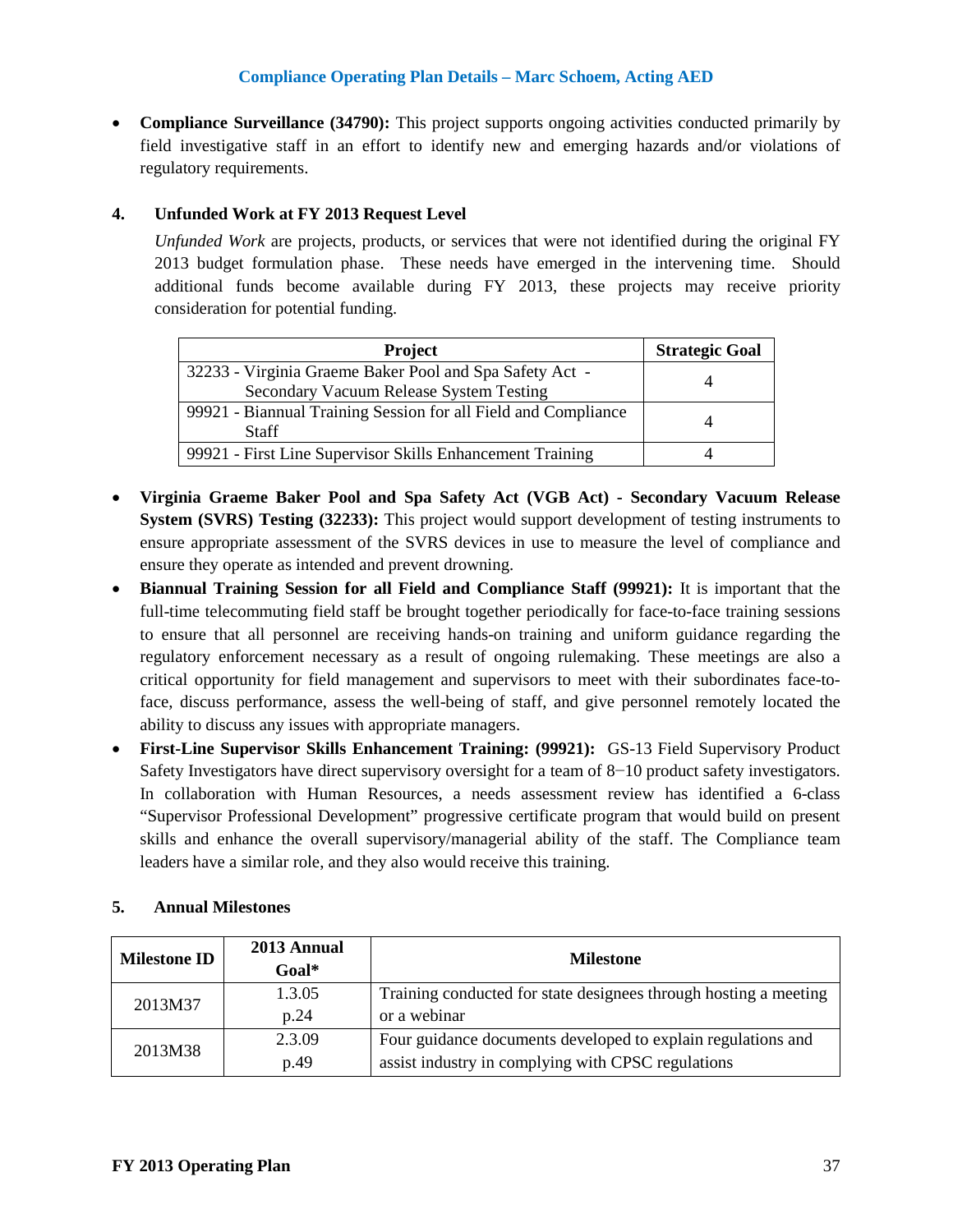| <b>Milestone ID</b> | 2013 Annual<br>Goal* | <b>Milestone</b>                                               |
|---------------------|----------------------|----------------------------------------------------------------|
| 2013M39             | 4.1.01               | Sixteen field enforcement programs from existing rules         |
|                     | p.70                 | developed and implemented                                      |
| 2013M40             | 4.1.02               | VGB Act enforced by inspecting public pools and spas and       |
|                     | p.70                 | continuing enforcement program with states                     |
| 2013M41             | 5.4.26               | Ten public or webcast meetings in which CPSC staff participate |
|                     | p.92                 | to discuss newly issued and existing rules and requirements    |

\* Corresponding annual goal from 2013 Performance Budget Request issued February 2012.

# **6. Summary of Internal Operating Performance Measures**

| <b>Operating</b><br><b>Performance</b><br><b>Measure ID</b> | 2013 Annual<br>Goal*                          | <b>Performance Measure Statement</b>                                                                                                                                                                 | 2013<br><b>Target</b> |
|-------------------------------------------------------------|-----------------------------------------------|------------------------------------------------------------------------------------------------------------------------------------------------------------------------------------------------------|-----------------------|
| 2013OP11                                                    | 3.2.20<br>p.59                                | Percentage of fire-related investigations (not including<br>ATV and pool data collection investigations)<br>completed in fewer than 45 business days                                                 | 95%                   |
| 2013OP12                                                    | 3.2.21<br>p.59                                | Percentage of all non fire-related investigations (not<br>including ATV and pool data collection investigations)<br>completed in fewer than 45 business days                                         | 93%                   |
| 2013OP13                                                    | $N/A$ (new<br>measure under<br>Objective 3.5) | Total number of violative products identified (includes<br>retail, resale, Internet, imports)                                                                                                        | <b>Baseline</b>       |
| 2013OP14                                                    | $N/A$ (new<br>measure under<br>Objective 3.5) | Number of violative new products identified (includes<br>retail, Internet, imports)                                                                                                                  | <b>Baseline</b>       |
| 2013OP15                                                    | $N/A$ (new<br>measure under<br>Objective 3.6) | Number of violative (previously recalled or banned)<br>products identified as being offered for re-sale on<br>Internet websites                                                                      | 8,000                 |
| 2013OP16                                                    | 4.3.07<br>p.72                                | Percentage of fire-related cases for which preliminary<br>determination is made within 85 business days from<br>case opening date (Unregulated Products)                                             | 70%                   |
| 2013OP17                                                    | 4.3.08<br>p.73                                | Percentage of fire-related corrective actions obtained<br>within 35 business days after an LOA is issued<br>(Regulated Products)                                                                     | 80%                   |
| 2013OP18                                                    | 4.3.08<br>p.73                                | Percentage of children's and other hazards corrective<br>actions obtained within 35 business days after an LOA<br>is issued (Regulated Products)                                                     | 80%                   |
| 2013OP19                                                    | 4.3.09<br>p.73                                | Percentage of fire-related hazards corrective actions<br>negotiated and commenced within 60 business days<br>after a firm is notified of staff's preliminary<br>determination (Unregulated Products) | 80%                   |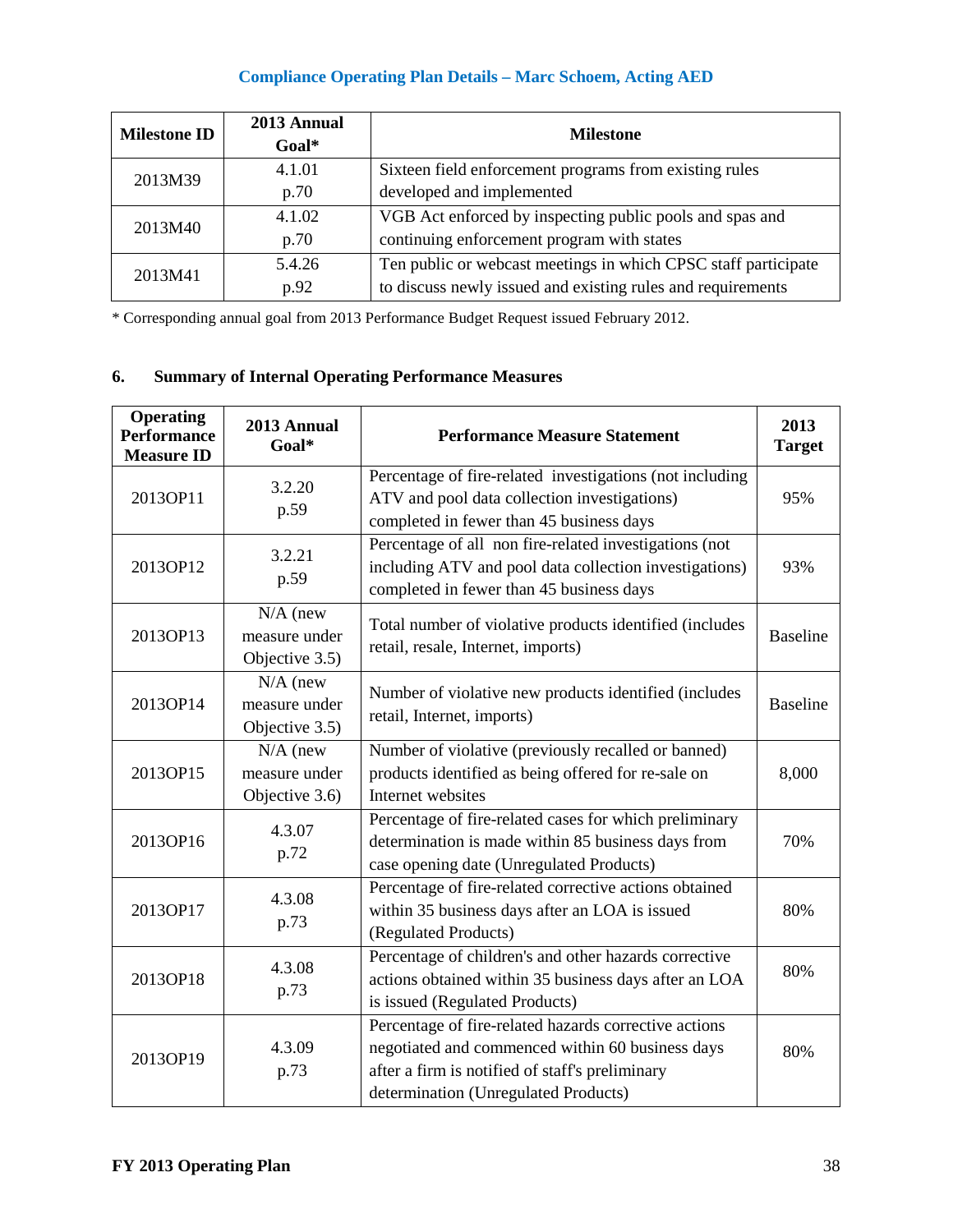| <b>Operating</b><br><b>Performance</b><br><b>Measure ID</b> | 2013 Annual<br>$Goal*$ | <b>Performance Measure Statement</b>                                                                                                                                                                         | 2013<br><b>Target</b> |
|-------------------------------------------------------------|------------------------|--------------------------------------------------------------------------------------------------------------------------------------------------------------------------------------------------------------|-----------------------|
| 2013OP20                                                    | 4.3.09<br>p.73         | Percentage of children's and other hazards corrective<br>actions negotiated and commenced within 60 business<br>days after a firm is notified of staff's preliminary<br>determination (Unregulated Products) | 80%                   |
| 2013OP21                                                    | 4.3.11<br>p.73         | Percentage of recall checks conducted in cooperation<br>with state or local partners within 90 calendar days of<br>assignment                                                                                | 90%                   |

\* Corresponding annual goal from 2013 Performance Budget Request issued February 2012.

# **7. Summary of Budget Key Performance Measures**

| <b>Budget Key</b><br><b>Measure ID</b> | 2013 Annual<br>$Goal*$                        | <b>Performance Measure Statement</b>                                                                                                                                     | 2013<br><b>Target</b> |
|----------------------------------------|-----------------------------------------------|--------------------------------------------------------------------------------------------------------------------------------------------------------------------------|-----------------------|
| 2013BK3.5.1                            | $N/A$ (new<br>measure under<br>Objective 3.5) | Total number of products screened by CPSC Field<br>staff                                                                                                                 | <b>Baseline</b>       |
| 2013BK3.5.2                            | $N/A$ (new<br>measure under<br>Objective 3.5) | Number of consumer products screened by CPSC<br>Field staff through Internet surveillance activities                                                                     | <b>Baseline</b>       |
| 2013BK3.6.1                            | $N/A$ (new<br>measure under<br>Objective 3.6) | Number of used/resale consumer products screened by<br><b>CPSC</b> Field staff                                                                                           | <b>Baseline</b>       |
| 2013BK4.1.1                            | 4.1.04<br>p. 70                               | Number of establishment inspections conducted by<br><b>CPSC</b> Field staff                                                                                              | 1000                  |
| 2013BK4.1.2                            | $N/A$ (new<br>measure under<br>Objective 4.1) | Percentage of products screened by CPSC Field staff<br>that find violations                                                                                              | <b>Baseline</b>       |
| 2013BK4.3.1                            | Similar to 4.3.07,<br>p.72                    | Percentage of cases for which the preliminary<br>determination is made within 85 business days of the<br>case opening                                                    | 70%                   |
| 2013BK4.3.2                            | Similar to 4.3.09,<br>p. 73                   | Percentage of cases for which the corrective action is<br>accepted within 60 business days of the preliminary<br>determination                                           | 80%                   |
| 2013BK4.3.3                            | $N/A$ (new<br>measure under<br>Objective 4.3) | Percentage of cases in which the firm is notified of a<br>violation in a timely manner                                                                                   | <b>Baseline</b>       |
| 2013BK4.3.4                            | 4.3.10<br>p.73                                | Percentage of Fast-Track cases with corrective actions<br>initiated within 20 business days                                                                              | 90%                   |
| 2013BK4.5.1                            | $N/A$ (new<br>measure under<br>Objective 4.5) | The percentage of compliance defect investigation<br>cases referred within 10 business days to OGC for<br>review of firms' timely reporting pursuant to Section<br>15(b) | <b>Baseline</b>       |

\* Corresponding annual goal from 2013 Performance Budget Request issued February 2012.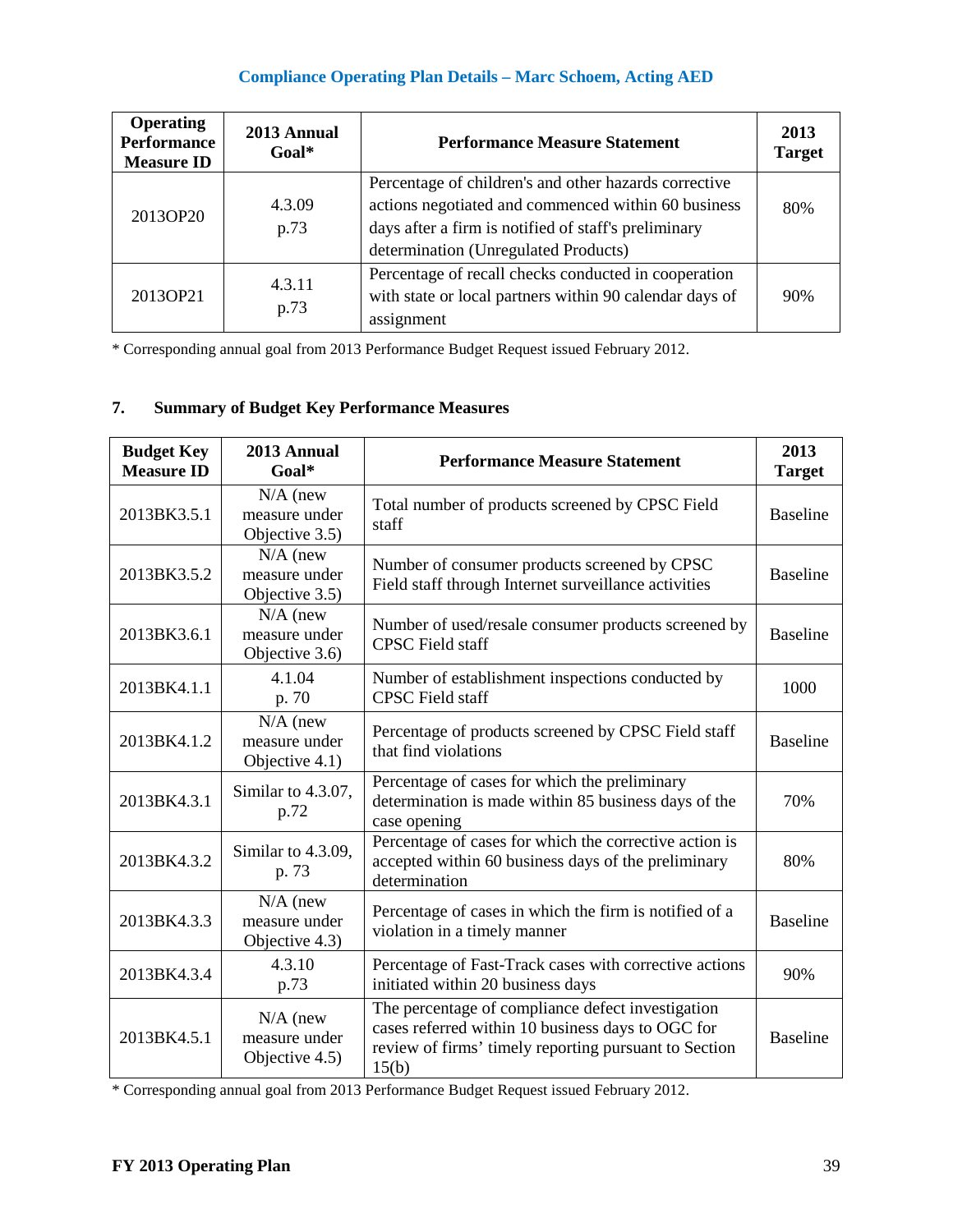#### **1. Resource Summary**

|                                  | <b>Budget 2013</b><br>Request |                | <b>FTE 2013</b> |
|----------------------------------|-------------------------------|----------------|-----------------|
|                                  |                               | (in thousands) | Request         |
| Import Surveillance <sup>®</sup> |                               | 445.4          |                 |

\* International Trade Data System/Risk Assessment Methodology (CPSIA § 222) funds are managed by the Office of Information Technology and are not included in the budget for the Office of Import Surveillance.

#### **2. Overview and Key Priorities**

Each day in 2011, nearly \$1.8 billion worth of products under the CPSC's jurisdiction entered the United States from 800,000 importers at 327 U.S. ports. Four out of five product recalls in the United States involve an imported product. Increasingly, American consumers run a higher risk of injury and death, and domestic manufacturers are at a competitive disadvantage due, in part, to product imports entering the United States that do not comply with federal safety standards or intellectual property laws affecting health and safety. In facing this immense and growing challenge, the CPSC's Office of Import Surveillance coordinates with the U.S. Department of Homeland Security's Customs and Border Protection (CBP) to prevent violative or hazardous products from entering the United States. CPSC investigators are co-located at select ports of entry to target and screen incoming shipments of consumer products. The CPSC also collaborates with CBP at the Commercial Targeting and Analysis Center (CTAC) to implement national operations designed to optimize the federal government's response to product risk at importation.

CPSC is currently running a highly innovative International Trade Data System/Risk Assessment Methodology (ITDS/RAM) pilot system, which uses CPSC's unique data along with data from CBP to quickly target hazardous consumer products arriving at U.S. ports of entry. This system is proving to benefit both American consumers and importers of compliant consumer products by more effectively and efficiently identifying hazardous imports, many of which also violate intellectual property rights. With increased funding, CPSC seeks to expand its ITDS/RAM system to more ports of entry and to enhance its targeting capabilities, which will allow CPSC to better target violative consumer products that steal market share from compliant manufacturers while facilitating the flow of legitimate trade.

Key priorities in FY 2013 will be to monitor the improvement in targeting effectiveness associated with the ITDS/RAM pilot system, as well as to establish baseline values for performance measures for improving our working effectiveness with CBP and facilitating legitimate trade. The CPSC will also continue to provide support to CBP's Automated Commercial Environment (ACE), which is an interface connecting CBP, the trade community, and other federal government agencies to manage the admissibility of goods entering the country.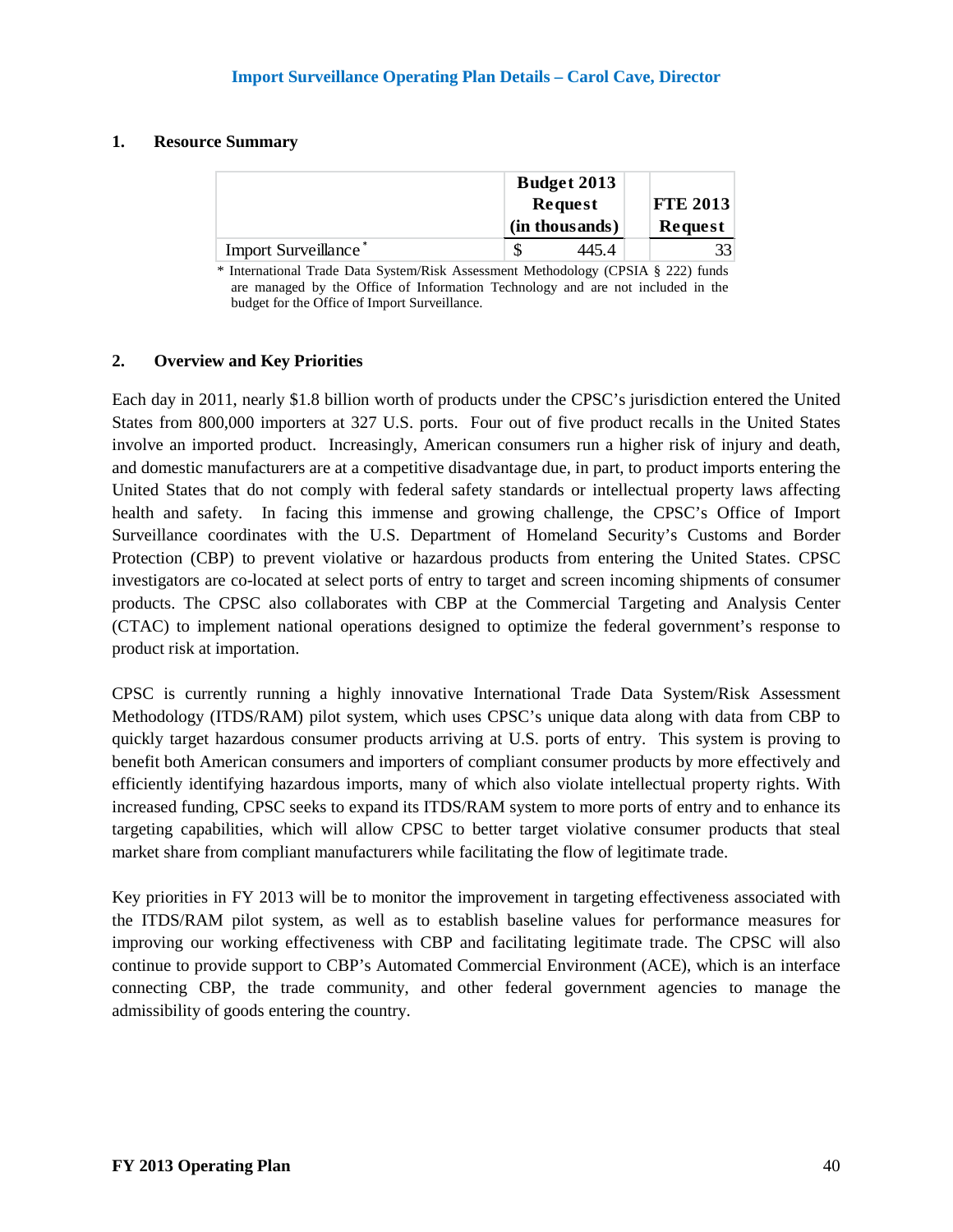#### **Import Surveillance Operating Plan Details – Carol Cave, Director**

| <b>Project</b>                                                                          | <b>Strategic</b><br>Goal |
|-----------------------------------------------------------------------------------------|--------------------------|
| 31110 - Import Activities Fire Hazards                                                  | 3                        |
| 31610 - Import Activities Electrocution Hazards                                         | 3                        |
| 32210 - Import Activities Mechanical Hazards (Child)                                    | 3                        |
| 33710 - Import Activities Chemical Hazards                                              | 3                        |
| 34310 - International Trade Data System/Risk Assessment<br>Methodology (ITDS/RAM) Pilot | 4                        |
| 34350 - Import Surveillance                                                             | 3                        |
| 34360 - Commercial Targeting and Analysis Center (CTAC) Support                         | 3                        |
| 34370 - Importer Self-Assessment Product Safety Program                                 | 3                        |

#### **3. Strategic Plan Alignment and Project Summary**

- **Import Activities Fire Hazards (31110):** Conduct import activities involving fire hazards. These activities will include surveillance, screening, sampling, reviewing documents, and any other activity associated with products in import status.
- **Import Activities Electrocution Hazards (31610):** Conduct import activities involving electrocution hazards. These activities will include surveillance, screening, sampling, reviewing documents, and any other activity associated with products in import status.
- **Import Activities Mechanical Hazards (Child) (32210):** Conduct import activities involving mechanical hazards to children. These activities will include surveillance, screening, sampling, reviewing documents, and any other activity associated with products in import status.
- **Import Activities Chemical Hazards (33710):** Conduct import activities involving chemical hazards. These activities will include surveillance, screening, sampling, reviewing documents, and any other activity associated with products in import status.
- **International Trade Data System/Risk Assessment Methodology (ITDS/RAM) Pilot (34310):**  The Consumer Product Safety Improvement Act of 2008 directed the CPSC to create an International Trade Data System/Risk Assessment Methodology (ITDS/RAM) to identify products imported into the United States that are most likely to violate consumer product safety statutes and regulations. As a part of this effort, a pilot ITDS/RAM targeting system uses data collected by U.S. Customs and Border Protection (CBP) and provided to the CPSC, and then integrates the data with CPSC surveillance systems, resulting in the potential (upon full implementation) for the CPSC to analyze 100 percent of incoming import line entries designated as high priority. High-risk imports are targeted based on a predetermined rule set and stopped at the port for inspection. If a violation is found, the shipment is denied entry into the United States, eliminating a potential public health and safety concern before the product enters the marketplace. Commission activities to develop an International Trade Data System/Risk Assessment Methodology for the identification of shipments of consumer products that are: (1) intended for import into the United States, and (2) likely to include consumer products in violation of Section 17(a) of the Consumer Product Safety Act (15 U.S.C. 2066[a]) or other import provisions enforced by the Commission. Isolating the most serious of violators through the ITDS/RAM enables CPSC staff to take action against importers who do not comply with U.S. laws.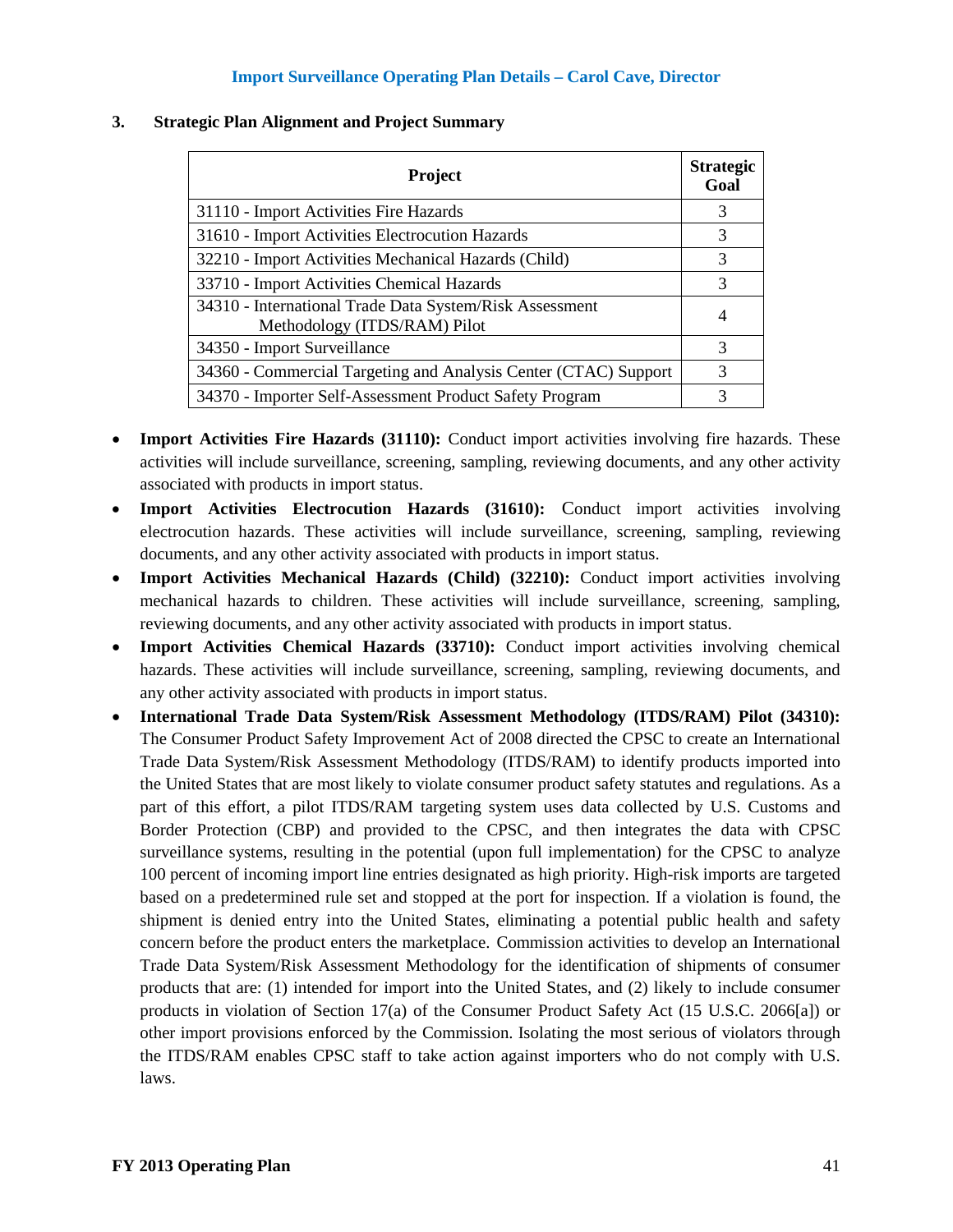#### **Import Surveillance Operating Plan Details – Carol Cave, Director**

- **Import Surveillance (34350):** Coordination with CBP officials on integration of the Automated Commercial Environment (ACE).
- **Commercial Targeting and Analysis Center (CTAC) Support (34360):** The Commercial Targeting and Analysis Center (CTAC) is the CPSC's mechanism for conducting the majority of the agency's joint import enforcement programs with CBP. It serves as the central location for the agency's targeting efforts in support of enforcement plans and the International Trade Data System/Risk Assessment Methodology (ITDS/RAM) required under Section 222 of the CPSIA.
- **Importer Self-Assessment Product Safety Program (34370):** Coordination with CBP officials on applications related to the Importer Self-Assessment Program. This includes all time to meet with companies that apply to the program; to conduct both domestic and foreign visits of firms, manufacturers, and suppliers; and to attend conferences to educate importers on this program.

#### **4. Unfunded Work at FY 2013 Request Level**

*Unfunded Work* are projects, products, or services that were not identified during the original FY 2013 budget formulation phase. These needs have emerged in the intervening time. Should additional funds become available during FY 2013, these projects may receive priority consideration for potential funding.

| <b>Project</b>                                                                          | <b>Strategic</b><br>Goal |
|-----------------------------------------------------------------------------------------|--------------------------|
| 34310 - International Trade Data System/Risk Assessment<br>Methodology (ITDS/RAM) Pilot |                          |

- **International Trade Data System/Risk Assessment Methodology (ITDS/RAM) Pilot (34310):**  Additional resources above the costs that are funded at the operating level are needed to fund activities which are coordinated with the Office of Information & Technology Services:
	- o ITDS/RAM System Enhancement
		- Use pre-built CBP web service functionality for specific entry data to incorporate Harmonized Tariff Schedule data currently not being imported through the interoperability web service.
	- o ITDS/RAM Customized and Automated Reporting
		- Add Advanced Query Capability to the ITDS/RAM Application Research, develop, test, and implement technical features that would provide users with a means of creating dynamically defined queries that would enable them to probe the data.
		- **Performance 1** Develop customized reports for monitoring operations through the pilot system. These new reports, which would ultimately become standardized, could be generated to highlight potential problem areas for CPSC business analysts and would enable greater understanding of factors that impact the import process. Examples could include advanced, dashboard-like spreadsheets, pivot tables, and charts.
		- Forensic reporting of combined Entry Summary, Entry, and CPSC case and exam data A Data Mart of updated analytical roll-ups will increase analysts' ability to generate standardized reports for product, port, or entity-specific investigations.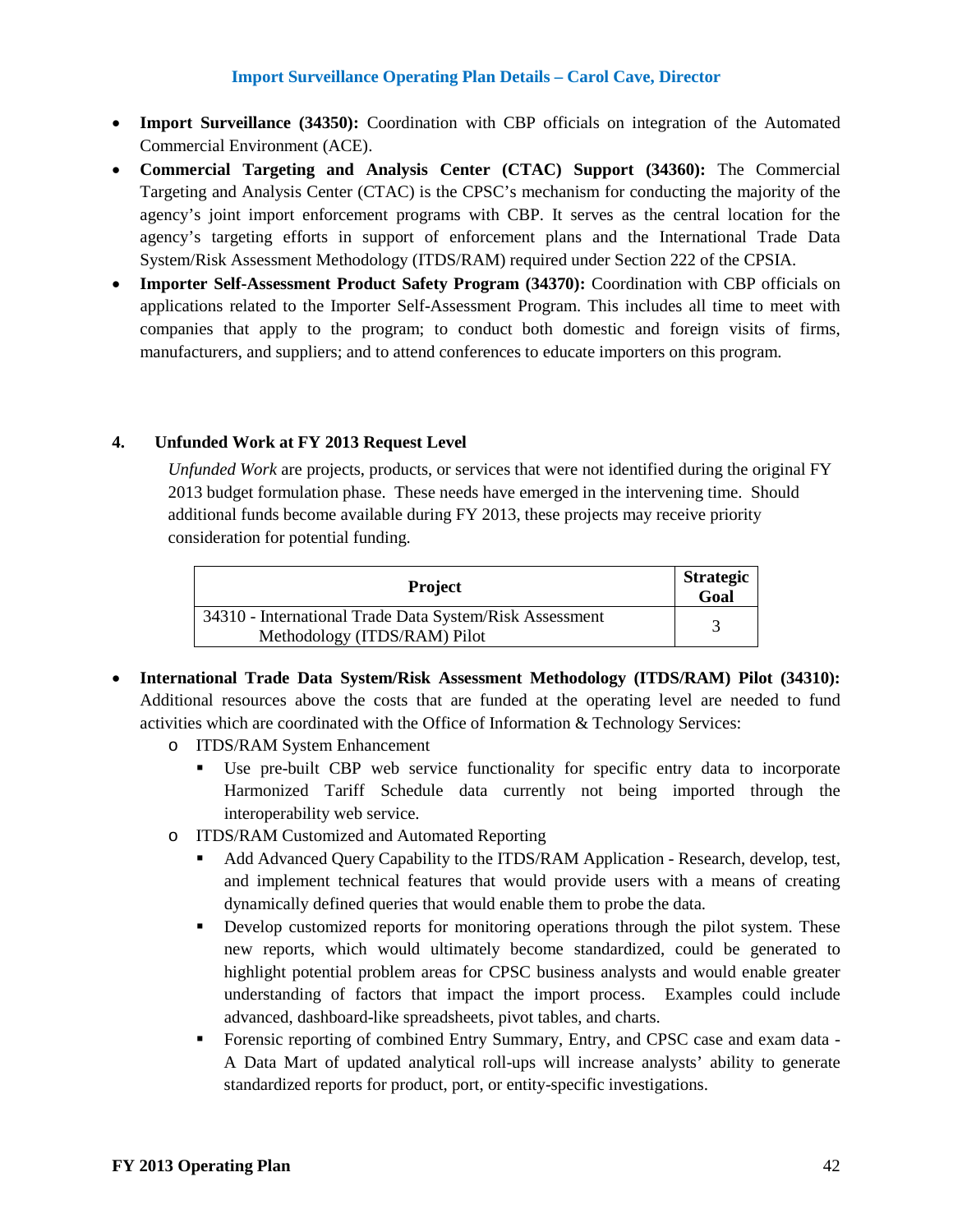## **5. Annual Milestones**

| <b>Milestone ID</b> | 2013 Annual<br>$Goal*$                        | <b>Milestone</b>                                                                                                                                         |
|---------------------|-----------------------------------------------|----------------------------------------------------------------------------------------------------------------------------------------------------------|
| 2013M42             | 3.4.29<br>p.63                                | Six national operations established in 2012, maintained by CPSC<br>staff stationed at CTAC                                                               |
| 2013M43             | $N/A$ (new<br>measure under<br>Objective 3.4) | Develop, test, deploy, and provide means to manage ITDS/RAM<br>custom targeting rules for national operations                                            |
| 2013M44             | $N/A$ (new<br>measure under<br>Objective 3.4) | Research, develop, test, and implement a technical approach to<br>integrate the ITDS/RAM application and the Import Exam Logbook                         |
| 2013M45             | 3.4.31<br>p.63                                | Enforcement program based on a completed $15(i)$ rule implemented                                                                                        |
| 2013M46             | 4.2.05<br>p.71                                | Development of targeting system components - Update reference<br>data used to identify manufacturers, importers, and Harmonized<br>Tariff Schedule codes |

\* Corresponding annual goal from 2013 Performance Budget Request issued February 2012.

# **6. Summary of Internal Operating Performance Measures**

| <b>Operating</b><br><b>Performance</b><br><b>Measure ID</b> | 2013 Annual<br>$Goal*$ | <b>Performance Measure Statement</b>                                                                                                    | 2013<br><b>Target</b> |
|-------------------------------------------------------------|------------------------|-----------------------------------------------------------------------------------------------------------------------------------------|-----------------------|
| 2013OP22                                                    | 3.4.26<br>p.62         | Number of ports at which CPSC will cross-train other<br>federal agencies' staff to identify hazardous imported<br>products              | 11                    |
| 2013OP23                                                    | 3.4.30<br>p.63         | Number of informed compliance inspections<br>performed by CPSC staff of children's product<br>importers with a history of noncompliance | 20                    |

\* Corresponding annual goal from 2013 Performance Budget Request issued February 2012.

# **7. Summary of Budget Key Performance Measures**

| <b>Budget Key</b><br><b>Measure ID</b> | 2013 Annual<br>Goal                           | <b>Performance Measure Statement</b>                             | 2013 Target     |
|----------------------------------------|-----------------------------------------------|------------------------------------------------------------------|-----------------|
| 2013BK3.4.1                            | 3.4.28<br>p.62                                | Number of import examinations                                    | 13,000          |
| 2013BK3.4.2                            | Similar to 4.2.6<br>p. 71                     | Sample yield per 100 import entries                              | 26              |
| 2013BK3.4.3                            | $N/A$ (new<br>measure under<br>Objective 3.4) | Percentage of import shipments cleared within 1<br>business day  | <b>Baseline</b> |
| 2013BK3.4.4                            | $N/A$ (new<br>measure under<br>Objective 3.4) | Percentage of CPSC import entry hold requests<br>acted on by CBP | <b>Baseline</b> |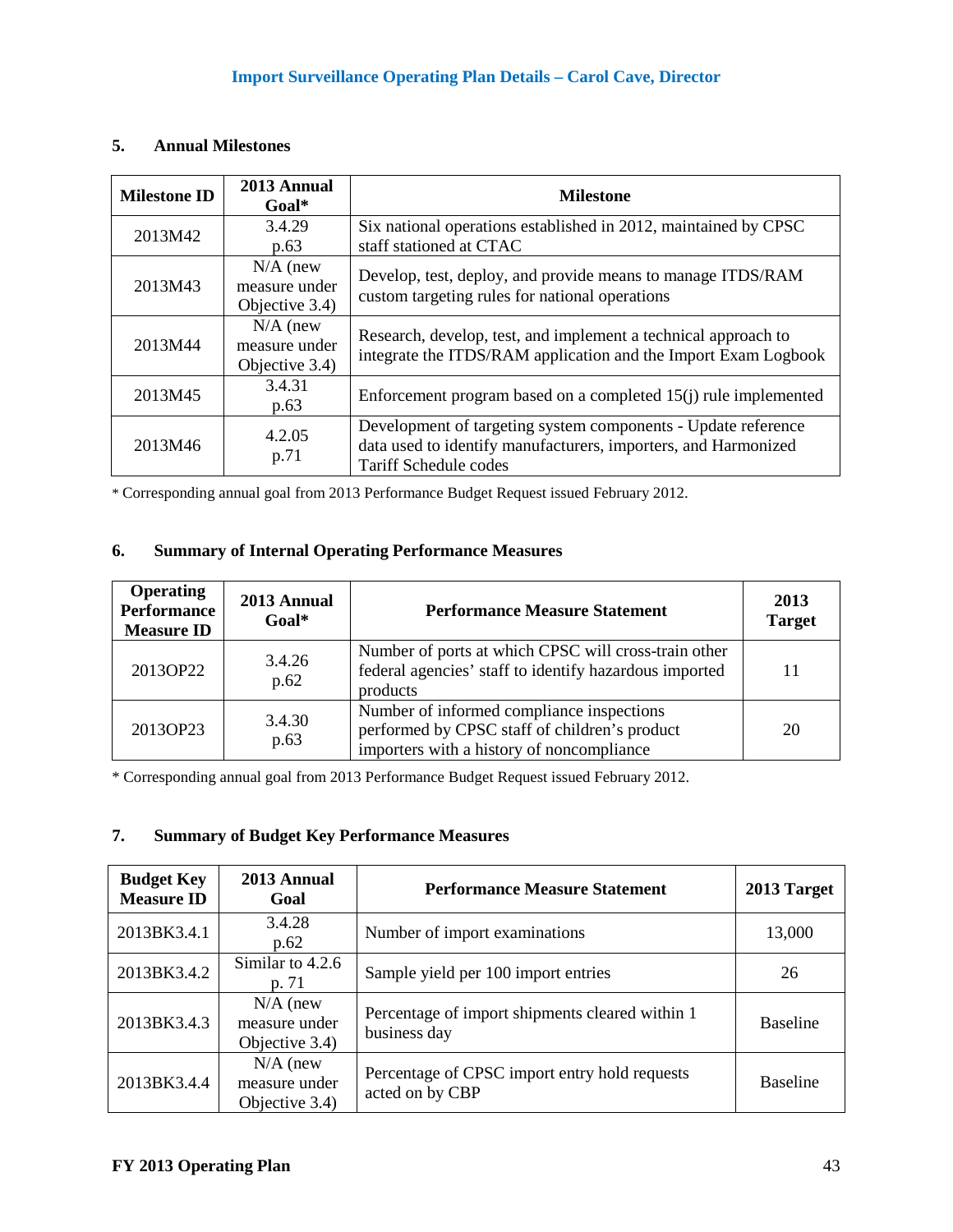# **Import Surveillance Operating Plan Details – Carol Cave, Director**

| <b>Budget Key</b><br><b>Measure ID</b> | 2013 Annual<br>Goal                           | <b>Performance Measure Statement</b>                                                                                                                       | 2013 Target |
|----------------------------------------|-----------------------------------------------|------------------------------------------------------------------------------------------------------------------------------------------------------------|-------------|
| 2013BK3.4.5                            | $N/A$ (new<br>measure under<br>Objective 3.4) | Establish an ITDS/RAM rule set to target<br>intellectual property violations where a health and<br>safety hazard is present in consumer product<br>imports | #           |

\* Corresponding annual goal from 2013 Performance Budget Request issued February 2012.

# There is no target for 2013. Rule set will be established in 2014.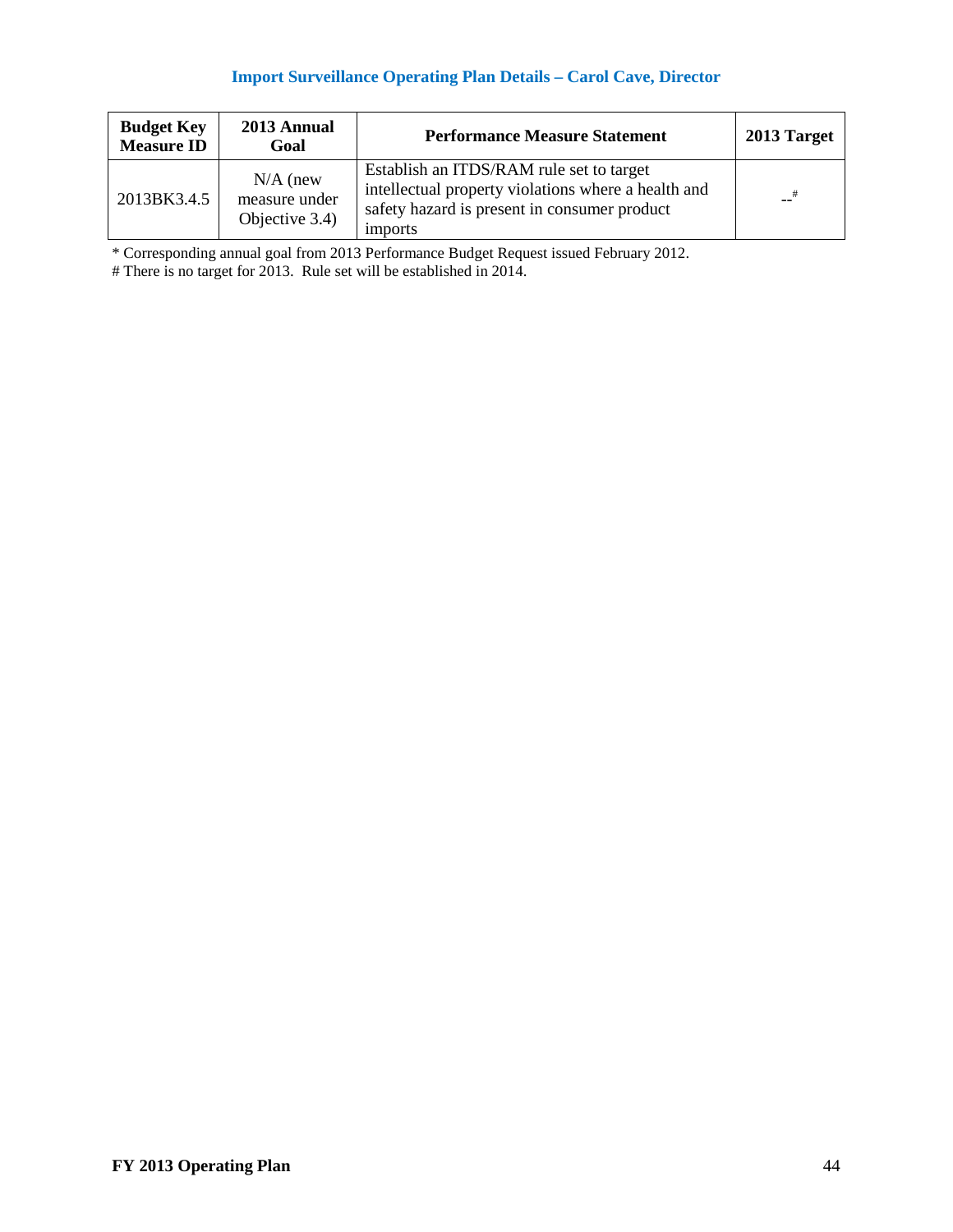#### **1. Resource Summary**

|                 | <b>Budget 2013</b><br>Request |                | <b>FTE 2013</b> |
|-----------------|-------------------------------|----------------|-----------------|
|                 |                               | (in thousands) | Request         |
| Global Outreach |                               | 788.3          |                 |

#### **2. Overview and Key Priorities**

The CPSC's Office of Education, Global Outreach, and Small Business Ombudsman (EXGO) was established to carry out educational and outreach activities to domestic and international stakeholders, including foreign governments, academic institutions, manufacturers, small businesses, retailers, and resellers. EXGO is a coordinated business unit composed principally of four main areas: education, international programs, small business, and intergovernmental relations.

In 2013, EXGO will follow through with improvements in tracking systems that started in 2012, and will complete additional systems. With these improvements, we will be able to track more easily our exchanges and outreach efforts with domestic and international businesses, allowing us to make the most efficient use of limited resources. Our focus in education will continue with development of our relationships with Duke-Kunshan, St. Louis University, and other academic institutions. Additional roundtables, increased use of social media, such as: SlideShare, and presentations at technical and association events will anchor our program.

The International Program will place continued emphasis on cooperation with multilateral organizations on the Western Hemisphere, and on the China Program. One of the highest priorities for this year is to achieve full staffing of our Beijing Office and to maximize its productivity. The team will find creative ways to maintain ties and work with all overseas colleagues, including increasing the use of digital video conferencing (DVC) and webinars, and maximizing the use of funds from other U.S. government agencies, such as the U.S. Agency for International Development (USAID).

The Small Business Ombudsman (SBO) will continue his outreach through webinars, presentations at trade shows, and other events, and through further development of regulatory summaries and other "plain English" online guidance. The focus this year is a targeted response to reach more business people while limiting travel. Social media use will also be increased this year.

The Intergovernmental Affairs program will focus on creating and strengthening partnerships with local academic institutions and other governmental agencies. Increased emphasis on vulnerable populations, such as children and the elderly, will be also be addressed through outreach materials, multiple-agency coordination, and speaking engagements. The program will support the SBO and director in their efforts in education and outreach activities.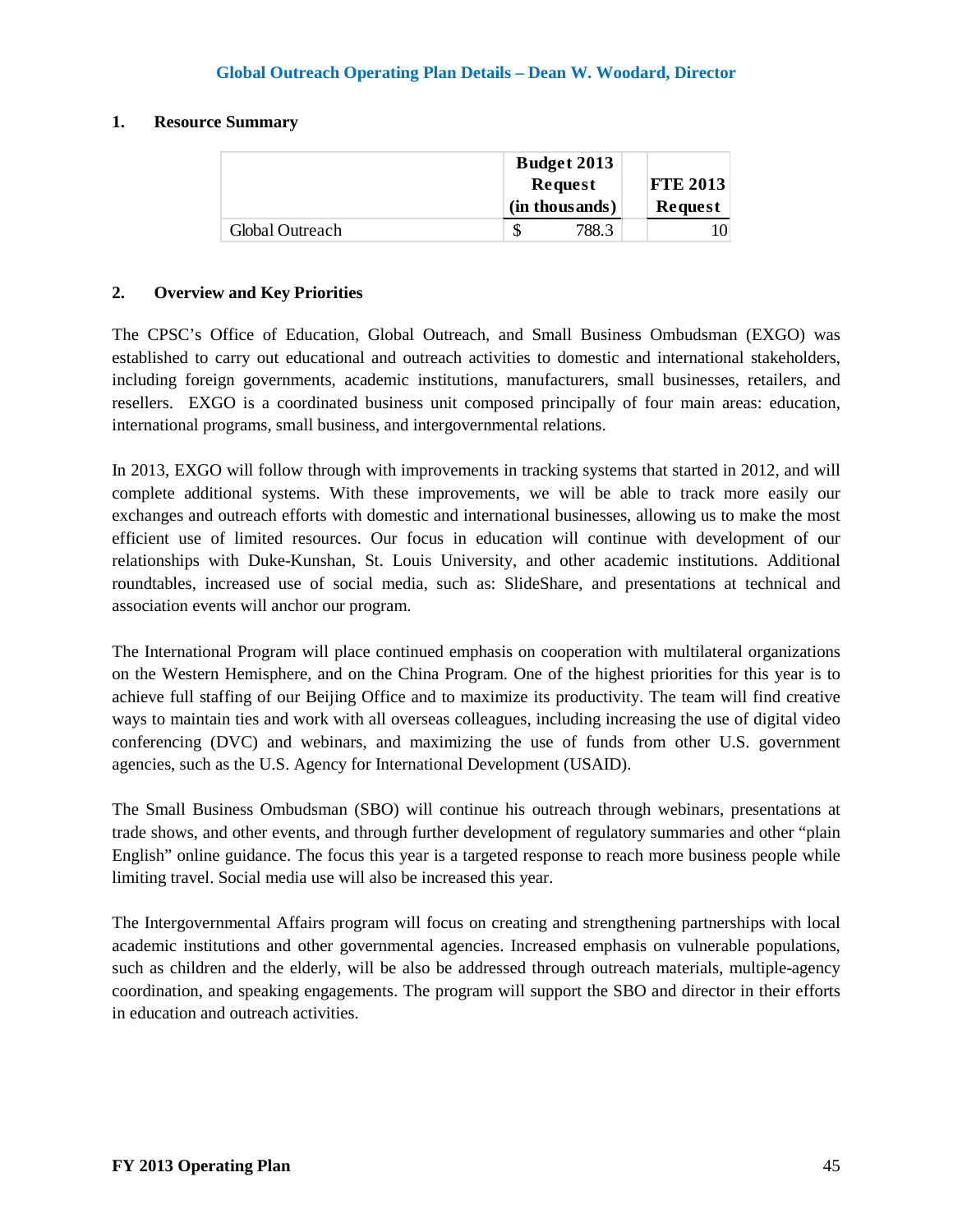| <b>Project</b>                                            | <b>Strategic</b><br>Goal |
|-----------------------------------------------------------|--------------------------|
| 34311 - Public Announcement of Products Stopped at Import |                          |
| 53146 - Education and Global Outreach                     |                          |
| 53147 - Small Business Ombudsman (SBO)                    |                          |
| 53148 - Overseas Office                                   |                          |
| 53149 - International Programs                            |                          |

#### **3. Strategic Plan Alignment and Project Summary**

- **Public Announcement of Products Stopped at Import (34311):** This is a joint project with the Office of Import Surveillance consisting of the development of a stoppage data system. The system will gather import stoppage data on consumer products that have been determined to be in violation of U.S. regulatory standards. This will provide an additional platform to readily disseminate and report import stoppage data to relevant stakeholders. This project will build upon the already developed Organization for Economic Co-operation and Development (OECD) Global Recalls Portal database and will allow EXGO and EXIS staff to review, monitor, and publish data for stakeholders and the public on a routine basis.
- **Education and Global Outreach (53146):** This program supports educational outreach activities (including the Safety Academy); program support; such as graphic design and publications; speaking engagements; retailer/manufacturer training; and coordination with academic institutions. It includes travel of the director and intergovernmental relations specialist.
- **Small Business Ombudsman (SBO) (53147):** Provides resources for the SBO's travel and support requirements. This includes all domestic travel and one international trip.
- **Overseas Office (53148):** Provides support for the CPSC's Beijing office. The project includes the following costs: State Department overhead, Foreign Service National salary and retirement, travel, and office expenses.
- **International Programs (53149):** These are the related program activities of EXGO's International Programs. They include international travel of the Chairman, plus one additional person; outreach work in the Americas, Oceania, and Asia; and coordination with other regulatory agencies.

## **4. Unfunded Work at FY 2013 Request Level**

*Unfunded Work* are projects, products, or services that were not identified during the original FY 2013 budget formulation phase. These needs have emerged in the intervening time. Should additional funds become available during FY 2013, these projects may receive priority consideration for potential funding.

| <b>Project</b>                           | <b>Strategic Goal</b> |
|------------------------------------------|-----------------------|
| $\vert$ 53147 – EXGO Program Coordinator |                       |

• **EXGO Program Coordinator (53147):** EXGO has taken ownership of the business sections of the CPSC website, which is widely referenced by the CPSC regulated community. EXGO is seeking an Education Coordinator to ensure that those materials and presentations are accurate, professional,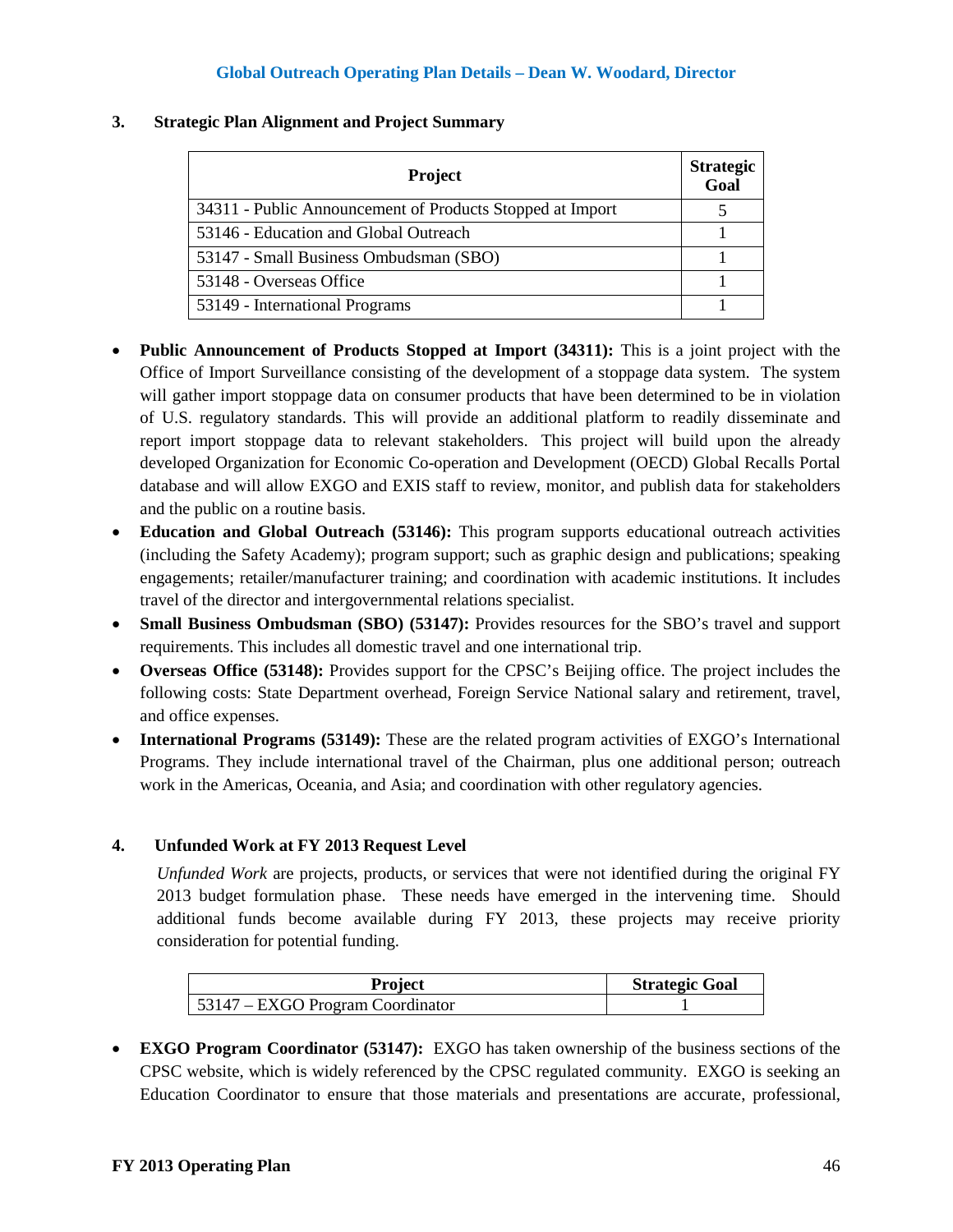well-maintained, and up-to-date, to increase the effectiveness of these efforts. An additional FTE will also assist with EXGO's Safety Academy and EXGO's growing emphasis on social media, including assisting with the new platform, SlideShare, and assist with the ongoing work on Twitter. An additional FTE will greatly enhance effectiveness of EXGO's efforts because current staffing is insufficient to meet the great demand for new and up-to-date information from the CPSC.

#### **5. Annual Milestones**

| <b>Milestone</b><br>ID | 2013 Annual<br>Goal*                          | <b>Milestone</b>                                                                                                                                                                                                                                                                    |
|------------------------|-----------------------------------------------|-------------------------------------------------------------------------------------------------------------------------------------------------------------------------------------------------------------------------------------------------------------------------------------|
| 2013M47                | 1.2.01<br>p.22                                | Six international cooperation business plans reviewed and updated.<br>The program plans are for $(1)$ the Western Hemisphere, $(2)$ Beijing<br>Regional Office, (3) China, (4) East Asia-Pacific, (5) Europe and<br>international organizations, and (6) Internet Foreign Language. |
| 2013M48                | 1.2.02<br>p.22                                | Leadership positions in international organizations held in the<br>Organization for Economic Cooperation and Development<br>Working Party on Consumer Product Safety, and in the<br><b>International Consumer Product Safety Caucus</b>                                             |
| 2013M49                | 1.4.06<br>p.25                                | Progress report on the CPSC lead international pilot alignment<br>initiative completed                                                                                                                                                                                              |
| 2013M50                | 2.3.08<br>p.49                                | Focused outreach on safety regulations conducted (including<br>attending and presenting at trade shows and producing written<br>materials) to target small businesses in two industries                                                                                             |
| 2013M51                | 2.5.12<br>p.51                                | Conduct or facilitate training for foreign industry stakeholders on<br>U.S. safety requirements                                                                                                                                                                                     |
| 2013M52                | 2.5.13<br>p.51                                | Training for foreign consumer product safety regulators conducted<br>or facilitated                                                                                                                                                                                                 |
| 2013M53                | $N/A$ (new<br>measure under<br>Objective 2.5) | OECD Global Recalls Portal launched                                                                                                                                                                                                                                                 |
| 2013M54                | 5.2.08<br>p. 80                               | <b>Import Stoppage Data Reporting System developed</b>                                                                                                                                                                                                                              |

\* Corresponding annual goal from 2013 Performance Budget Request issued February 2012

#### **6. Summary of Internal Operating Performance Measures**

| <b>Operating</b><br><b>Performance</b><br><b>Measure ID</b> | 2013 Annual<br>$Goal*$        | <b>Performance Measure Statement</b>                    | 2013<br><b>Target</b> |  |
|-------------------------------------------------------------|-------------------------------|---------------------------------------------------------|-----------------------|--|
| 2013OP24                                                    | 1.3.04                        | Number of collaborations to train and build capacity of | 5                     |  |
|                                                             | foreign jurisdictions<br>p.24 |                                                         |                       |  |
| 2013OP25                                                    | 3.2.24                        | Coordinate extended training exchange at the CPSC on    |                       |  |
|                                                             | p.59                          | collecting and assessing hazard data for foreign        |                       |  |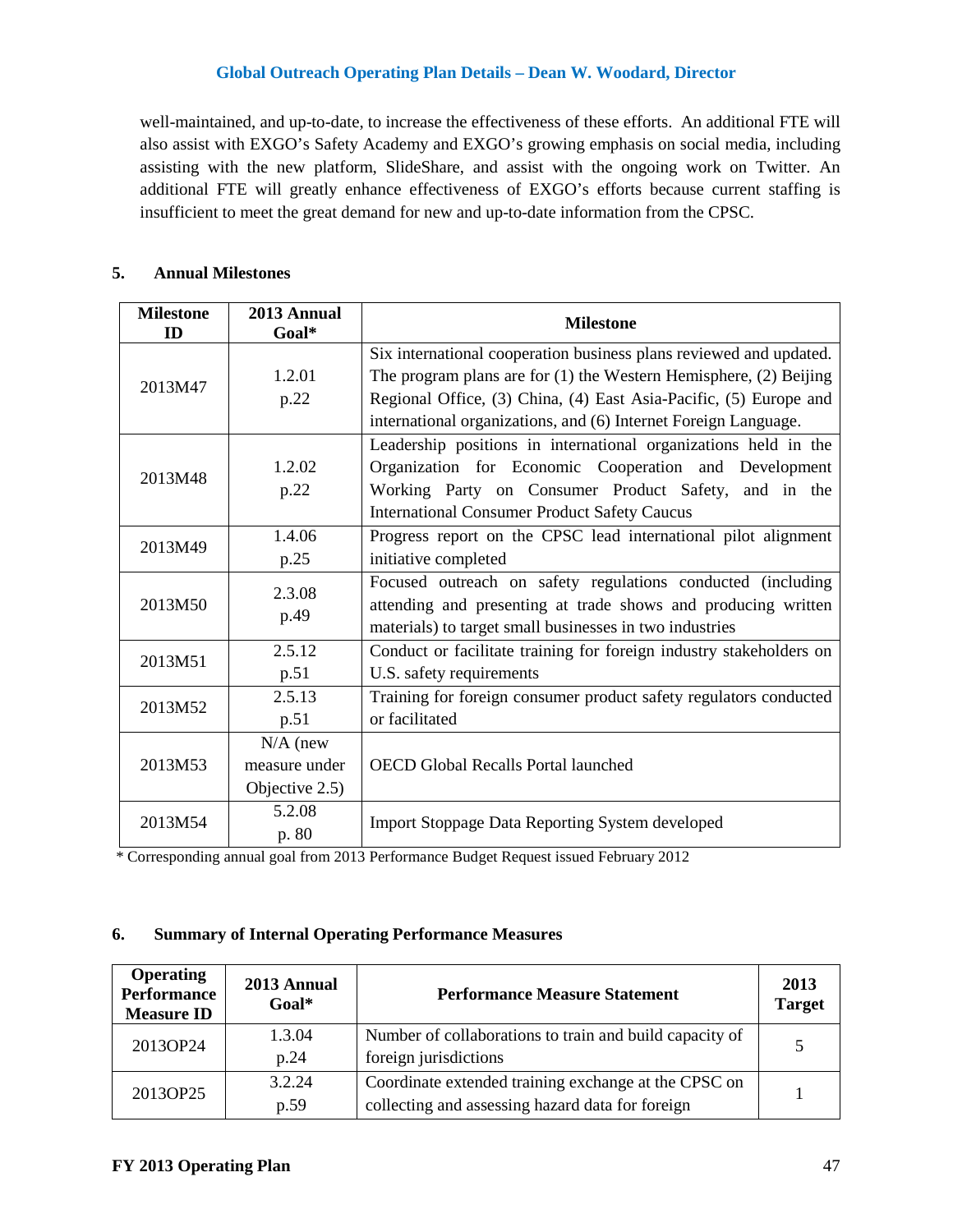|          |                | regular(s)                                                                                                                                                      |      |
|----------|----------------|-----------------------------------------------------------------------------------------------------------------------------------------------------------------|------|
| 2013OP26 | 4.5.13<br>p.75 | Percentage of cases where recall announcement or<br>stoppage report identifies country of manufacturer for<br>which the relevant foreign government is notified | 100% |

\* Corresponding annual goal from 2013 Performance Budget Request issued February 2012.

# **7. Summary of Budget Key Performance Measures**

| <b>Budget Key</b><br><b>Measure ID</b> | 2013 Annual<br>$Goal*$                        | <b>Performance Measure Statement</b>                                                                                   | 2013<br><b>Target</b> |
|----------------------------------------|-----------------------------------------------|------------------------------------------------------------------------------------------------------------------------|-----------------------|
| 2013BK1.2.1                            | $N/A$ (new<br>measure under<br>Objective 1.2) | Number of training or outreach seminars for foreign<br>manufacturers conducted by CPSC staff                           |                       |
| 2013BK1.2.2                            | 1.2.03<br>p.22                                | Number of staff exchanges with foreign counterparts<br>undertaken as part of the Extended Training Exchange<br>Program | 6                     |
| 2013BK1.2.3                            | $N/A$ (new<br>measure under<br>Objective 1.2) | Number of new collaborations undertaken with<br>domestic nongovernment organizations (NGOs) and<br>universities        | $\mathcal{D}_{\cdot}$ |
| 2013BK1.4.1                            | $N/A$ (new<br>measure under<br>Objective 1.2) | Number of products discussed with foreign<br>counterparts                                                              | 3                     |
| 2013BK2.3.1                            | $2.3.11$ , p. 49                              | Number of training activities made available to<br>industry stakeholders                                               | 12                    |

\* Corresponding annual goal from 2013 Performance Budget Request issued February 2012.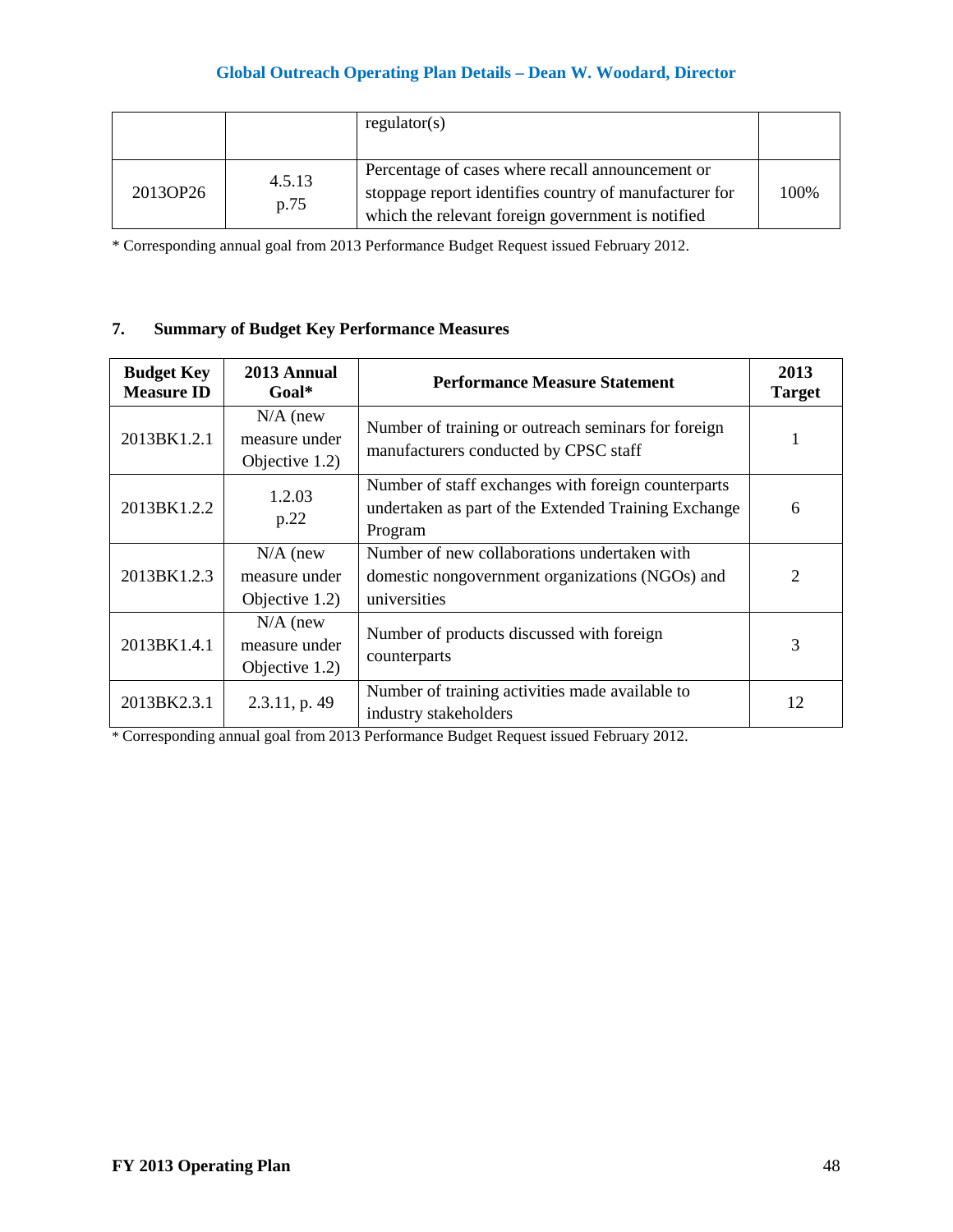#### **1. Resource Summary**

|                                            |    | <b>Budget 2013</b><br><b>Request</b><br>(in thousands) | <b>FTE 2013</b><br><b>Request</b> |
|--------------------------------------------|----|--------------------------------------------------------|-----------------------------------|
| Office of Communications                   | S  | 1,074.2                                                |                                   |
| <b>VGBPSSA Information &amp; Education</b> | S. | 1,000.0                                                |                                   |
| Hotline                                    |    | 867.8                                                  |                                   |
| <b>Total</b>                               |    | 2,942.0                                                |                                   |

#### **2. Overview and Key Priorities**

The Office of Communications' (OCMs') work is linked most directly to Strategic Goal 5—Raising Awareness. Major programs include implementing the Information and Education elements in Section 1407 of the Virginia Graeme Baker Pool and Spa Safety Act (VGB Act), conducting Minority Outreach and Safe Sleep campaigns, and operating the Neighborhood Safety Network program with its 7,500 members. OCM issues more than 400 recall announcements each year, with many of its announcements amplified by media interviews and recall round-up videos. OCM staff also conducts 25 targeted public information efforts and partnerships each year; manages the CPSC library of more than 200 safety publications; and produces, records, and webcasts nearly 100 CPSC media events, video presentations, and meetings each year. In addition, the office works on content and development of all CPSC websites, disseminates information via several social media platforms and listservs, and manages the contract for the agency's customer service response Hotline.

#### **3. Strategic Plan Alignment and Project Summary**

| Project                                                                           |   |  |
|-----------------------------------------------------------------------------------|---|--|
| 42286 - Distribution Services                                                     | 5 |  |
| 42549 - Child Safety                                                              | 5 |  |
| 42616 - Ongoing/Seasonal Program                                                  | 5 |  |
| 44201 - Hotline                                                                   | 5 |  |
| 44522 - Special Projects                                                          | 5 |  |
| 44563 - Recalls/Alert                                                             | 5 |  |
| 44565 - Media Relations                                                           | 5 |  |
| 44577 - Communications Operations                                                 | 5 |  |
| 44607 - News Log                                                                  | 5 |  |
| 44699 - Video Communication                                                       | 5 |  |
| 44790 - Virginia Graeme Baker Pool & Spa Safety Act (VGB Act)<br>$(P.L. 110-140)$ | 5 |  |
| 44791 - Website Development and Content Management                                | 5 |  |
| 44792 - Hearing Room Operations and Maintenance                                   | 5 |  |
| 44793 - Digital Communications                                                    | 5 |  |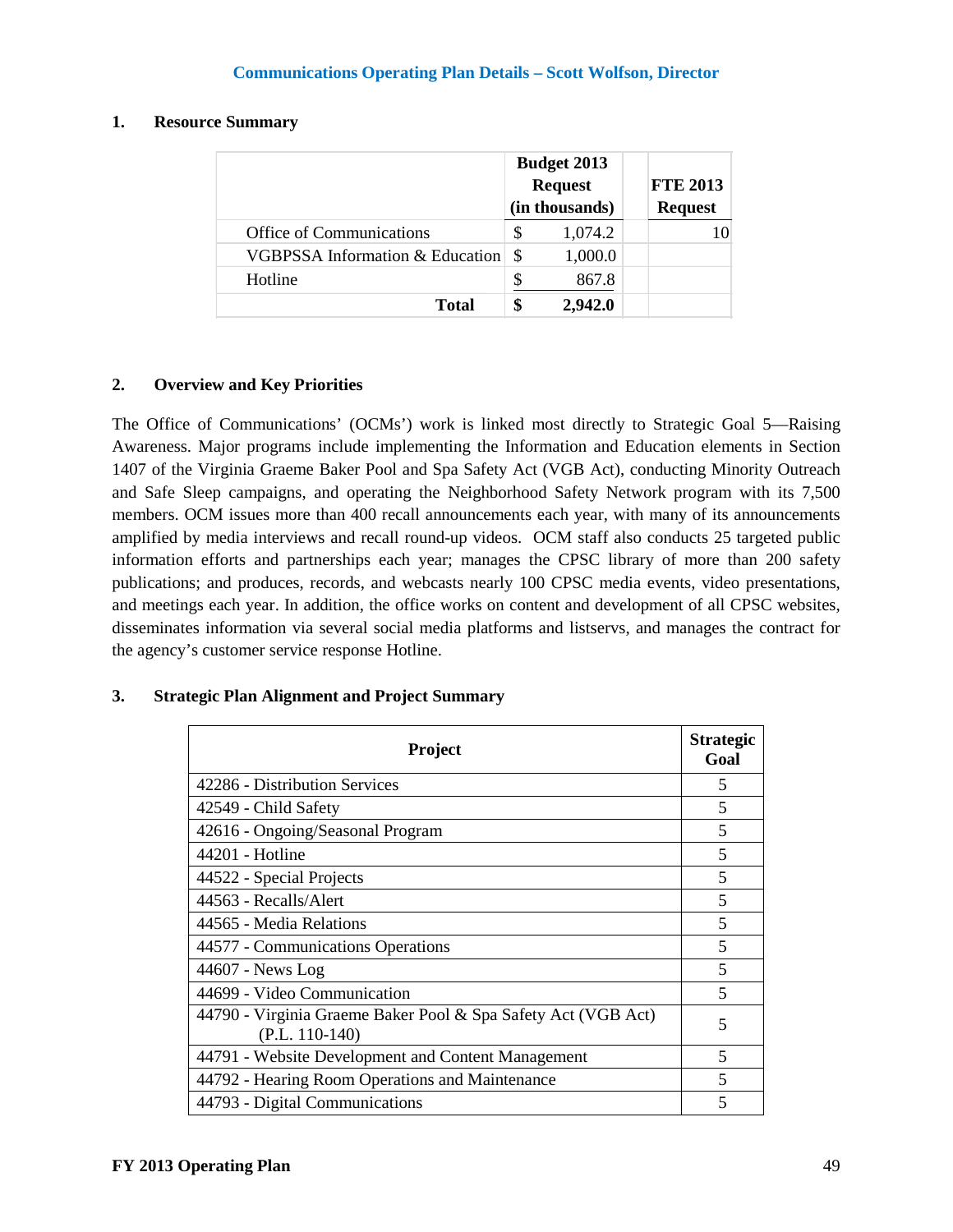| 44794 - Minority Outreach |  |
|---------------------------|--|
| 44795 - Media Monitoring  |  |

- **Distribution Services (42286):** Primarily handled through contract to maintain inventory of CPSC materials, intake orders, prepare mailings, and use most cost-effective distribution. Also includes publication design, development update, and production efforts to meet operational goals. Fulfillment of thousands of requests received each year from health care professionals, safety advocates, and consumers for the agency's free publications.
- **Child Safety (42549):** Develop, produce, and distribute communication products and conduct activities related to juvenile product safety and the Safe Sleep program, which is one of three targeted outreach campaigns for priority hazards and vulnerable communities. Conducting yearly safety programs related to the protection of children, such as toy safety, TV/furniture tip overs, safe sleep, and more.
- **Ongoing/Seasonal Program (42616):** Compile public information efforts and partnerships focusing on about 25 hazards areas. Conduct yearly safety programs related to seasonal safety hazards, such as fireworks, window covering strangulations, back-to-school hazards, and more.
- **Hotline (44201):** Management of a full-service contract for handling calls and e-mails to the agency for information about recalls, agency actions, publication orders, questions, and other customer service requirements specified in operational goals and the filing of reports of harm or potential harm.
- **Special Projects (44522):** Conducting projects such as the Neighborhood Safety Network and projects aimed at addressing emerging hazards, such as gel fuels, high-powered magnets, and adult bed rails.
- **Recalls/Alert (44563):** Development and distribution of press releases and related activities to publicize enforcement actions. Carrying out the responsibility of working with the Office of Compliance and Field Operations to develop press releases for more than 400 recalls and recall alerts each year.
- **Media Relations (44565):** All activities that involve development, distribution, support, and response to media covering agency activities. Conducting local and national TV, radio, print, and wire service interviews on recall announcements, emerging hazards, and safety campaigns.
- **Communications Operations (44577):** Coordination and execution of all communications activities in support of CPSC's annual safety messages and notifications on new and emerging hazards. This includes conducting press and public events, production and distribution of safety materials, local and long distance travel and all day-to-day operations.
- **News Log (44607):** Compiling and distributing media reports of agency actions and product safety news to help keep all agency staff and Commissioners informed.
- **Video Communication (44699):** Development, production, and distribution of visual communications products used to support agency messages. Production and editing of video news releases and public service announcements for broadcast media and the agency's YouTube channel to meet our goal of informing the public about a variety of safety hazards.
- **Virginia Graeme Baker Pool and Spa Safety Act (VGB Act) (44790):** Branded as the *Pool Safely* information and education program, it is one of three targeted outreach campaigns for priority hazards and vulnerable communities. Carrying out responsibilities under Section 1407 of the VGB Act by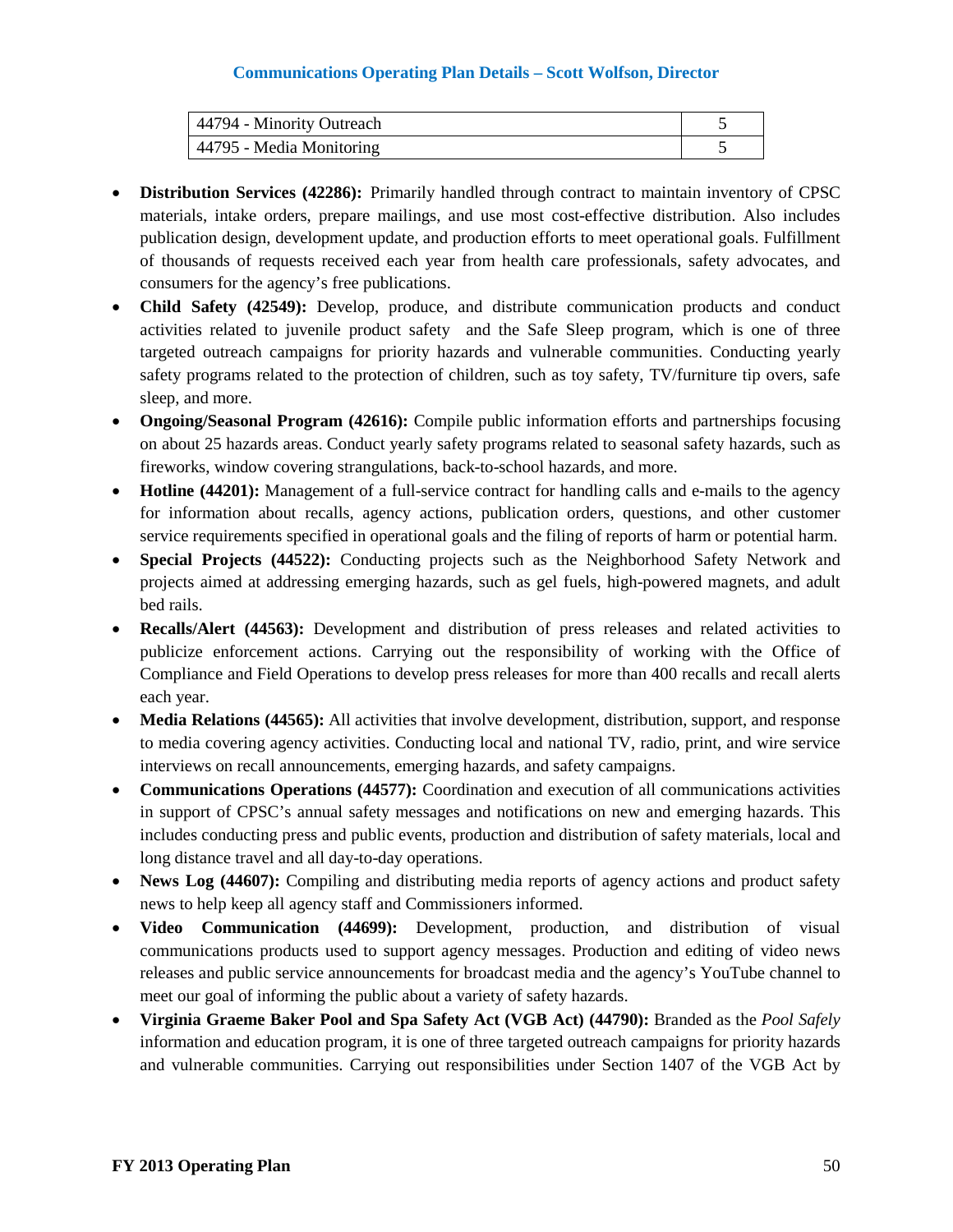operating a national and grassroots information and education campaign for the pool industry, homeowners, and public pool and spa operators (via the *Pool Safely* initiative).

- **Website Development and Content Management (44791):** This project provides resources for operations and maintenance of [www.CPSC.gov](http://www.cpsc.gov/) and other websites.
- **Hearing Room Operations and Maintenance (44792):** Hearing Room maintenance and operations will support technical resources needed to stage, record and distribute audio and video content of agency activities conducted both from the Hearing Room and other conference and event locations hosted by the agency.
- **Digital Communications (44793):** Development, production, and distribution of safety messages via online platforms.
- **Minority Outreach (44794):** One of three targeted outreach campaigns for priority hazards and vulnerable communities according to operational goals.
- **Media Monitoring (44795):** Compiling and distributing media reports of agency actions and product safety news to help keep all agency staff and Commissioners informed. Compiling media impression counts for OCM products and efforts used to measure specific hazard-awareness topics that meet operational goals.

#### **4. Unfunded Work at FY 2013 Request Level**

*Unfunded Work* are projects, products, or services that were not identified during the original FY 2013 budget formulation phase. These needs have emerged in the intervening time. Should additional funds become available during FY 2013, these projects may receive priority consideration for potential funding.

| <b>Project</b>                                     | <b>Strategic Goal</b> |
|----------------------------------------------------|-----------------------|
| 44791 - Website Development and Content Management |                       |
| 44792 - Hearing Room maintenance and operations    |                       |

- **Website Development and Content Management (44791):** Additional resources above the operations and maintenance costs that are funded at the operating level are needed to further develop the website. Significant website development, content management and search engine design and implementation work needs to be done to the new website prior to it going live. After it goes live, significant work remains to bring the functionality of the software up to the level proposed in the approved plan. Fully developed, the software will allow quicker, easier posting of information that is more visible and user friendly. Properly implemented, the new software will ensure that the new CPSC.gov site and other sites are continually upgraded and updated to meet the needs of the agency, consumers, businesses and other stakeholders who seek relevant information about CPSC activities.
- **Hearing Room (44792):** Hearing Room maintenance and operations will support technical resources needed to stage, record, and distribute audio and video content of agency activities. Prudent upgrades and a comprehensive plan for ongoing maintenance, repair, and replacement of equipment will ensure uninterrupted operations for current and future planned use requirements. As Hearing Room use for meetings, webinars, and conference activities increases, the need for additional contracted maintenance and video captioning reasonably can be expected to increase.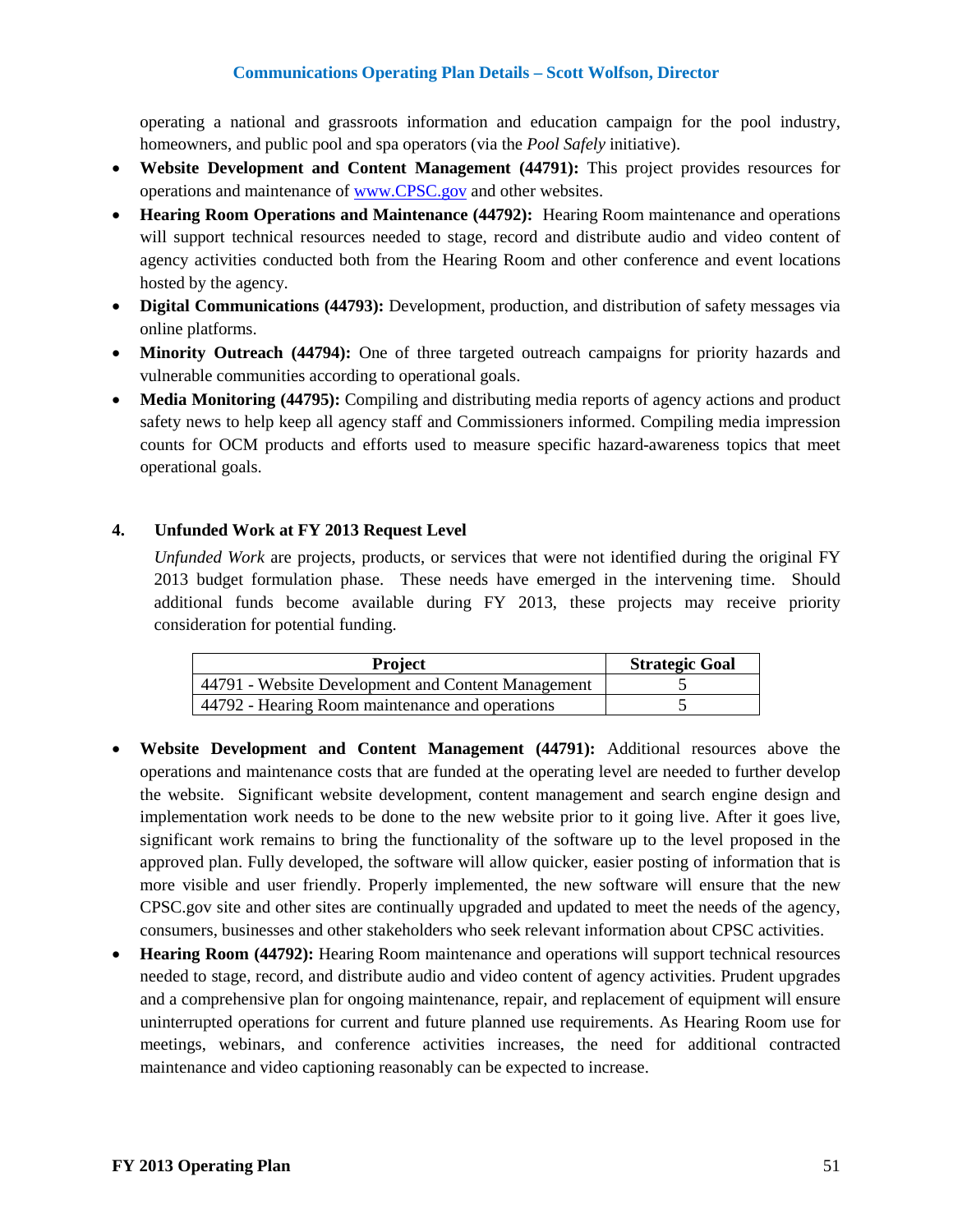# **5. Annual Milestones**

| <b>Milestone ID</b> | 2013 Annual<br>Goal* | <b>Milestone</b>                                                                                                                                                                                                                          |  |  |
|---------------------|----------------------|-------------------------------------------------------------------------------------------------------------------------------------------------------------------------------------------------------------------------------------------|--|--|
| 2013M55             | 5.1.02<br>p.78       | Biannual field survey of consumer awareness of the CPSC conducted                                                                                                                                                                         |  |  |
| 2013M56             | 5.3.15<br>p.88       | Minority Outreach awareness campaign conducted                                                                                                                                                                                            |  |  |
| 2013M57             | 5.3.19<br>p.88       | At least three information and education activities conducted to<br>address child drowning and entrapment in residential and public<br>pools and spas                                                                                     |  |  |
| 2013M58             | 5.3.20<br>p.88       | www.CPSC.gov, www.PoolSafely.gov, www.SaferProducts.gov,<br>www.ATVSafety.gov www.Recalls.gov websites maintained,<br>managed, and expanded                                                                                               |  |  |
| 2013M59             | 5.3.22<br>p.88       | "Safe Sleep for Babies" video promoted (during at least three<br>conferences or meetings)                                                                                                                                                 |  |  |
| 2013M60             | 5.3.24<br>p.88       | Consumers warned about safe sleep dangers associated with infant<br>slings, sleep positioners, and baby monitor cords, using<br>communication tools, such as press releases, media interviews, social<br>media, videos, and safety alerts |  |  |
| 2013M61             | 5.1.06<br>p.78       | Manage and direct www.CPSC.gov website content requests from<br>within the agency                                                                                                                                                         |  |  |

\* Corresponding annual goal from 2013 Performance Budget Request issued February 2012.

# **6. Summary of Internal Operating Performance Measures**

| <b>Operating</b><br><b>Performance</b><br><b>Measure ID</b> | 2013 Annual<br>$Goal*$                                                                                                                               | <b>Performance Measure Statement</b>                                                                                           | 2013<br><b>Target</b>       |
|-------------------------------------------------------------|------------------------------------------------------------------------------------------------------------------------------------------------------|--------------------------------------------------------------------------------------------------------------------------------|-----------------------------|
| 2013OP27                                                    | 3.2.22                                                                                                                                               | Percentage of product incident reports processed by                                                                            | 99%                         |
|                                                             | p.59                                                                                                                                                 | Hotline staff within 8 working hours                                                                                           |                             |
| 2013OP28                                                    | 3.2.23                                                                                                                                               | Percentage of voicemail messages responded to by                                                                               | 98%                         |
|                                                             | p.59                                                                                                                                                 | Hotline staff the next business day                                                                                            |                             |
| 2013OP29                                                    | Percentage of state health departments or designated<br>4.4.12<br>agencies notified of voluntary corrective actions<br>p.75<br>within 1 business day |                                                                                                                                | 96%                         |
| 2013OP30                                                    | 5.1.03<br>p.78                                                                                                                                       | Number of new social media platforms for which<br>CPSC established a presence to promote CPSC<br>programs, recalls, and alerts | $\mathcal{D}_{\mathcal{L}}$ |
| 2013OP31                                                    | 5.1.04<br>p.78                                                                                                                                       | Number of followers on Twitter signed up to receive<br>CPSC safety messages                                                    | 25,000                      |
| 2013OP32                                                    | 5.2.09<br>p.80                                                                                                                                       | Number of impressions of messages related to import<br>safety campaigns and recalls received by consumers<br>(millions)        | 1,000                       |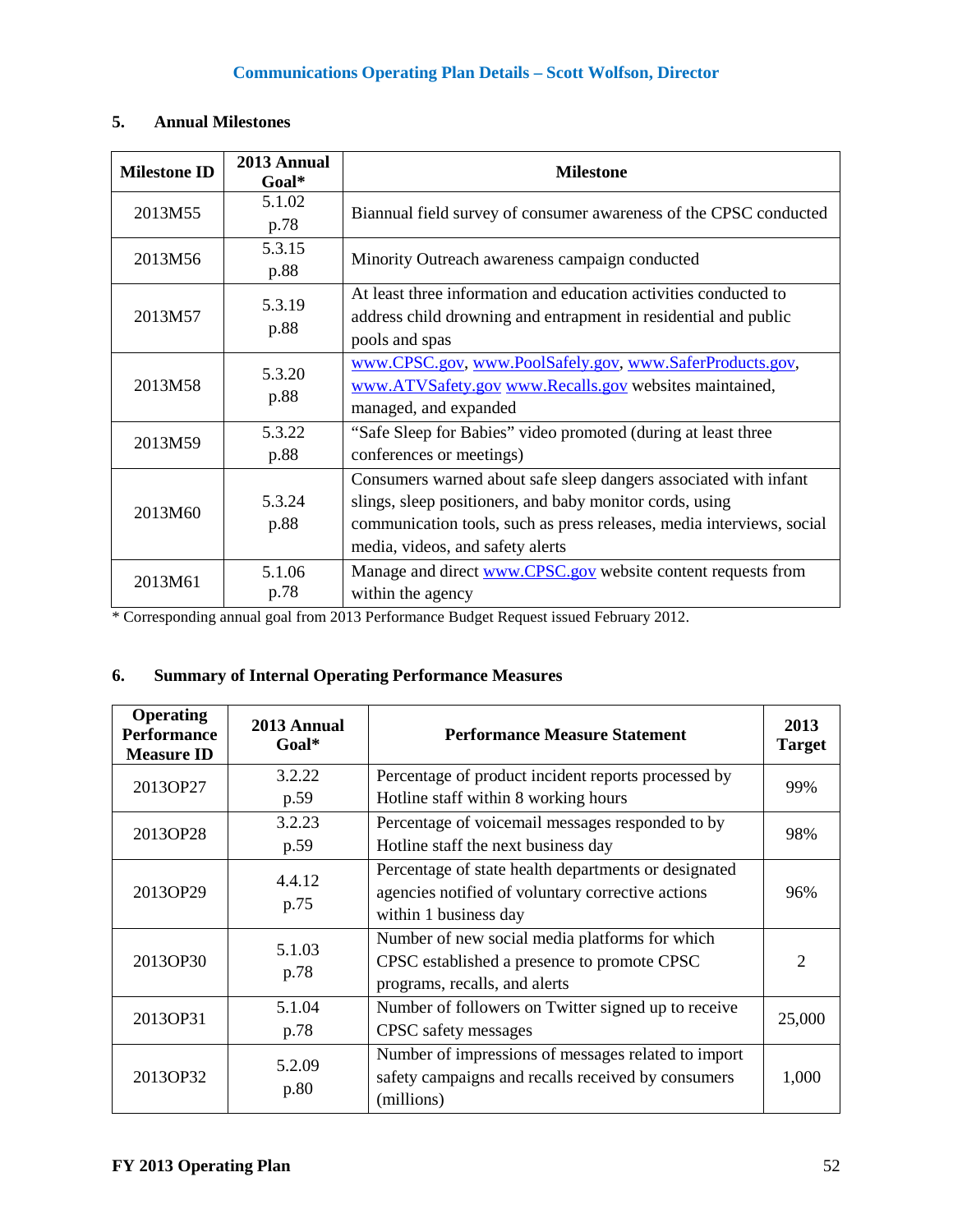| <b>Operating</b><br><b>Performance</b><br><b>Measure ID</b> | 2013 Annual<br>Goal*                                            | <b>Performance Measure Statement</b>                                                                  |       |
|-------------------------------------------------------------|-----------------------------------------------------------------|-------------------------------------------------------------------------------------------------------|-------|
| 2013OP33                                                    | 5.2.10                                                          | Number of impressions of fire safety messages                                                         | 450   |
|                                                             | p.80                                                            | received by consumers (millions)                                                                      |       |
| 2013OP34                                                    | $\overline{5.2.11}$                                             | Number of impressions of carbon monoxide safety                                                       | 85    |
|                                                             | p.80                                                            | messages received by consumers (millions)                                                             |       |
|                                                             | 5.2.12                                                          | Number of impressions of safety messages related to                                                   |       |
| 2013OP35                                                    | p.80                                                            | children's and other hazards received by consumers<br>(millions)                                      | 1,100 |
| 2013OP36                                                    | 5.3.14                                                          | Number of events at which CPSC conducted minority                                                     | 5     |
|                                                             | p.88                                                            | outreach tour                                                                                         |       |
| 2013OP37                                                    | 5.3.16                                                          | Number of members of Neighborhood Safety Network                                                      | 8,000 |
|                                                             | p.88                                                            | (NSN)                                                                                                 |       |
|                                                             | 5.3.17                                                          | Number of minority consumers reached through safety                                                   |       |
| 2013OP38                                                    | p.88                                                            | messages in print, radio, Internet, broadcast media, and                                              | 22    |
|                                                             |                                                                 | social media (millions)                                                                               |       |
| 2013OP39                                                    | 5.3.18                                                          | Number of impressions of CPSC safety messages<br>related to pool and spa safety received by consumers | 50    |
|                                                             | p.88                                                            | (millions)                                                                                            |       |
|                                                             |                                                                 | Percentage of time CPSC staff contacts local media                                                    |       |
|                                                             | 5.3.21                                                          | within 3 business days of learning of a pool or spa                                                   |       |
| 2013OP40                                                    | p.88                                                            | drowning, near drowning, or entrapment during the                                                     | 60%   |
|                                                             |                                                                 | Memorial Day to Labor Day summer swim season                                                          |       |
| 2013OP41                                                    | 5.3.25                                                          | Number of safety messages related to Safe Sleep                                                       | 120   |
|                                                             | p.88                                                            | information and education activities (millions)                                                       |       |
|                                                             | $N/A$ (new                                                      | Number of submissions for contest in which students                                                   |       |
| 2013OP42                                                    | measure under                                                   | submit posters recognizing the dangers of carbon                                                      | 300   |
|                                                             | Objective 5.2)                                                  | monoxide                                                                                              |       |
| 2013OP43                                                    | 5.1.01<br>Number of visits to CPSC's website (millions)<br>p.78 |                                                                                                       | 52.0  |

\* Corresponding annual goal from 2013 Performance Budget Request issued February 2012.

# No goal established. TBD (To be determined).

# **7. Summary of Budget Key Performance Measures**

| <b>Budget Key</b><br><b>Measure ID</b> | 2013 Annual<br>Goal* | <b>Performance Measure Statement</b>                                                                           | 2013 Target     |
|----------------------------------------|----------------------|----------------------------------------------------------------------------------------------------------------|-----------------|
| 2013BK4.4.1                            | 5.1.5<br>p. 78       | Average number of days from first draft of recall<br>press release completed to recall press release<br>issued | <b>Baseline</b> |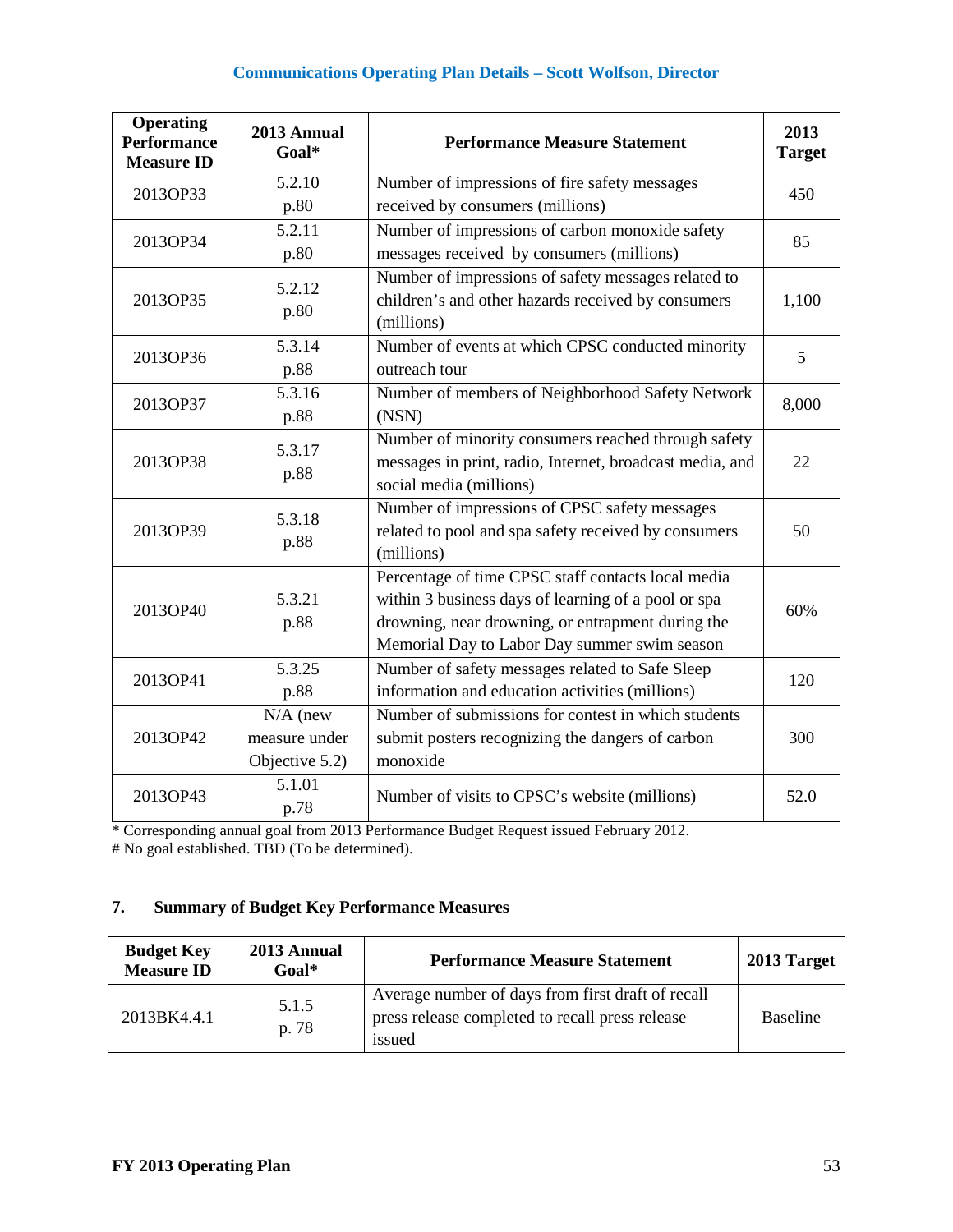| <b>Budget Key</b><br><b>Measure ID</b> | 2013 Annual<br>$Goal*$                        | <b>Performance Measure Statement</b>                                                                                                  | 2013 Target     |
|----------------------------------------|-----------------------------------------------|---------------------------------------------------------------------------------------------------------------------------------------|-----------------|
| 2013BK5.1.1                            | $N/A$ (new<br>measure under<br>Objective 5.1) | Percentage of the population that reports awareness<br>of the CPSC                                                                    | <b>Baseline</b> |
| 2013BK5.1.2                            | $N/A$ (new<br>measure under<br>Objective 5.1) | Percentage of consumers who report acting on a<br>CPSC safety message                                                                 | <b>Baseline</b> |
| 2013BK5.2.1                            | 5.2.13<br>p.80                                | Number of public information campaigns<br>conducted by CPSC on specifically identified<br>consumer product safety hazards             | 24              |
| 2013BK5.2.2                            | $N/A$ (new<br>measure under<br>Objective 5.2) | Number of impressions received by consumers of<br>CPSC safety messages (in millions)                                                  | 2,635           |
| 2013BK5.3.1                            | $N/A$ (new<br>measure under<br>Objective 5.3) | Number of impressions of CPSC safety messages<br>on priority hazards received by consumers in<br>vulnerable communities (in millions) | 210             |

\* Corresponding annual goal from 2013 Performance Budget Request issued February 2012.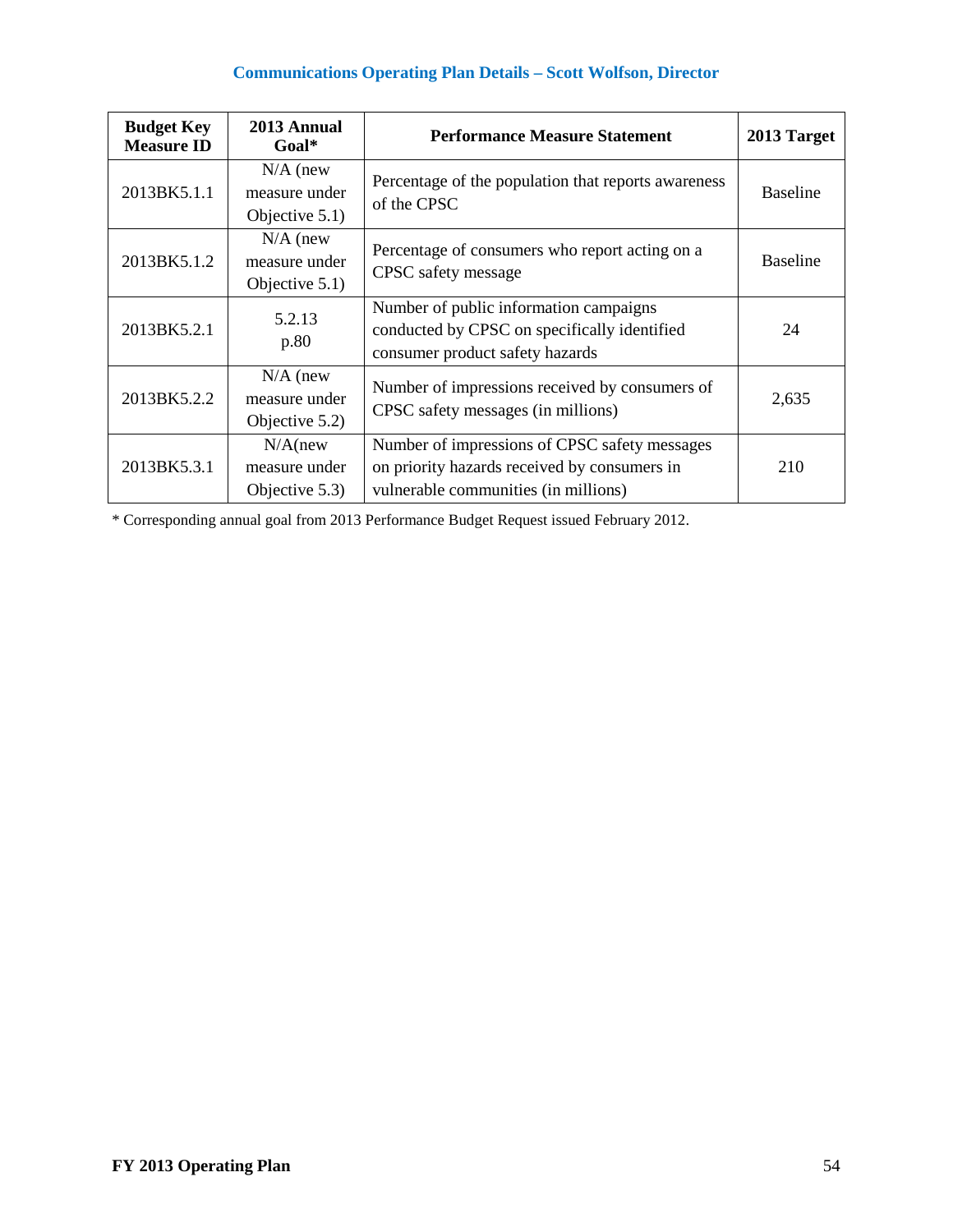#### **1. Resource Summary**

|                                                             | <b>Budget 2013 Request</b><br>(in thousands) |          |  | <b>FTE 2013</b><br><b>Request</b> |
|-------------------------------------------------------------|----------------------------------------------|----------|--|-----------------------------------|
| <b>Office of Information Technology</b>                     | S                                            | 62.4     |  | 41                                |
| IT Infrastructure                                           | \$                                           | 7161.8   |  |                                   |
| <b>Commission's Information Systems</b>                     | \$                                           | 1,342.6  |  |                                   |
| <b>CPSRMS</b>                                               | \$                                           | 4,700.0  |  |                                   |
| International Trade Data System/Risk<br>Assessment - Import | \$                                           | 1,600.0  |  |                                   |
| Total                                                       |                                              | 14,866.8 |  |                                   |

## **2. Overview and Key Priorities**

The Office of Information and Technology Services (EXIT) is responsible for general policy and planning issues related to the dissemination of information by the Commission, including, but not limited to OMB Circular A-130, the Federal Information Security Management Act, the Government Paperwork Elimination Act, Section 508 of the Americans with Disabilities Act, and the E-Government Act; the design, implementation, and support of the Commission's information technology system needs; maintaining and/or providing access to administrative applications for the Commission's business processes, such as payroll, accounting, personnel, budget, information management, and work tracking; and administration of the network, telephone systems, and Help Desk. EXIT's key priorities are to provide access to data, supply tools to analyze data, and secure data.

## **3. Strategic Plan Alignment and Project Summary**

| <b>Project</b>                                                     | <b>Strategic</b><br>Goal |
|--------------------------------------------------------------------|--------------------------|
| 13328 - Consumer Product Safety Risk Management System<br>(CPSRMS) | 3                        |
| 54575 - Information Technology (IT) Security                       | <b>ALL</b>               |
| 54576 - Information Technology (IT) Infrastructure                 | <b>ALL</b>               |
| 99933 - Telecommunications - Voice                                 | <b>ALL</b>               |
| 99945 - Capital Replacement                                        | <b>ALL</b>               |
| 99947 - Programming Support                                        | <b>ALL</b>               |
| 99948 - Information Systems Support                                | ALL                      |
| 99949 - Telecommunications - Data                                  | AL I                     |

• **Consumer Product Safety Risk Management System (CPSRMS) (13328):** Activities associated with the development of the Consumer Product Safety Risk Management System (CPSRMS). CPSRMS is a comprehensive system consisting of three core components: the Public Portal; the Review, Analysis, and Decision Support (RADS) System; and the Data Warehouse. CPSRMS will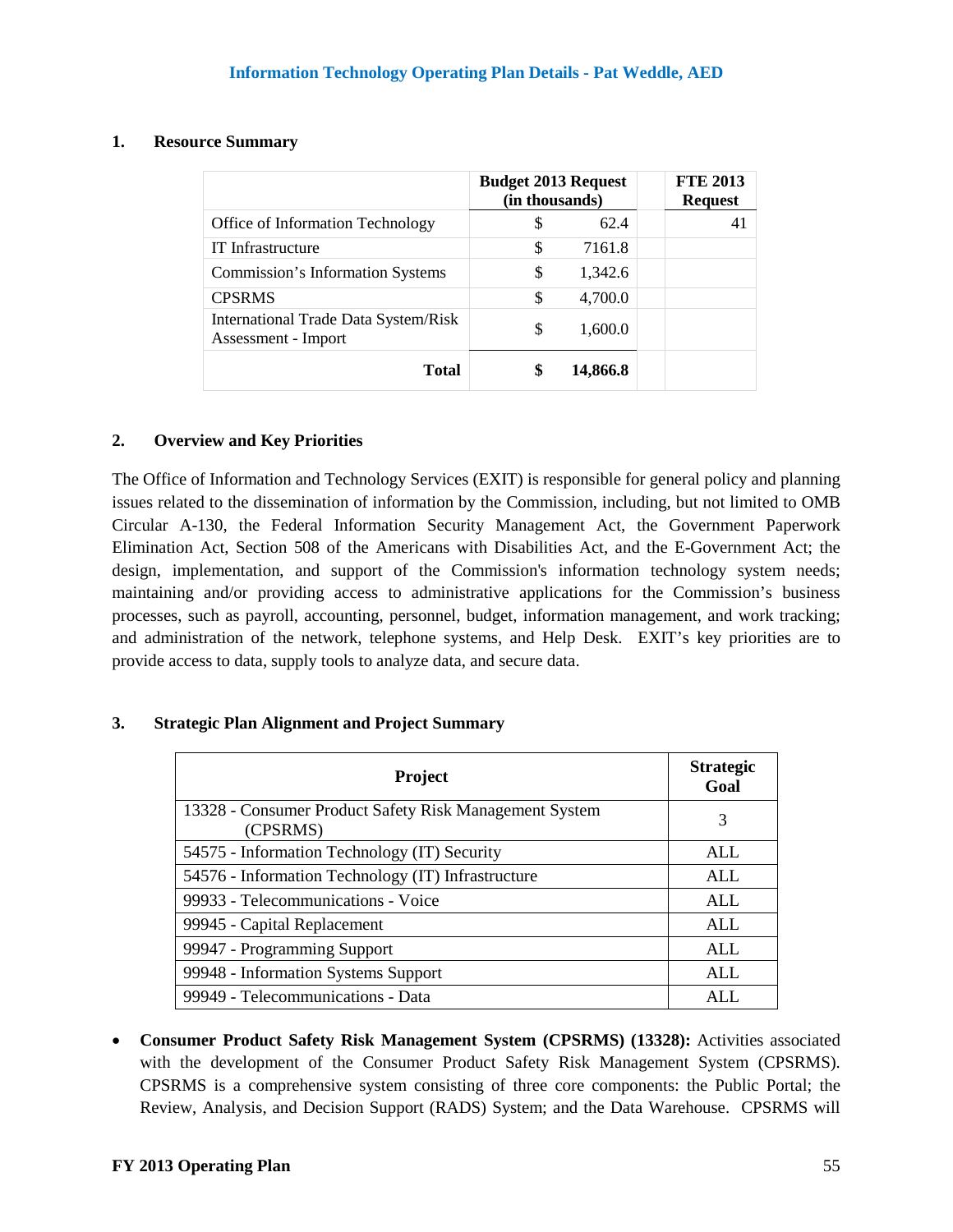## **Information Technology Operating Plan Details - Pat Weddle, AED**

improve the management of investigations and give the CPSC the capability to assess, predict, and act on product risks. CPSRMS will allow instant communication between the Commission and the public.

- **Information Technology (IT) Security (54575**)**:** Implementation and management of the CPSC's IT Security Program, which includes maintaining a secure information environment throughout the CPSC and ensuring information systems' confidentiality, integrity, and availability.
- **Information Technology (IT) Infrastructure (54576):** The CPSC's IT Infrastructure environments include: telecommunications, hardware/software and licensing, the Help Desk, security, and other general operations and maintenance activities.
- **Commission Information Systems (54577):** Personnel resources involved in the planning, implementing, operating, and maintaining of the Commission's database applications. A list of 50 systems can be located on the CPSC's intranet at: [https://cpscnet.cpsc.gov/cgibin/myapps/allappsin.asp.](https://cpscnet.cpsc.gov/cgibin/myapps/allappsin.asp)
- **Telecommunications - Voice (99933):** Essential telephonic voice communication, including agencywide long-distance service; local Washington D.C. area service for headquarters, NPTEC and the warehouse; as well as cellular phones and Blackberries. Also included are installation, repair, and maintenance services.
- **Capital Replacement (99945):** Funds Information Technology annual investment costs of hardware and software. This allows CPSC to replace aging and outdated equipment on a regular, systematic replacement cycle in order to keep pace with changing technology and increasing network traffic and to maintain compatibility between equipment, operating systems and software applications.
- **Programming Support (99947):** Contract programmers and database administrators service contracts are needed to support Information System applications and websites.
- **Information Systems Support (99948):** Existing hardware/software maintenance and license agreements, the Help Desk contract, network consultant services, and printer and miscellaneous IT supplies.
- **Telecommunications - Data (99949):** Networx WAN and data telecom charges and domain registrations for the agency.

## **4. Unfunded Work at FY 2013 Request Level**

*Unfunded Work* are projects, products, or services that were not identified during the original FY 2013 budget formulation phase. These needs have emerged in the intervening time. Should additional funds become available during FY 2013, these projects may receive priority consideration for potential funding.

| Project                             | <b>Strategic Goal</b> |
|-------------------------------------|-----------------------|
| 99948 - Information Systems Support |                       |

• **Information Systems Support (99948):** Additional funds are needed for a requirements analysis for the personnel Performance Management Module for the Talent Management System.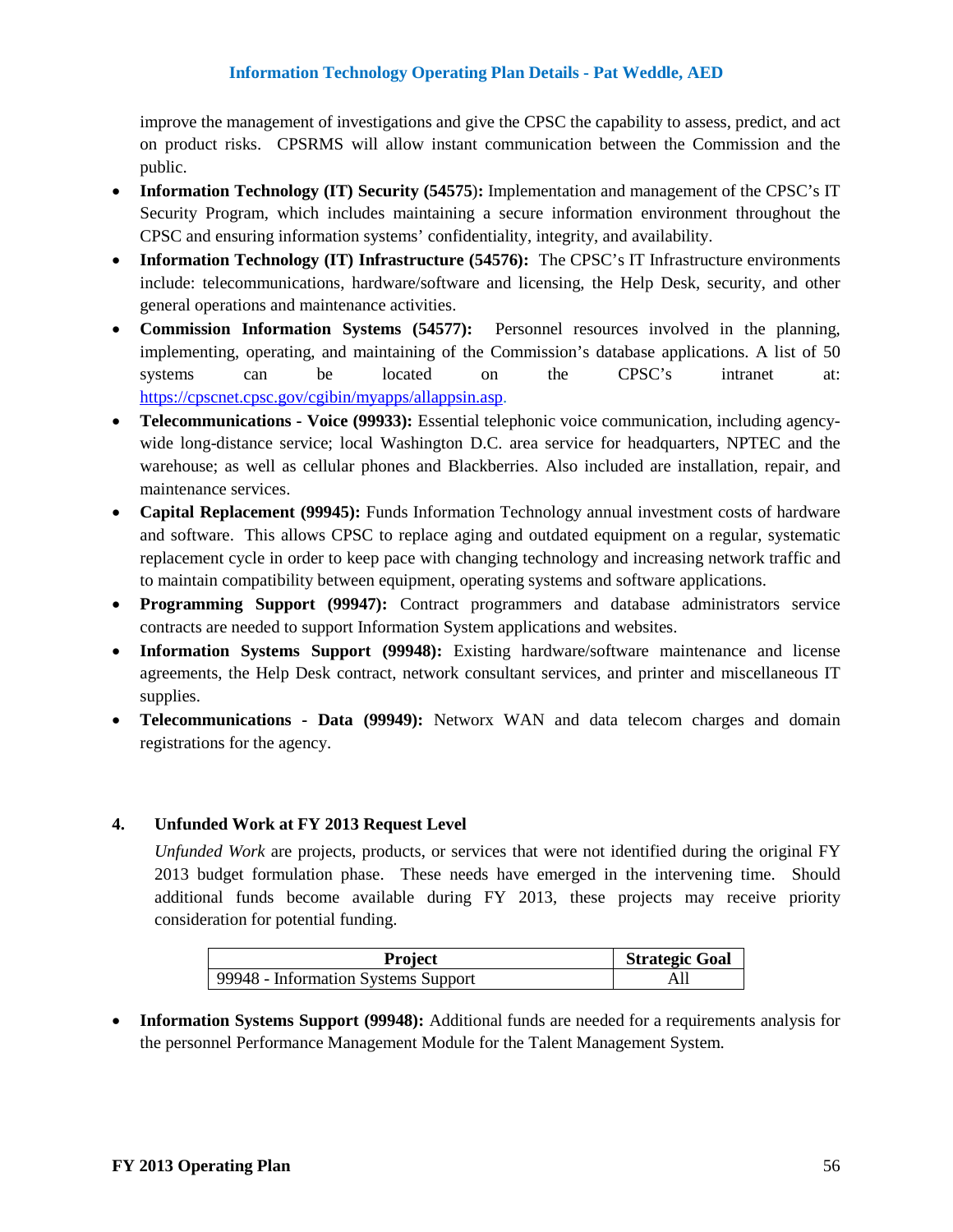# **Information Technology Operating Plan Details - Pat Weddle, AED**

| <b>Milestone ID</b> | 2013 Annual<br>Goal | <b>Milestone</b>                                                         |
|---------------------|---------------------|--------------------------------------------------------------------------|
|                     |                     | Information Technology systems upgraded and improved:                    |
|                     |                     | Complete the implementation of the electronic portfolio<br>$\bullet$     |
| 2013M62             | 3.1.01              | aspects of the new system                                                |
|                     | p.54                | Report on the methods and resource requirements of allowing<br>$\bullet$ |
|                     |                     | licensors to comment on reports submitted to the                         |
|                     |                     | www.SaferProducts.gov website                                            |
| 2013M63             | 3.2.16              | Collection of incident reports from businesses automated and             |
|                     | p.58                | consolidated                                                             |

### **5. Annual Milestones**

\* Corresponding annual goal from 2013 Performance Budget Request issued February 2012.

# **6. Summary of Internal Operating Performance Measures – Not Applicable**

# **7. Summary of Budget Key Performance Measures – Not Applicable**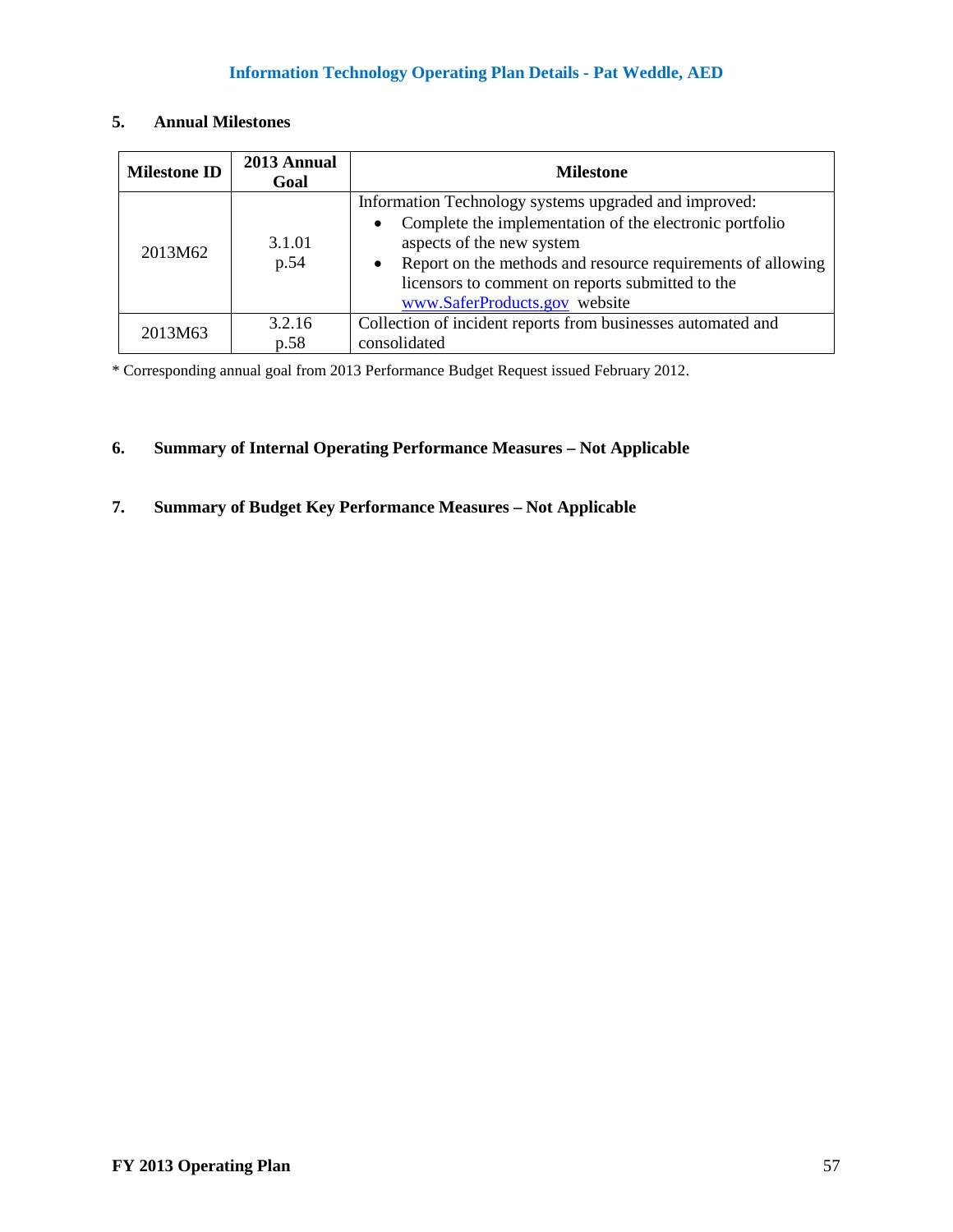# **Other Offices Operating Plan Milestones and Performance Measures**

The Office of Human Resources Management, the Office of EEO and Minority Enterprise, and the Office of the General Counsel also have some annual milestones, internal operating performance measures, and budget key performance measures.

#### **Annual Milestones**

| <b>Office</b> | <b>Milestone ID</b> | 2013<br><b>Annual</b><br>$Goal*$ | <b>Milestone</b>                                                                                                    |
|---------------|---------------------|----------------------------------|---------------------------------------------------------------------------------------------------------------------|
| Chairman      | 2013M64             | 1.5.07                           | Chairman's Commendation Circle Award Program                                                                        |
|               |                     | p. 25                            | implemented                                                                                                         |
| <b>EXRM</b>   | 2013M65             | 1.6.09<br>p.26                   | Action plan developed and implemented to address<br>barriers to involvement of hiring managers in hiring<br>process |
| <b>EXRM</b>   | 2013M66             | 1.6.13<br>p.26                   | Action plan to address employee satisfaction results of<br>Employee Viewpoint Survey developed and<br>implemented   |

\* Corresponding annual goal from 2013 Performance Budget Request issued February 2012.

#### **Summary of Internal Operating Performance Measures**

| <b>Office</b> | <b>Operating</b><br><b>Performance</b><br><b>Measure ID</b> | 2013 Annual<br>$Goal*$                        | <b>Performance Measure Statement</b>                                                                                             | 2013<br><b>Target</b> |
|---------------|-------------------------------------------------------------|-----------------------------------------------|----------------------------------------------------------------------------------------------------------------------------------|-----------------------|
| <b>EXRM</b>   | 2013OP44                                                    | 1.6.10<br>p.26                                | Number of focus groups conducted for new<br>employees on the recruitment and orientation<br>processes                            | $\overline{2}$        |
| <b>EXRM</b>   | 2013OP45                                                    | 1.6.11<br>p.26                                | Percentage of vacancies for which staff meet the<br>standard of vacancy applicants receiving at least<br>four notifications      | 95%                   |
| <b>EXRM</b>   | 2013OP46                                                    | 1.6.12<br>p.26                                | Number of focus groups conducted to explore<br>results of Employee Viewpoint Survey                                              | 6                     |
| <b>EXRM</b>   | 2013OP47                                                    | 1.6.14<br>p.26                                | Number of onsite wellness activities conducted                                                                                   | 30                    |
| <b>OEEO</b>   | 2013OP48                                                    | $N/A$ (new<br>measure under<br>Objective 1.6) | Percentage of EEO informal complaints resolved<br>during the fiscal year                                                         | 50%                   |
| <b>OEEO</b>   | 2013OP49                                                    | 1.6.15<br>p.26                                | Percentage of recruitment efforts targeted to<br>organizations serving underrepresented<br>populations                           | 12%                   |
| <b>OEEO</b>   | 2013OP50                                                    | 1.6.16<br>p.26                                | Percentage of supervisors/employees who<br>received voluntary Equal Employment<br>Opportunity- and diversity-related training    | 15%                   |
| <b>OEEO</b>   | 2013OP51                                                    | 1.6.17<br>p.26                                | Number of initiatives offered to managers,<br>supervisors, and employees to promote<br>representation of underrepresented groups | 6                     |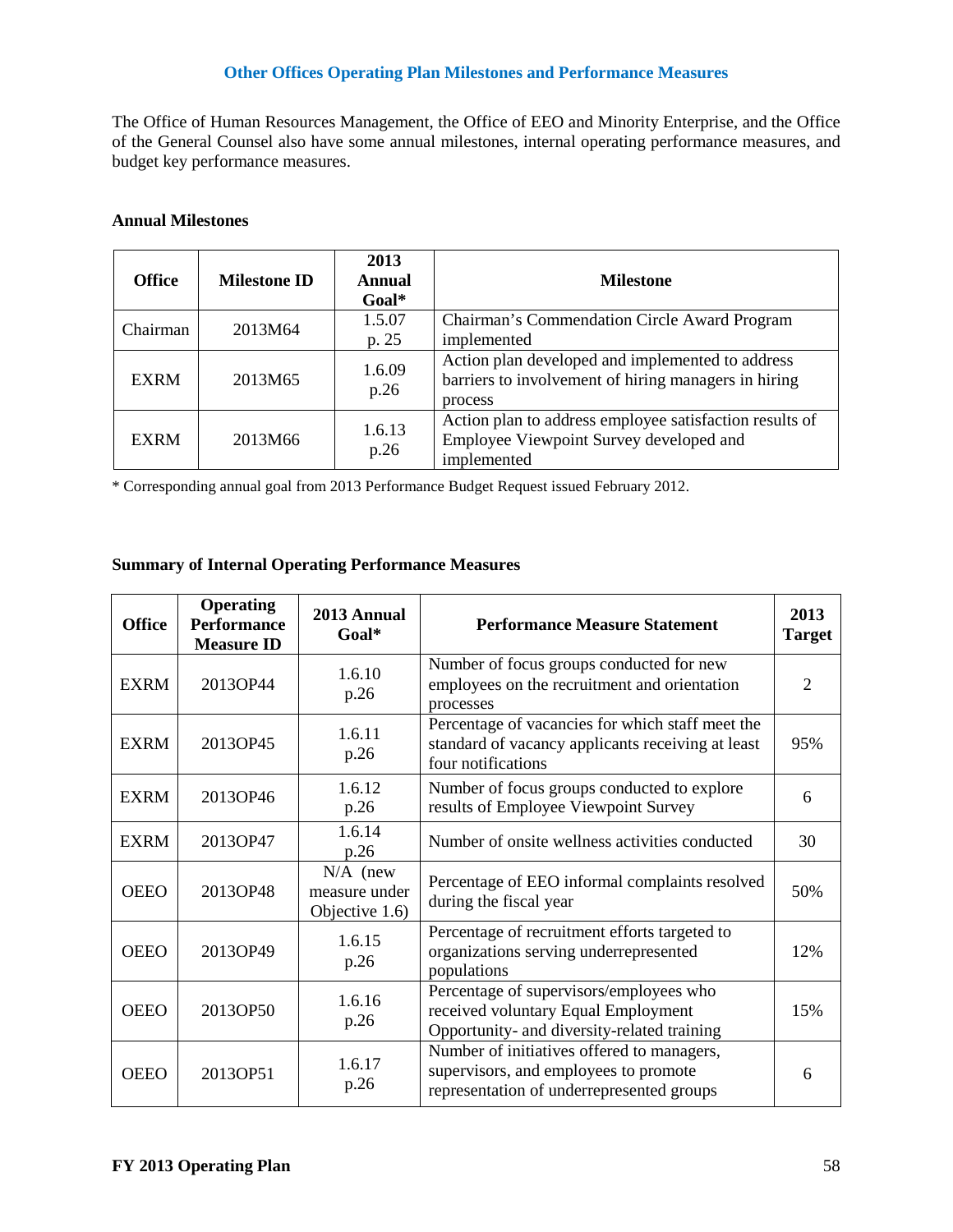# **Other Offices Operating Plan Milestones and Performance Measures**

| <b>Office</b> | <b>Operating</b><br><b>Performance</b><br><b>Measure ID</b> | 2013 Annual<br>Goal* | <b>Performance Measure Statement</b>                                                                                                                               | 2013<br><b>Target</b> |
|---------------|-------------------------------------------------------------|----------------------|--------------------------------------------------------------------------------------------------------------------------------------------------------------------|-----------------------|
| OGC           | 2013OP52                                                    | 4.5.14<br>p.75       | Percentage of cases referred to Division of<br>Compliance for a civil penalty or other<br>appropriate legal action that are evaluated within<br>1-year of referral | 90%                   |

\* Corresponding annual goal from 2013 Performance Budget Request issued February 2012.

# **Summary of Budget Key Performance Measures**

| <b>Office</b> | <b>Budget Key</b><br><b>Measure ID</b> | 2013 Annual<br>$Goal*$                        | <b>Performance Measure Statement</b>                                                   | 2013<br><b>Target</b> |
|---------------|----------------------------------------|-----------------------------------------------|----------------------------------------------------------------------------------------|-----------------------|
| <b>EXRM</b>   | 2013BK1.6.1                            | $N/A$ (new<br>measure under<br>Objective 1.6) | Employee retention rate                                                                | 85%                   |
| <b>EXRM</b>   | 2013BK1.6.2                            | 1.6.08<br>p.26                                | Average hiring time (recruitment time using<br>OPM's End-to-End hiring process) (days) | 80                    |
| <b>EXRM</b>   | 2013BK1.6.3                            | $N/A$ (new<br>measure under<br>Objective 1.6) | Training participation rate                                                            | 80%                   |

\* Corresponding annual goal from 2013 Performance Budget Request issued February 2012.